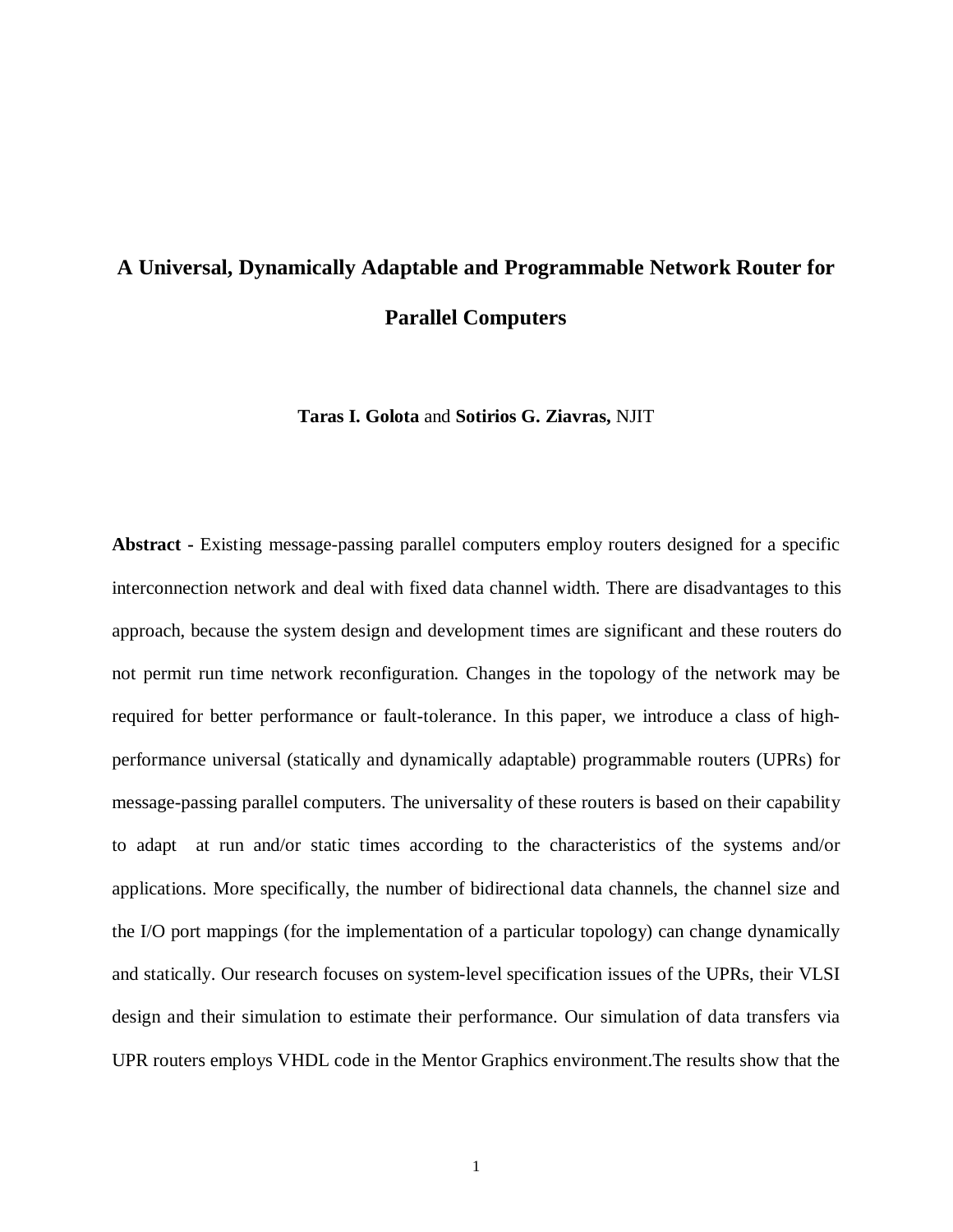performance of the routers depends mostly on their current configuration. Details of the simulation and synthesis are presented.

*Keywords:* Parallel computer, message-passing computer, message routing, hardware router, universal router, adaptable router.

# **I. INTRODUCTION**

There is significant interest in massively-parallel processing (MPP) systems with hundreds or thousands of processors. Scalable parallel computers are the major trend in current highperformance computer architecture. The ease of scaling makes message-passing (i.e., point-topoint) interconnection networks more feasible than purely bus-interconnected multiprocessors [2, 3] for MPP. Typically, a message-passing parallel computer is composed of 64 to 1024, or more, computational nodes connected in a network. Messages are sent from a processing element (PE) to its associated router. It is the router that facilitates the transfer of the message to its destination. The router can essentially become a performance bottleneck in scalable parallel computers. There are many factors which determine how the messages flow inside MPP systems. Most of the MPP systems are based on the distributed shared-memory (DSM) approach. The advantage of DSM computers is their scalability; every PE can access the memory of any other PE by issuing appropriate messages.

A typical PE (node) of the MPP system is a computational node with a high-performance CPU, local memory and a direct memory access (DMA) controller. Other nodes are accessible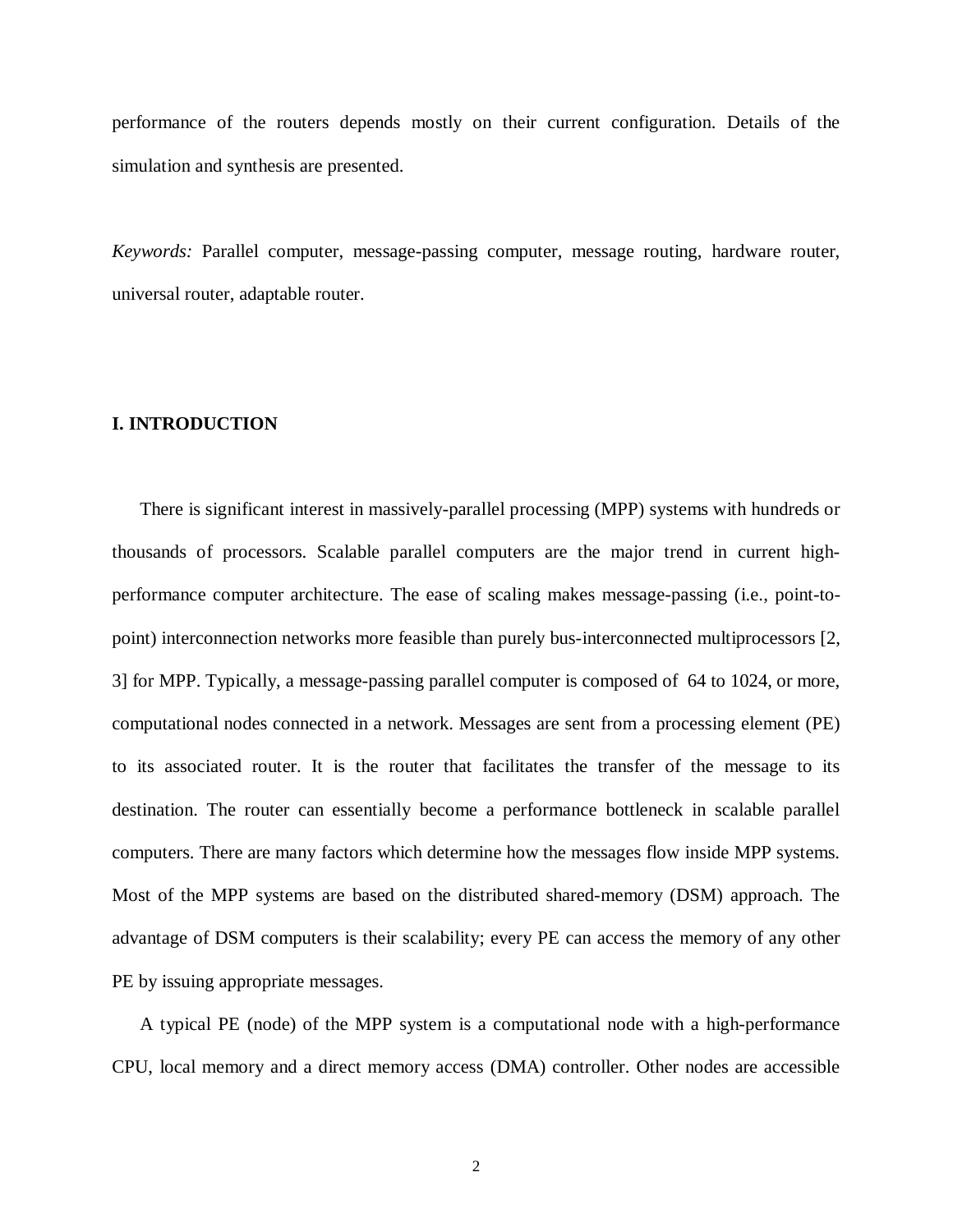via the interconnection network using the attached network router. The local bus conforms to the processor's protocol, and the communication coprocessor (router) converts the local bus protocol to the network protocol. The DMA controller performs direct memory access to the local memory for large messages and, if necessary, automatically does packet (de)composition (converts messages to and from the network protocol).

The routers in a message-passing parallel computer are interconnected to form a predefined topology. The channels are usually wired connections between adjacent routers and the topology of the wired connections could vary from system to system. The most widely used topologies are the mesh, hypercube and torus, each of them having its advantages and disadvantages. The (direct binary) hypercube was the most popular interconnection network in the 1980's because it can emulate other widely used topologies quite efficiently [2, 3, 5]. However, the hypercube is not scalable in practice. Therefore, several hypercube topological variations with reduced hardware complexity have been proposed [3]. The 3-D torus topology is very widely used nowadays [4]. An algorithm may assume several topologies during its execution in order to yield good performance. If the network cannot be reconfigured, then the required topologies are mapped onto the network topology using, most often, suboptimal solutions.

The two most popular techniques for routing messages are packet switching and circuit switching [5]. In packet switching, a message is broken into small packets that are transmitted through the network in the "store-and-forward" mode. Each time a packet traverses a link, the receiving node examines it to decide what to do. It may have to store the packet for a while before forwarding it toward its final destination. It is possible that packets of a single message will traverse different sets of links on their path from the source to the destination. Packets may experience delays at each switching point, depending on the traffic in the network. The circuit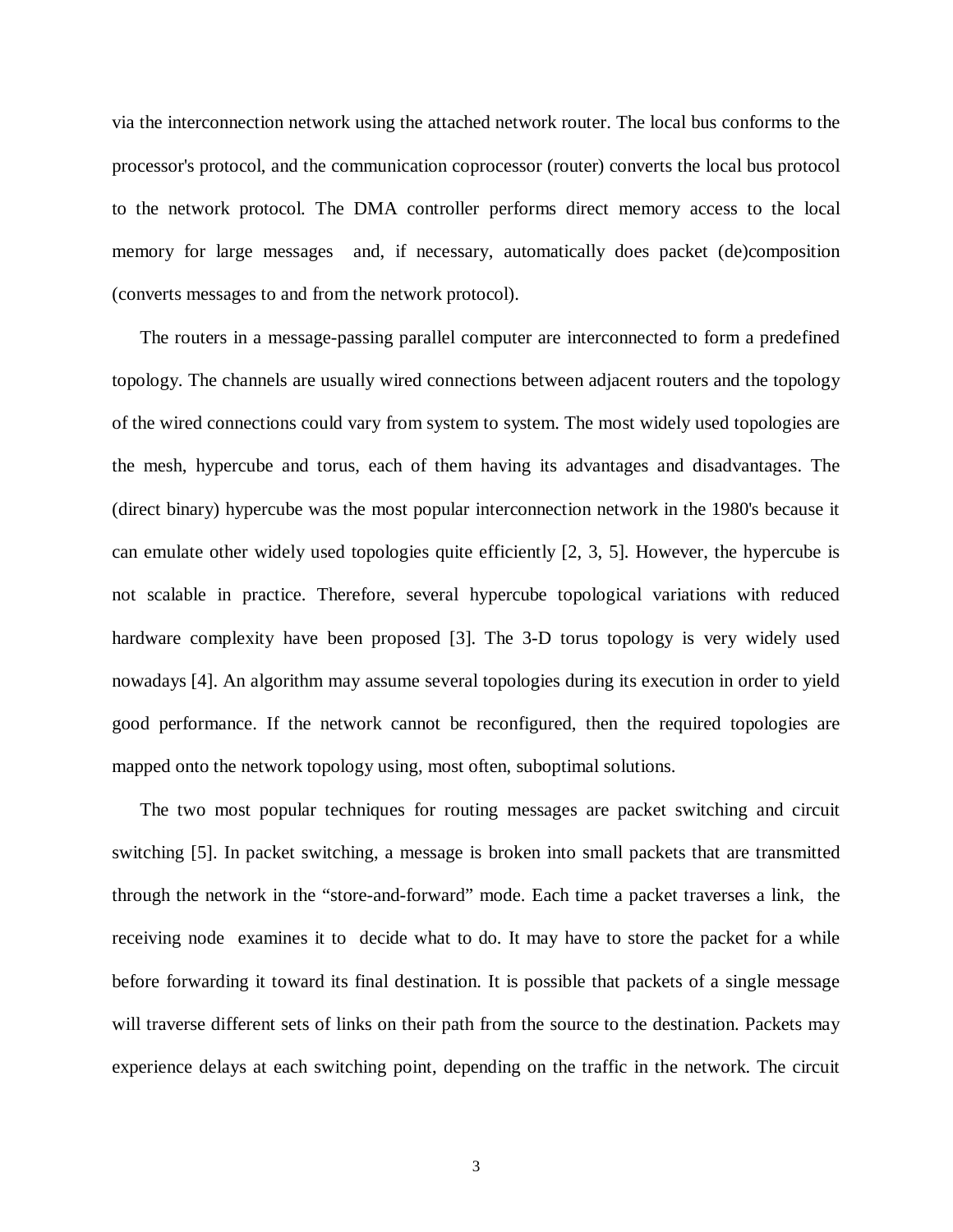switching technique first establishes a complete path between the source and the destination, and then starts transferring the message along this path. The circuit is kept open until the entire message has been transmitted. Without loss of generality, we implement wormhole routing [4], an improved version of pipelined circuit switching. We assume wormhole routing with short packets of four flits (flow-control digits). A 32-bit channel can accommodate a single flit in each communication cycle. Wormhole routing makes the message-transmission time almost indifferent to the length (number of hops) a message travels. It requires less hardware than other routing approaches [4]. Slight modifications in the design of our router could facilitate also the implementation of more complex communication operations (e.g., multicast [6], data reduction [11, 15]). Our router could support broadcasting [16] by connecting a single input to a contiguous range of outputs, as specified in a configuration table.

Minimal adaptive routing techniques allow some choice among several minimal-length paths, based on local or temporary conditions at the nodes. Usually the router determines the link (the output port) which belongs to a minimal path for an incoming packet. If the port is busy, then the packet waits for the transfer. If other ports are available, the router may choose from alternative links in a random, dimension-order manner. However, adaptive routing may produce deadlocks [4]. For dimension-order routing, a general problem is that the number of available paths decreases as packets come closer to their destinations. Non-minimal adaptive routing techniques allow packets to be routed on any, not necessarily minimal, path from the source to the destination. The major reasons to allow packets not to choose minimal paths are to avoid congestion nodes and to support fault-tolerance. If all minimal paths are congested but longer paths are available, then the packets are sent over longer non-congested paths. This technique has several problems related to deadlock and livelock prevention [5]. The Chaos router applies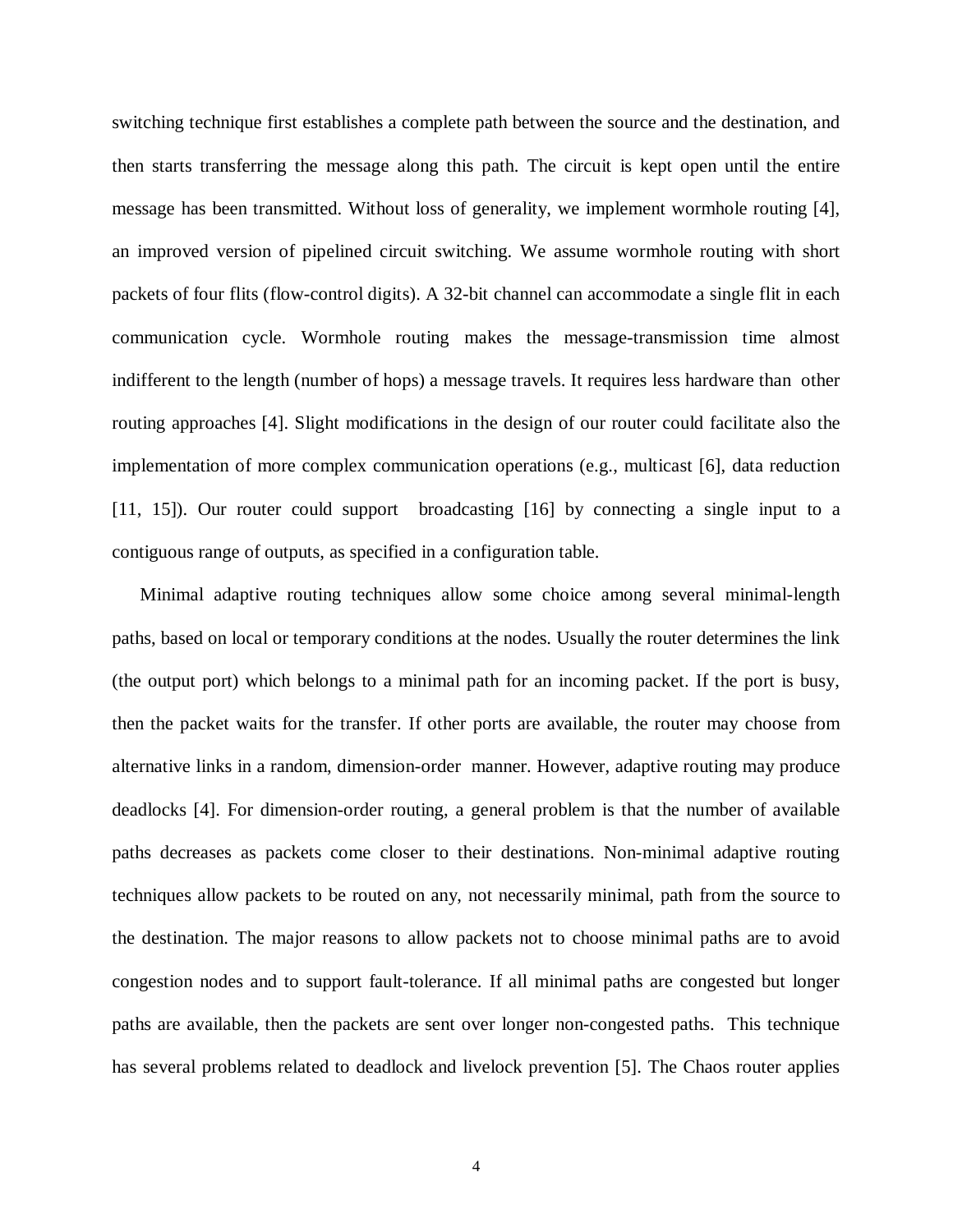randomized, non-minimal adaptive packet routing [8]; randomization eliminates the need for livelock protection based on probabilities. Our design supports deadlock-free routing by employing a static dimension-order technique (i.e., a distinct priority is assigned to each dimension in the topology). In contrast to other approaches that avoid deadlocks via complicated schemes (such as virtual queues) [4, 6], we apply an oblivious/deterministic routing approach to simplify the design (without any loss of generality). According to [18], current routers must be modified extensively to support fault-tolerant routing. Such modifications have been proposed in the latter paper for dimension-order routers. In fact, they are applicable to dimension-order routers without central crossbar which, in addition, can be partitioned into multiple modules (one module per dimension). Parallel computers could also satisfy the large computational demands of real-time applications. Real-time applications require a predictable communication network and good average performance. A router for such applications was presented in [19]. The router implements bandwidth regulation and deadline-based scheduling, while permitting best-effort traffic to capitalize on low-latency routing and switching schemes.

Three, primarily, design goals govern our project, namely universality with static and dynamic adaptability, programmability and high throughput with low latency. Presently, multicomputers do not employ adaptable routers. The decision to design a universal/adaptable router stems from the need to build it independently of any target message-passing parallel computer [7]. The success of this effort will facilitate faster design, test and development of parallel computers, and better computer performance (due to the support of dynamic reconfiguration of the topology and/or channel width). We assume that such routers are destined for DSM computers [7], which operate efficiently on a wide range of problems because of their capability to access memory with both global and local addresses. A relevant effort for the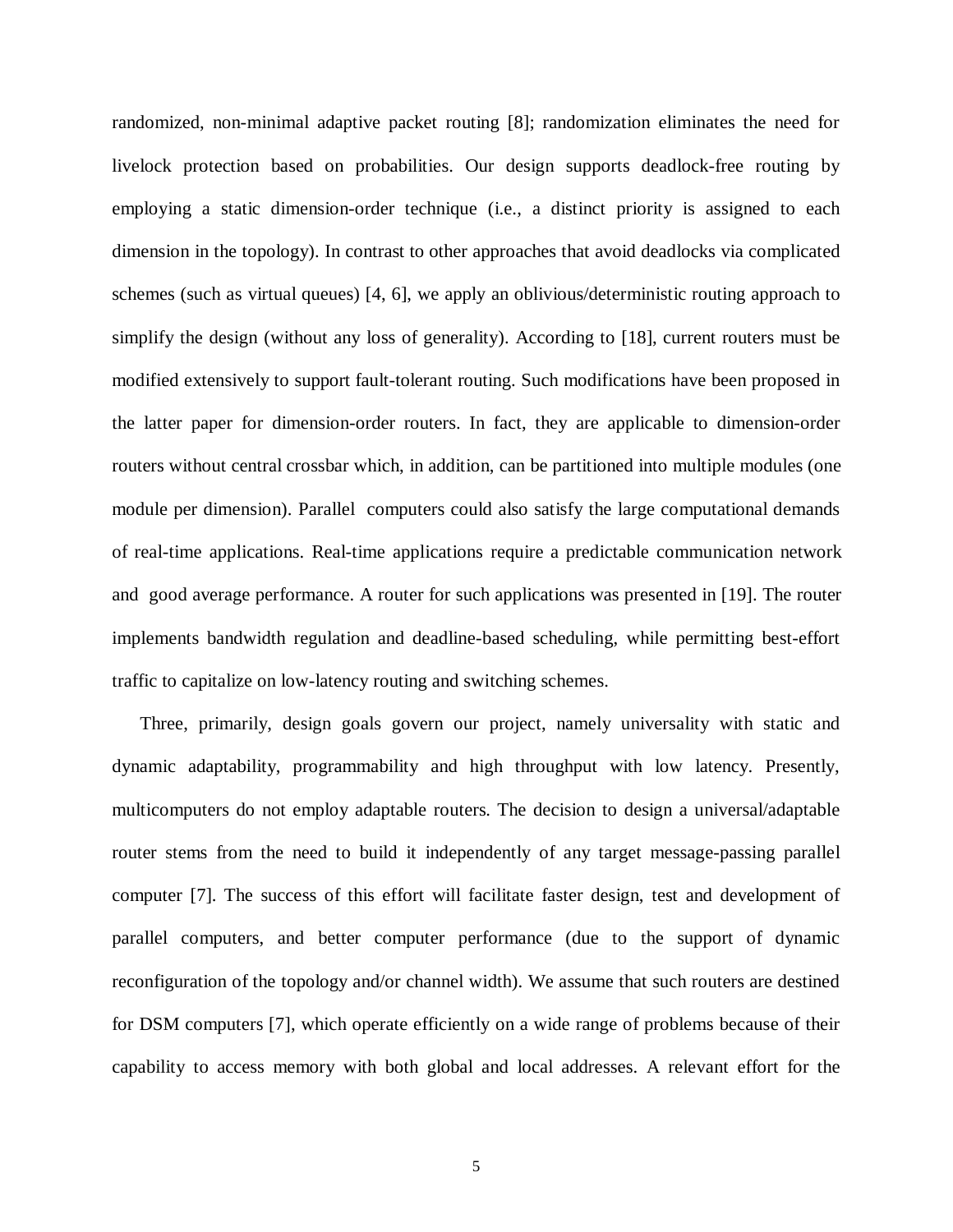design of Internet routers that can change configuration "on-the-fly," based on the applications' demands, has been initiated by the Active Networks DARPA project. However, a similar effort has yet to appear in the parallel computing arena.

The paper is organized as follows. Section II presents an overview of our proposed class of routers, including packet formats and the routing procedure. Section III presents the proposed architecture in detail. Section IV presents simulation results and addresses issues related to fault tolerance. Finally, conclusions are presented in Section V.

## **II. OVERVIEW OF THE UNIVERSAL AND PROGRAMMABLE (UPR) ROUTERS**

The design of our UPR routers is consistent with the VLSI technology trend [8] of increased capabilities for single chips [17]. The programming model of the router at the macro level [9] is very efficient for statically and dynamically reconfigurable systems. Currently, custom-made network routers are commonly used in parallel computers and the reduction of communication latencies in DSM scaleable systems is one of the most critical problems that requires a gracious solution. However, only recently have researchers been designing hardware routers for good performance [8, 10-12]. Nevertheless, the main problem with these routers is that they are designed for specific systems and/or architectures [13]. Most often, these designs are for the mesh/torus architecture [4, 10, 14]. Also, despite the new trend in the design of scaleable parallel computers, that uses commercial\_off\_the\_shelf (COTS) components to reduce the cost and increase the lifetime of a system, this has not been yet followed for router chips. We strongly believe that universal (statically and dynamically adaptable) programmable routers are absolutely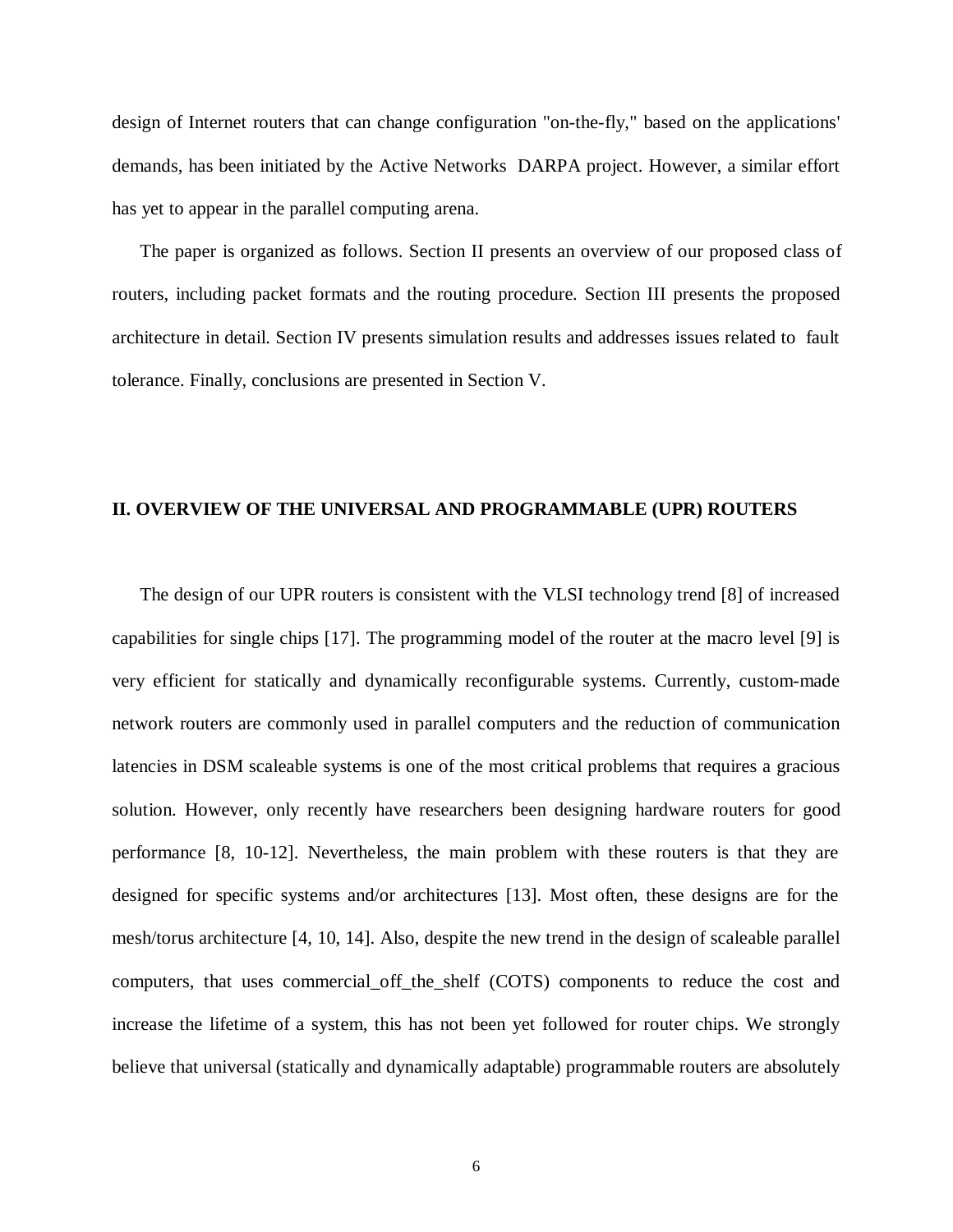essential in the parallel computing field. The current adaptability of routers has to do only with nondeterministic routing and fault-tolerance issues [18]. In the former case, virtual channeling of messages for wormhole-routing systems is not even implemented in the most efficient manner due to time-sharing of channels [4]. Universal routers are absolutely essential mainly for two reasons. Firstly, they can be used to construct any parallel computer, independently of its topology and channel width, because of their static adaptability. Secondly, their dynamic adaptability can be taken advantage of to efficiently reconfigure the topology and channel widths of the parallel network, more than once, in order to match the requirements of the application throughout its implementation.

We propose a programmable and adaptable router that can be used in any design, independently of the chosen interconnection network. This router uses a programmable lookup table to map processor addresses to physical network routes. By maintaining configuration (lookup) tables within the PE memory or inside the router, it becomes easy to modify the network topology based on changing workloads, network failures or requests from the application algorithm. State-of-the-art routers are of simple design [1], but they are inflexible. With our current VLSI design, the UPR router can be adapted to become a full 32-bit 8×8, or 16bit 16x16 or 8-bit 32x32 cross-point router. (That is , the number of channels as well as their width can be adapted at static or run time. Allowable channel widths are 8, 16 and 32 bits. Therefore, we can have thirty-two 8-bit bidirectional channels, sixteen 16-bit bidirectional channels or eight 32-bit bidirectional channels, respectively.)

Routing decisions are made locally by the UPR router based on the destination address stored in the packet header and the availability of outgoing channels. Packets are stored in the corresponding wait queue if that outgoing channel is full. We assume that each PE has four main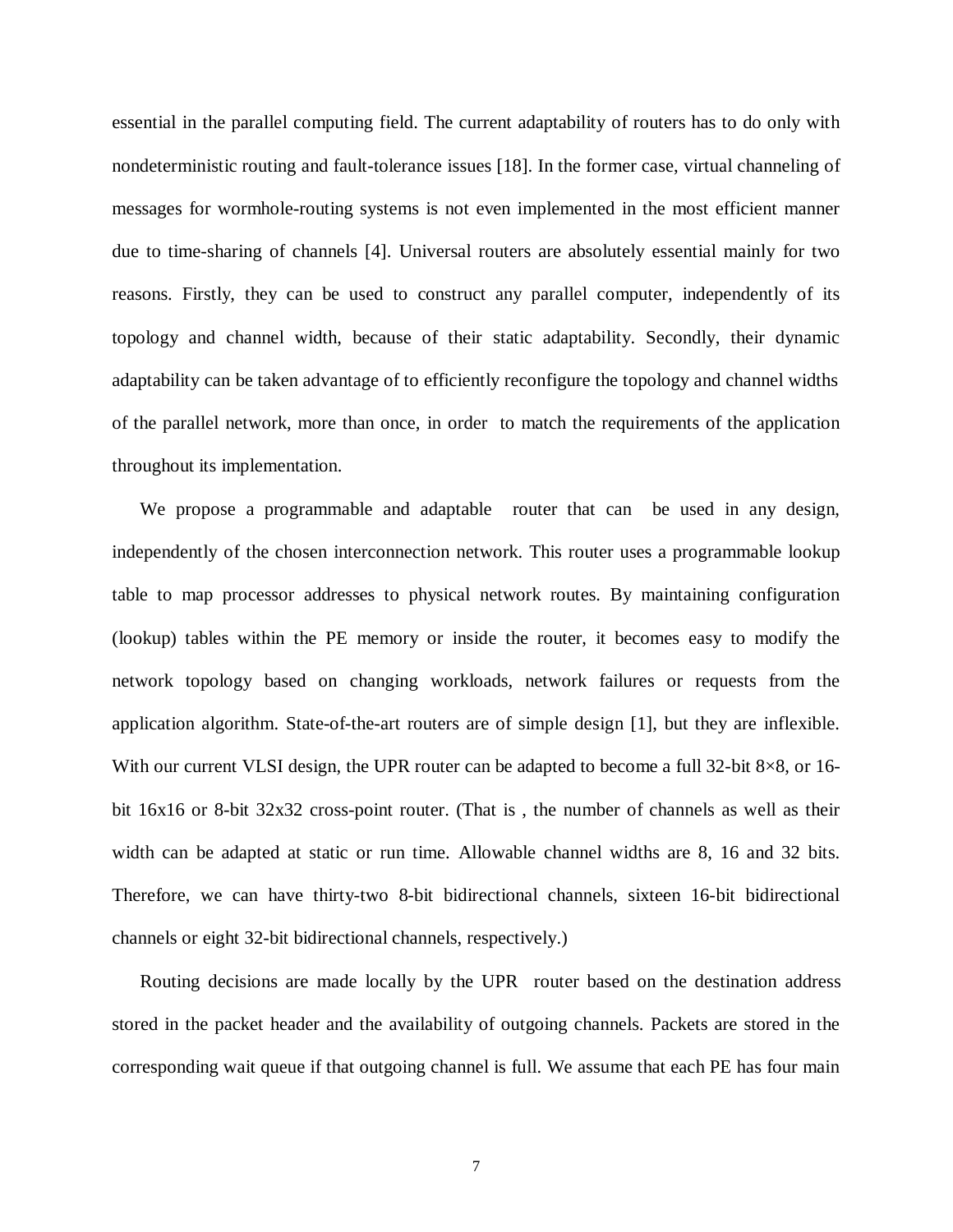components, namely an UPR, a DMA controller, local memory (RAM) and a general-purpose processor (e.g., Pentium). Each one of the last three components can be placed on a separate VME board and all three boards can interface the same VME bus. The host processor supplies various commands and/or data for a message to be transmitted with handshaking. The responsibilities of the DMA controller that sits between the processor and the router are:

- configuration of the router with information provided by the host processor;

- composition of fixed-length packets in the format acceptable by the router;
- decomposition of messages received from other PEs;
- message passing between the host processor and the router;

- accessing the local memory without intervention of the host processor for long message transmission (the processor supplies to the DMA controller the starting address of the message in the RAM and the length of the message, and the DMA controller composes fixed-length packets for the router by fragmenting the long message).

Figure 1 shows the top-level architecture of the router with eight 32-bit bidirectional data channels. The 8-bit channels 28 through 31 are used to interface the local DMA controller/coprocessor as shown in Figure 2. There are two separate signal lines, PUSH\_DATA\_IN (input data ready) and FULL\_OR\_ACK\_OUT (input buffer full or acknowledge for data read) for each 8-bit input channel. Generally, each 8-bit bidirectional physical channel has 20 lines (8-bit data bus input, PUSH\_DATA\_IN, FULL\_OR\_ACK\_OUT, 8-bit data bus output, POP\_DATA\_OUT and FULL\_OR\_ACK\_IN). PUSH\_DATA\_IN and FULL\_OR\_ACK\_IN are input signals for a channel, whereas POP\_DATA\_OUT and FULL\_OR\_ACK\_OUT are output signals from a channel. Therefore, the router has a total of  $32x20 + 3$  pins. The three extra pins are for the system clock, the system reset and the

8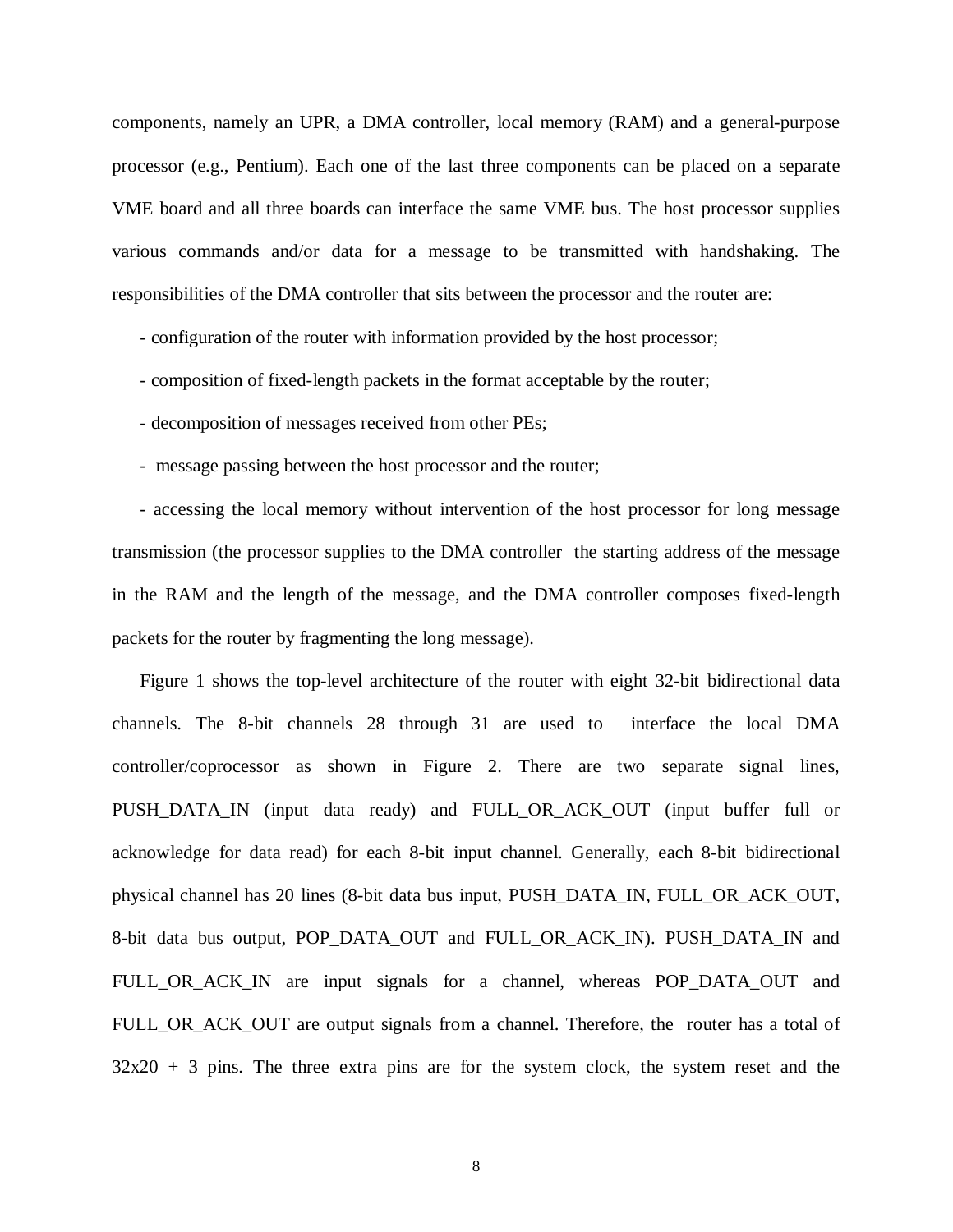configuration of the router. Therefore, the total number of functional pins is about 650. This number is easily implementable with state-of-the-art IC technology.

| Figure 1 goes here. |
|---------------------|
| Figure 2 goes here. |

#### **A. Packet Formats**

We assume that a *message* is the basic form of "shipment" between the nodes. Any large message can be transmitted by dividing it into fixed-size *packets* that can be sent to the destination individually. With wormhole routing, a packet is further divided into 32-bit *flits*. Currently, our UPRs support two different types of packets, namely *normal packets* with fixed format for actual message passing and *initialization packets* for router configuration. Any kind of message could be built from such packets. Each normal packet contains four 32-bit flits, as shown in Table I. The first 32-bit flit of any packet is generally referred to as the *header*. The packet header contains a 14-bit destination address, a 14-bit source address and 4-bit control information (a 1-bit status field to handle the misrouting of messages blocked by faults and three bits reserved for future modifications). The 14-bit destination address field allows us to address a maximum of  $2^{14} = 16,384$  distinct PEs. This number is quite large and practically allows the implementation of any MPP machine. The second 32-bit flit of the packet contains a memory address for the destination PE. Therefore, the maximum size of a single PE's memory is  $2^{32} = 4$ Gwords (64-bit words). The last two 32-bit flits of the packet contain actual message data. One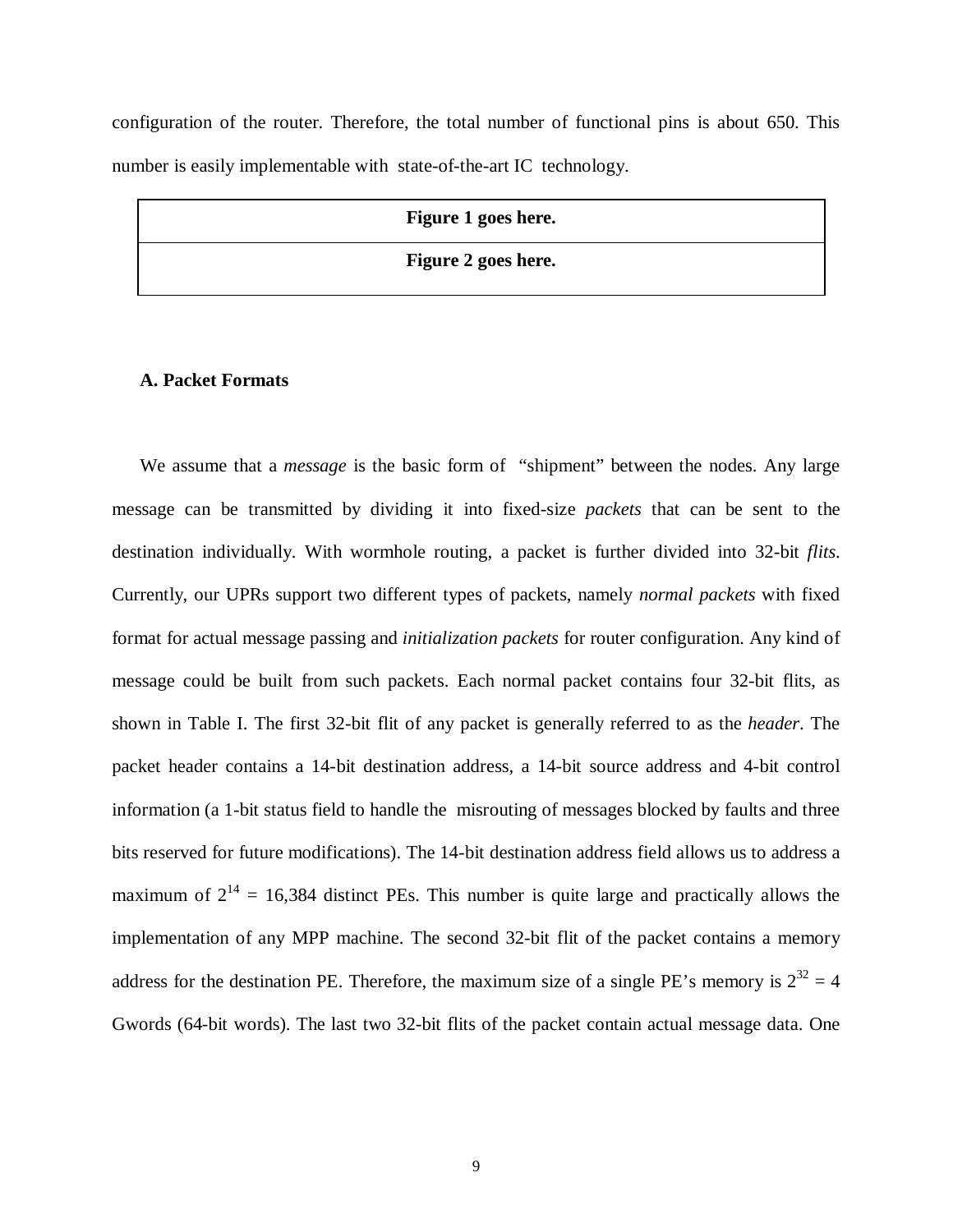could customize the packet format to meet specific system requirements. However, all normal packet formats must start with a 14-bit destination PE address.

# **Table I goes here.**

The *initialization packet* is used to configure the router according to the chosen data channel width and the topology of the interconnection network. Initialization packets can be either 8 or 16 bits wide. The first two bits of any initialization packet contain control information. Four possible initialization packet formats follow. The *node address initialization packet* is used to configure the physical address of the router; this information is stored in a 14-bit node address register in the router. The physical address of the router depends on its position in the chosen interconnection network topology. The packet format is shown in Table I.

The *topology initialization packet* (Table I) is used to configure the operating topology and the data transfer mode for the router. Without loss of generality, three topology bits identify the current interconnection topology. They are stored in the 3-bit topology register. Configuration information for up to eight topologies can be loaded into the router during initialization. Of course, the set of eight "valid" topologies can be modified at run time as many times as needed by the application algorithm. Two transfer mode bits, stored in the transfer mode register XFER\_MODE, specify the data channel width for ports. Tables II and III show the sets of topologies and transfer modes used throughout our presentation. The modular design of our routers supports increases in these populations. In the case of 16-bit data channel width, pairs of consecutive flits in the packet are supplied simultaneously to pairs of consecutive 8-bit channels. Similarly, in the case of 32-bit data channel width, all four flits of the packet are distributed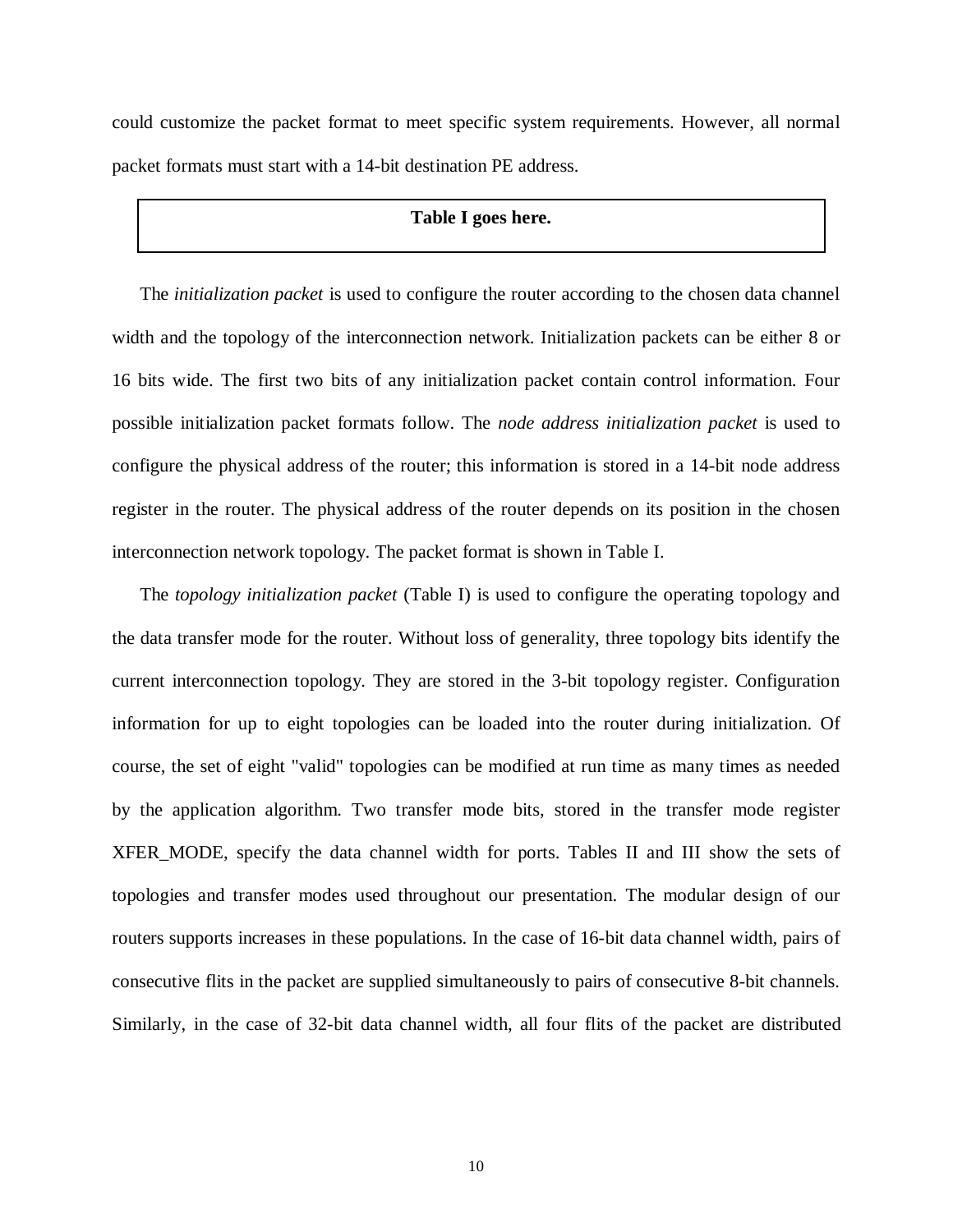among four consecutive 8-bit channels. For the sake of simplicity, the current design assumes groupings of even numbers of channels.

#### **Table II goes here.**

# **Table III goes here.**

The *dimension register initialization packet* (Table I) configures the dimension register with information that shows the separation of the different coordinates in the 14-bit address. Starting with the least significant bit, a zero bit in the dimension register indicates a change in dimension. For example, if the dimension register contains 01111111011111 for the 2-D topology, then the 1<sup>st</sup> dimension of the network can have up to  $2^6 = 64$  physical nodes and the second dimension can have up to  $2^8 = 256$  physical nodes. So, the total number of nodes in the system can be up to  $64x256 = 16,384.$ 

The addressing of routers is done with respect to the current topology register and the dimension register. In our example, our topology register contains two and the dimension register contains 01111111011111. Assume the node N located at position 6 in the first dimension and position 3 in the second dimension. That is, its (x, y) coordinates are equal to (6,3). The information stored in the node address register will then be  $00000011|000110_2 = 3|6 =$ 198. (The first dimension starts from the right and the lowest coordinate in each dimension is zero.)

The *configuration table initialization packet* (Table I) writes a location of the configuration table with appropriate data. The router configuration table in our current implementation is a 256x5 RAM that actually stores connection information for seven different interconnect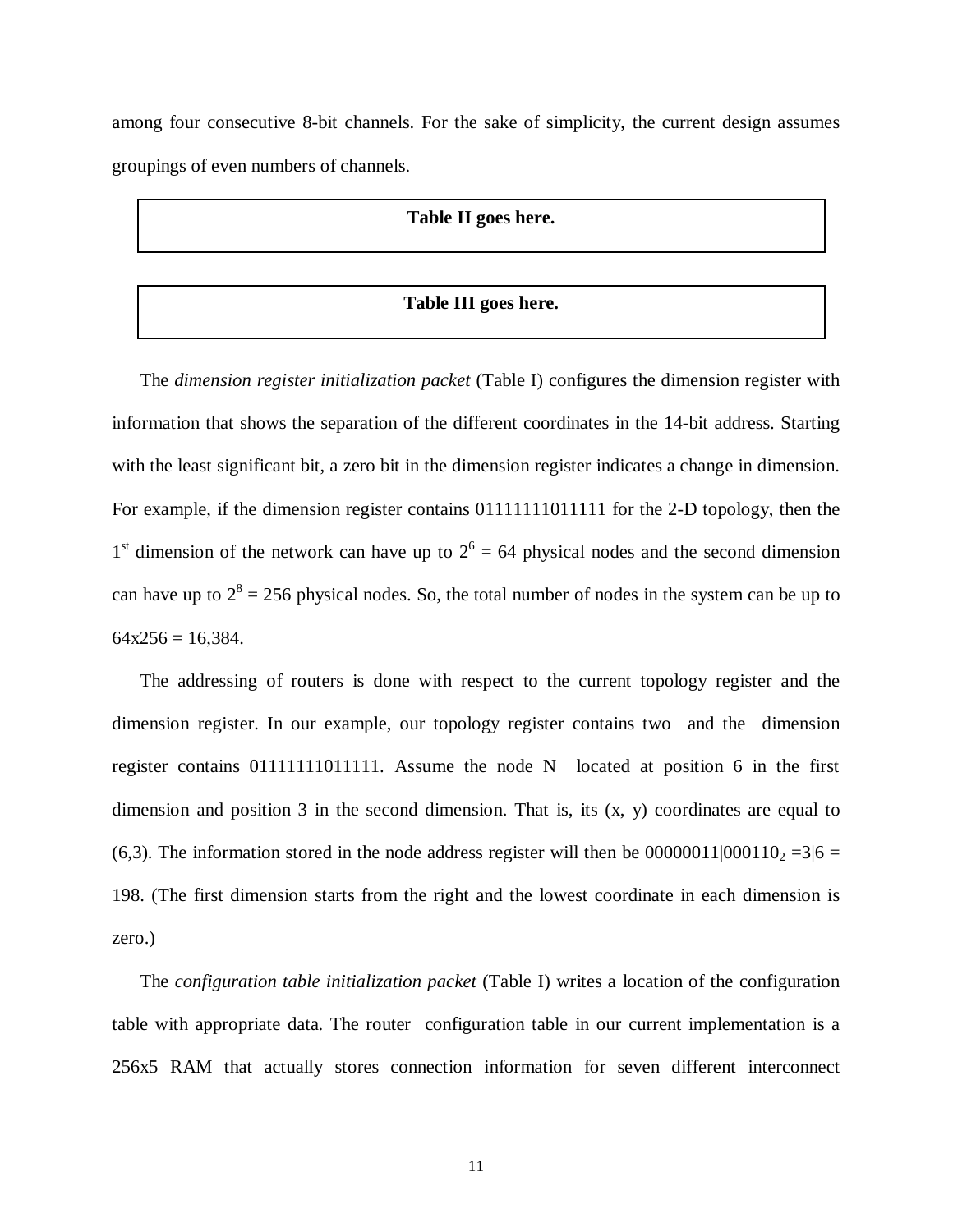topologies and channel widths. Therefore, the router configuration can change at run time to match the needs of the application, without wasting significant time to receive reconfiguration information from the host processor.

The table is logically divided into eight 32x5 sections. The first section is reserved for future use. The  $2<sup>nd</sup>$  section is for the 1-D topology, the  $3<sup>rd</sup>$  section is for the 2-D topology, and so on (see Table II). This way we could get up to a 7-D system. Each section of the table contains actual physical connection information that maps input ports to output ports for the respective topology. Extending our previous example, the configuration table section for the 2-D topology with 8-bit data channels and for 2-D with 16-bit data channels may contain the data shown in Tables IV and V, respectively:

#### **Table IV goes here.**

**Table V goes here.**

#### **B. Routing Algorithm**

Dimension-order routing, starting with the first dimension, is used. When the packet reaches its destination, it is routed to the CPU port. For example, consider 8-bit data channel width, a 2- D topology with dimension register 01111111011111 and local node address 3|6. The incoming packet to this node has destination address  $00000100|000100 = 4|4$ . The address difference in the first dimension is 4-6=-2. So, the packet is routed to the port shown as -1 in the table. (Because the difference in the  $1<sup>st</sup>$  dimension is negative.) According to the table, the packet will be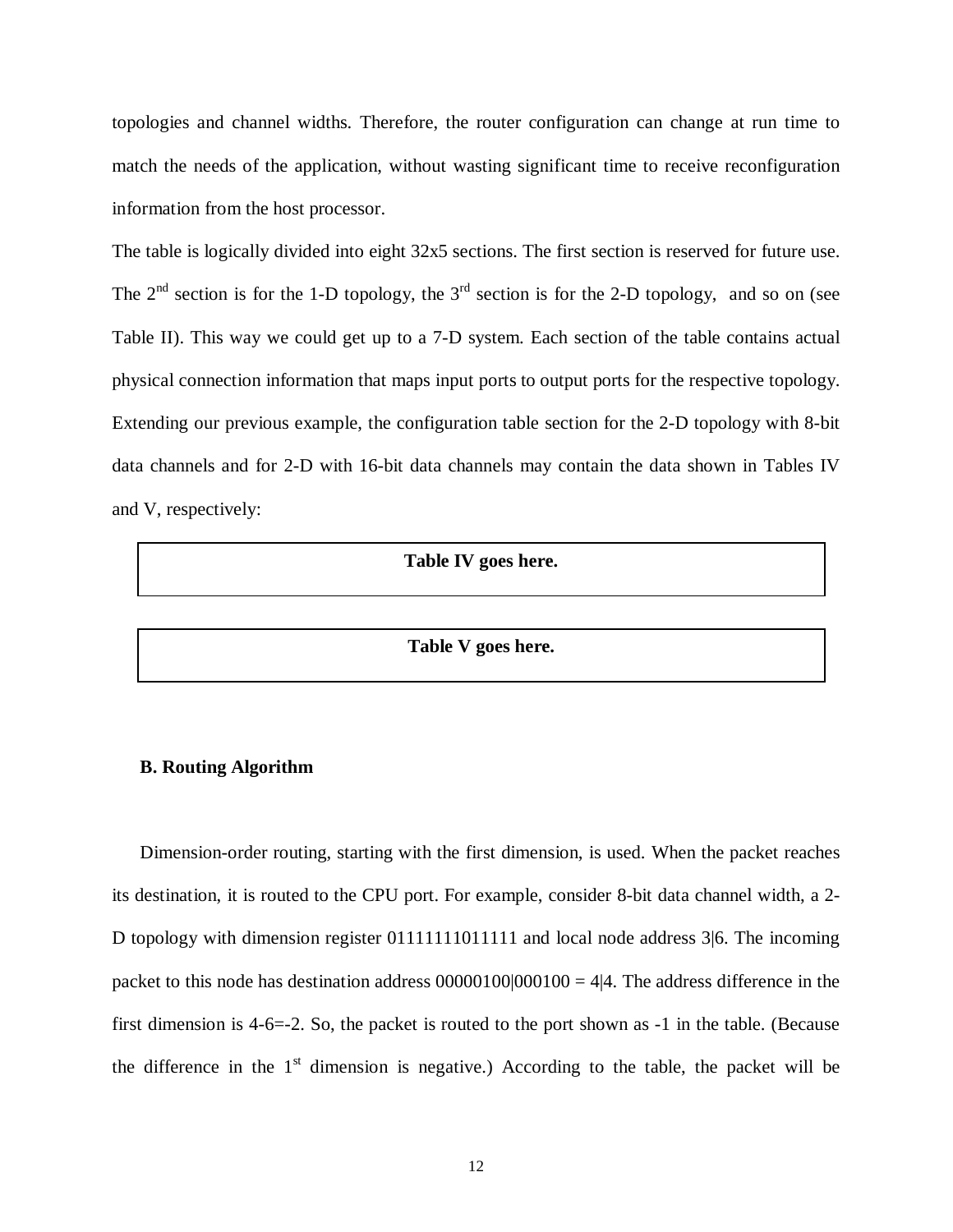transferred to output port 1. In the 2-D mesh, this output port 1 is connected in the first dimension to the node  $3|5$ . At  $3|5$ , the difference in addresses is  $4-5=1$ , so the packet is transferred to output port 1. This output port connects to node 3|4. At 3|4, the difference of node addresses in the first dimension is zero. Therefore, the packet is routed in the second dimension. The difference of node addresses in the second dimension is  $4-3=+1$ , so the packet is transferred to the port shown as  $+2$  in the table. Again referring to the configuration table for 2-D, the  $+2$ pointer points to output port 2. This output port 2 is connected in the second dimension to the node 4|4. The difference of node addresses in both dimensions is now zero. So, we have to route this packet to the CPU port. We have 8-bit data channel width, so the packet will be transferred to output port 28, which is connected to the DMA controller at the destination PE.

Fault-tolerant routing is also supported by UPRs. An output port may be blocked because of a faulty channel or its attached router. A watchdog timer in the router can identify faulty connections and force the router to reroute the packets. The watchdog timer initiates a process to set the least-significant bit in the Control field of the packet's first flit to 1. Without faults, this bit is 0. If this bit is 1, then the router skips dimension-order routing and chooses randomly any of the other dimensions that have to be traversed; if no other dimension has to be traversed, then it sends the packet randomly to any other connected port. The algorithm for fault-tolerant routing is presented in Section IV.

#### **III. ROUTER ARCHITECTURE**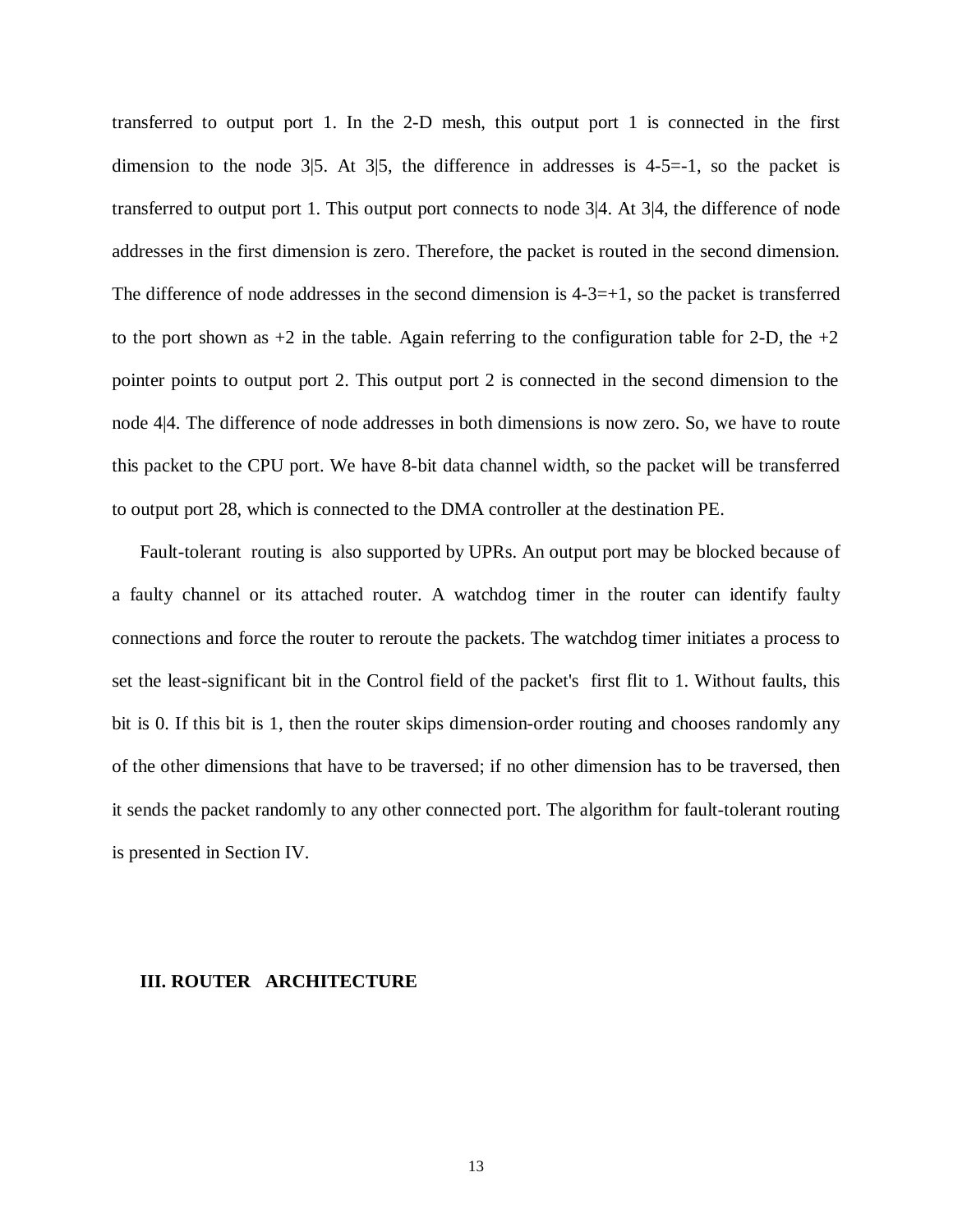All hardware blocks were designed using the VHDL language in the Mentor Graphics environment, so these blocks are realizable in hardware after synthesis is run. The entire design of the router is hierarchical and its main components are presented below.

#### **A. Initializer**

The initializer (Figure 3) is used to configure the router's behavior for specific network topology and data channel width on a system-wide basis. Initially, each host processor gets the configuration information from the I/O devices. At run time, new configurations may be obtained with normal packets. The second lower bit in the Control field of a normal packet is permanently set to 1 by a router if dimension-order routing is skipped because of a faulty link or node. The router may make a copy of this modified packet into its local processor, for the latter to initiate identification of the faulty resource. After identification, a new configuration may be set to avoid the faulty resource. Generally, overall system stability will not be penalized after the failure of a few components and the system can be reconfigured easily during normal operation.

#### **Figure 3 goes here.**

The initialization of the router begins with a high INIT signal from the DMA controller of the host processor (Figure 4). During initialization the 8-bit data transfer mode is used and port 28, that connects the DMA controller to its router, is active. Any ongoing routing of normal packets is put on hold. The host processor holds the INIT signal high until initialization is finished. The initializer block in the router reads data from the input buffer INBUF\_DATA\_28 and acknowledges it by making high READ\_DONE\_28. It generates signals to disable the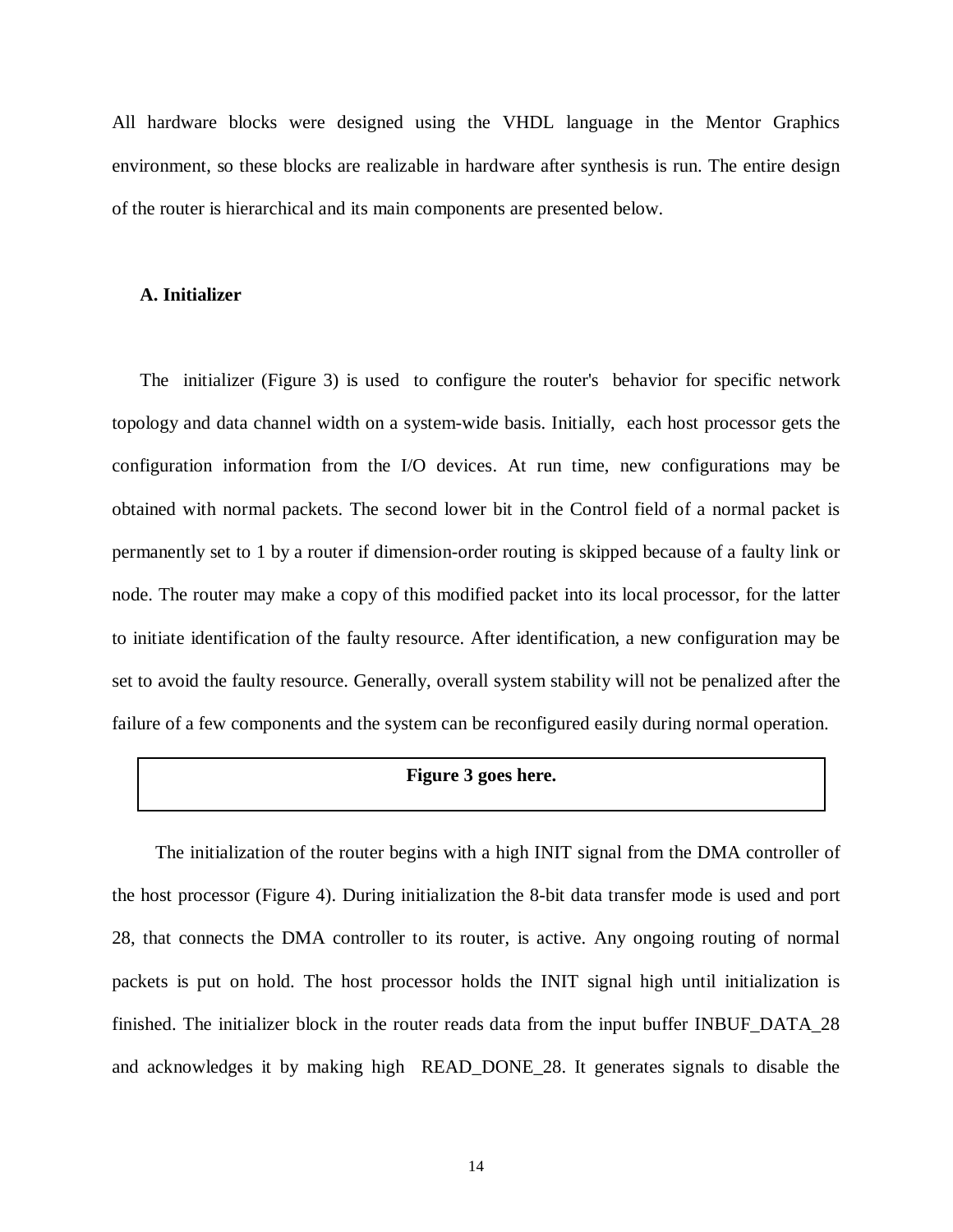operation of all input and output buffers, except INBUF\_DATA\_28. This is required to avoid any routing during initialization.

#### **Figure 4 goes here.**

The initializer decodes the control bits of each incoming packet and activates the appropriate section responsible for that packet. It stores topology and channel width information, and local node address and dimension register value locally, and generates appropriate write signals for the main configuration table. After the host has initialized the main configuration table of its own router, it deactivates the INIT signal. With INIT low, the initializer proceeds with the initialization of the port tables. Each port has a 32x5 port table that contains +/- destination port addresses for the current topology; all ports have the same copy of the port table, and it is identical to part of the configuration table (see examples in Tables IV and V). The initializer loads a 1/8-th part of the main configuration table into these port tables according to the topology. During this upload, appropriate disable signals (DISABLE\_ PORTS: signal to deactivate the operation of input and output buffers) are generated to deactivate all input and output ports, including INBUF\_DATA\_28. This avoids false initialization and undesirable routing. After the intializer is done with port table initialization, it enables all router ports for normal operation.

#### **B. Input Port**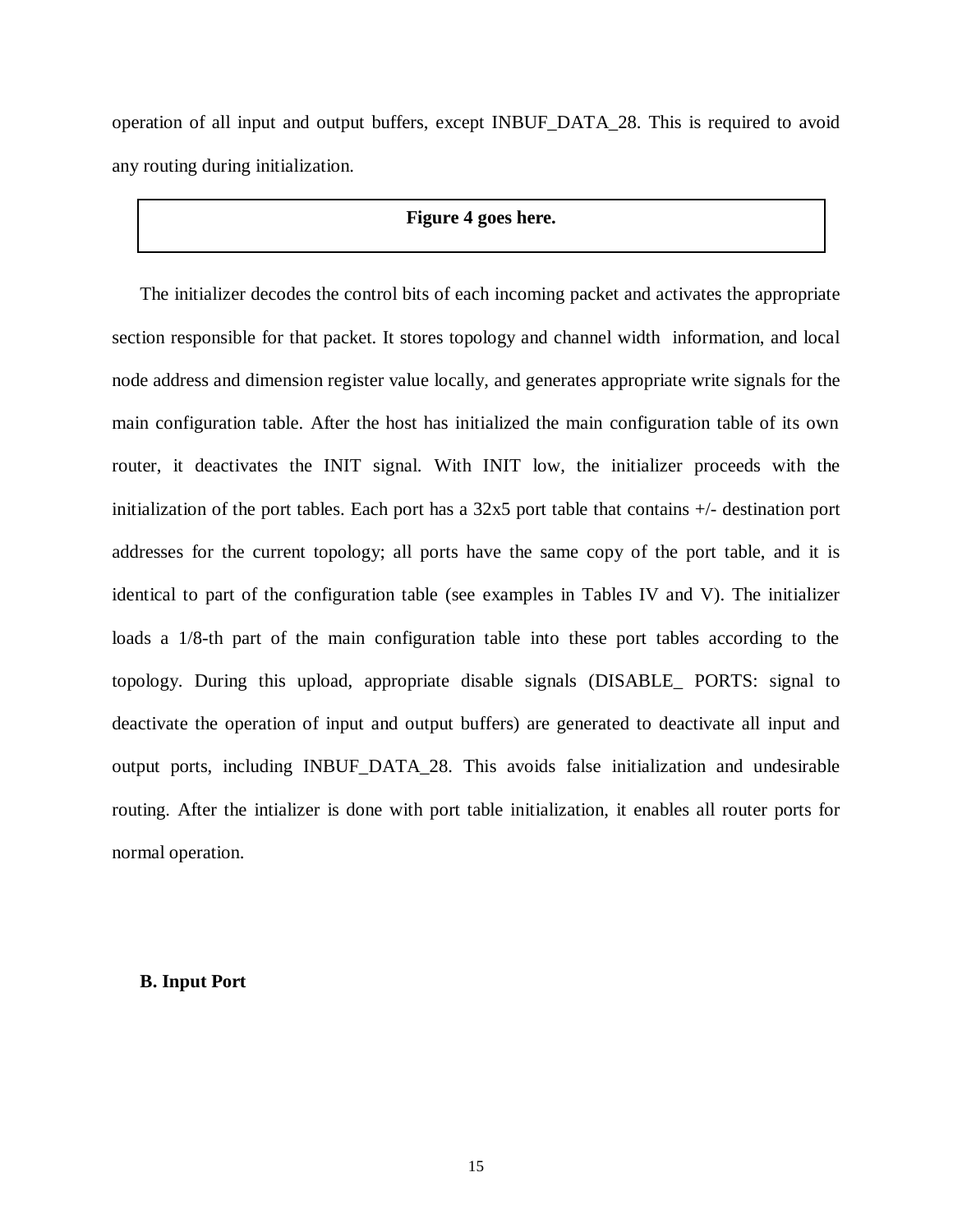The structure of the input ports is shown in Figure 5. Each 8-bit input port block contains the following components:

- an input buffer which can store up to four bytes of incoming packets (the router implements wormhole routing with 32-bit flits); its structure is shown in Figure 6;

- an output buffer which can store up to four bytes;

- a counter to count the number of bytes in incoming packets;

- a specially designed subtractor which generates the difference between the local PE's address and the destination address extracted from the packet header;
- a port mapping table for routing messages;
- a dimension decoder which generates the address of the output port to which the current packet has to be routed;
- a priority generator which assigns priority to each incoming packet in case of collision; and
- a 5x32 decoder which generates a control signal for the 32x32 crossbar switch that connects input buffers to output buffers.

# **Figure 5 goes here.**

**Figure 6 goes here.**

#### **B.1. Input Buffer**

The input buffer (Figure 6) works in synchronization with the attached router and sends data to a circular queue. It also works in synchronization with output buffers and the crossbar for data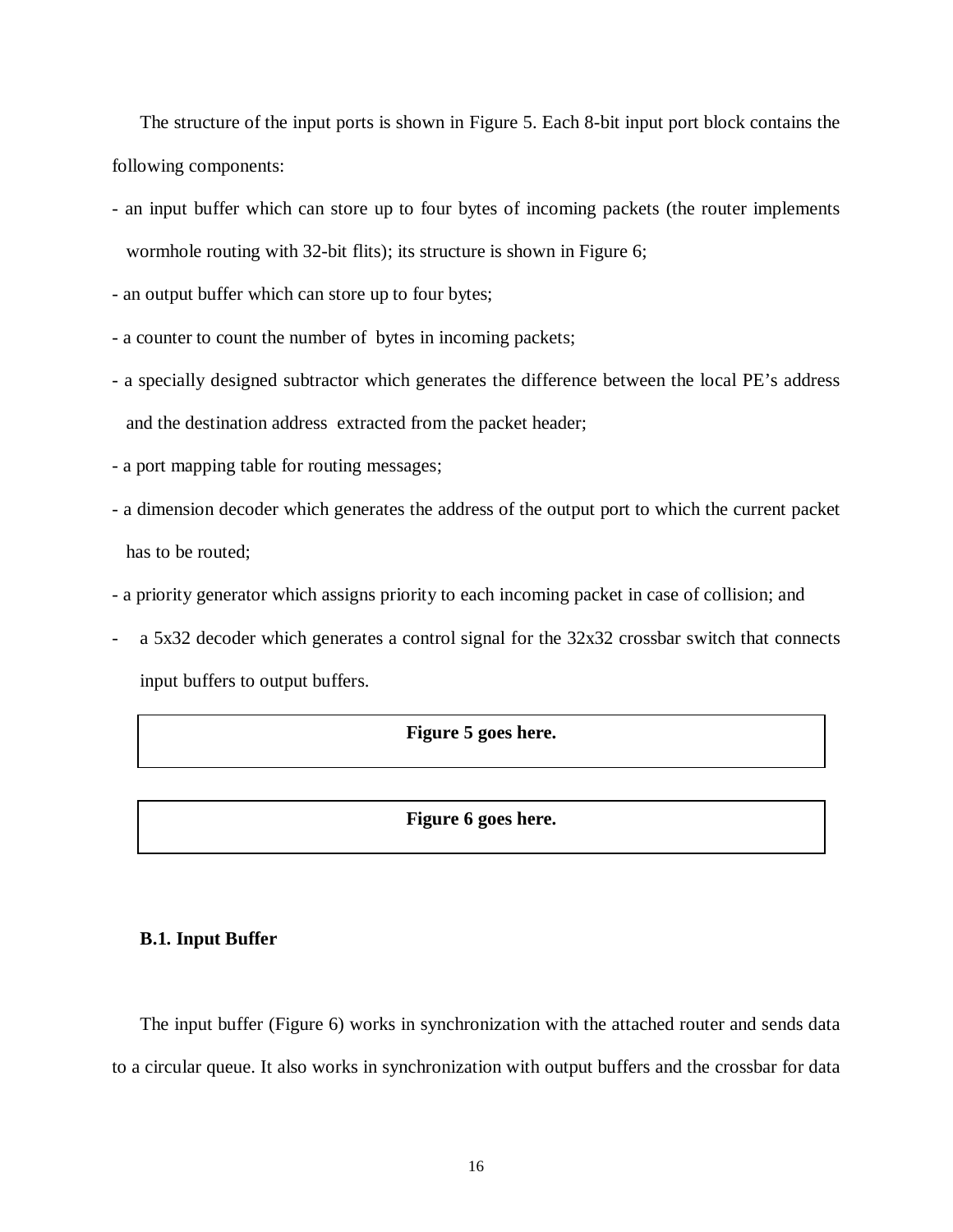reads from the circular queue. The input buffer has the same modules for every 8-bit component channel. The input buffer entity has a demultiplexer, a circular queue, a multiplexer and a control block. For the three possible configurations of the input buffer width (8, 16, 32), there are also inputs from the synchronization block. The circular queue is used to buffer a maximum of four bytes. The one-to-four 8-bit bus demultiplexer is used to send a byte of information into an empty 8-bit queue register, according to the 2-bit "tail address" control signal from the control block. Four-to-one 8-bit bus multiplexers are used to send a byte of information from the first "filled" 8-bit queue register to the crossbar register, according to the 2-bit "head address" control signal. The control block keeps track of the changing tail/head addresses after getting data into the queue registers or sending them out of the queue to crossbar registers. At the same time, this block generates the correct select addresses for the de-multiplexer and multiplexer. It also maintains "buffer full" and "buffer empty" signals for the other blocks of the router. A circular queue of four 8-bit input registers is implemented by means of four registers in parallel, and "tail" and "head" pointers pointing to the next available register for writing and reading a byte of data, respectively. The control block keeps track of the "tail address" for the de-multiplexer according to empty queue registers. Once the data becomes available in the input of the demultiplexer, it is written into the addressed 8-bit queue register. If all four queue registers are empty, then the "head address" and the "tail address" have the same value of 00; HEAD and TAIL point to the same location.

A write operation (Figure 7) is initiated by a high PUSH\_DATA\_IN (Data\_ready) signal. Note that even though a write occurs after detection of high for PUSH\_DATA\_IN, the write operation is not level sensitive. This block will write data to the queue after detecting a high Data\_ready signal and will wait for that signal to toggle again in order to perform another write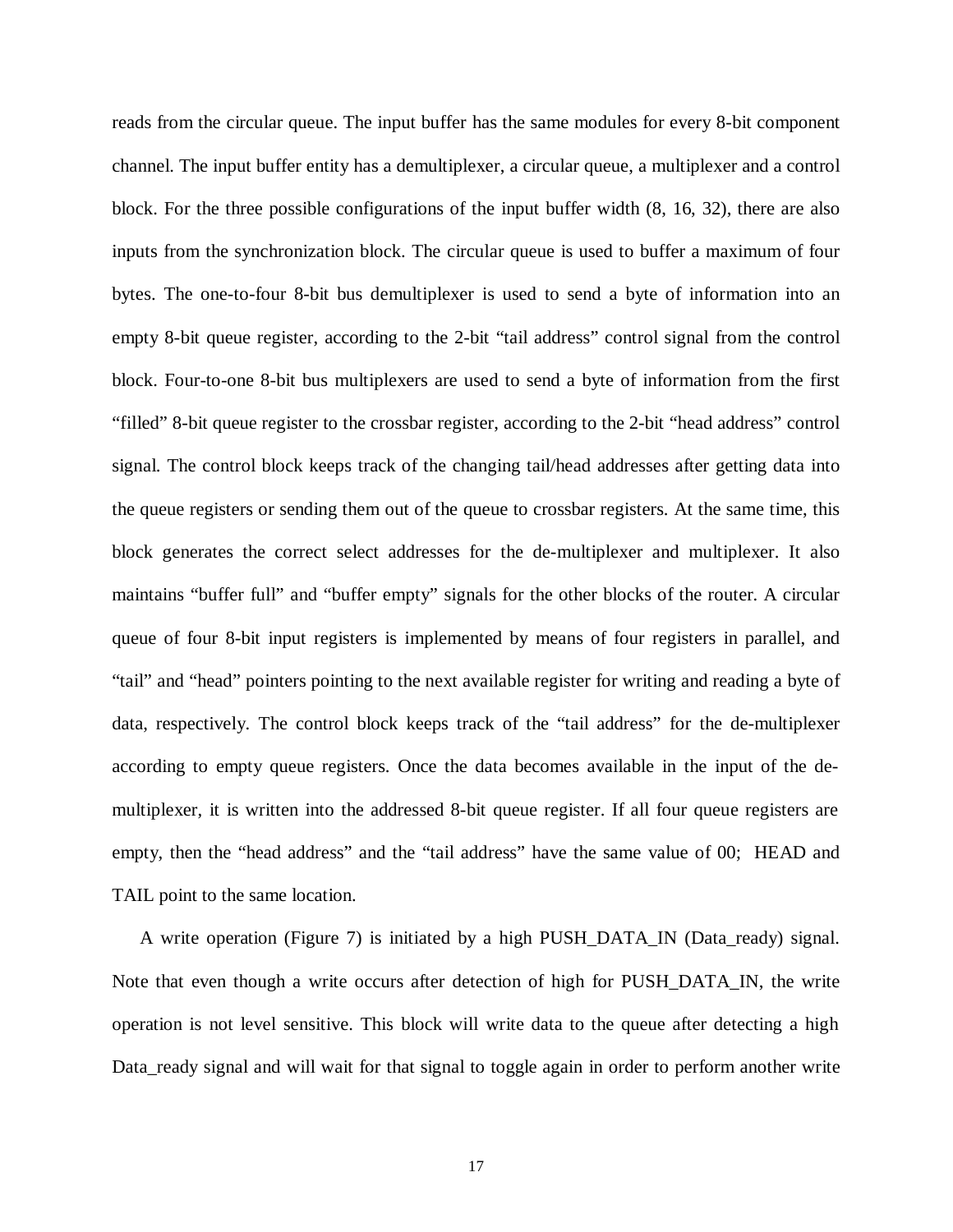operation. Also, the write operation is not edge sensitive. Internally, the block generates a write clock that is synchronized with the system clock and this write clock is used for the actual write operation. The condition to initiate a write is FULL\_OR\_ACK=0. It is up to the external entity to drive valid data and activate Data\_ready upon detecting a low FULL\_OR\_ACK. Also, Data\_ready should stay high until the write operation is over.

#### **Figure 7 goes here.**

The TAIL address has a two-fold purpose: it is used to route input data to an available register for a write operation and to select an available register for it. The TAIL address is updated after each successful write operation in order to point to the next available register. If the buffer becomes full at any time, then FULL\_OR\_ACK is driven high until the buffer again has some available space to write into. The buffer full condition occurs when TAIL and HEAD point to the same register and the buffer is not empty.

The read operation (Figure 8) is simple relative to the write operation. Three signals are associated with the read operation. A high INBUF\_VALID (data ready for the decoder/crossbar block) signal indicates valid data in the queue. The decoder/crossbar block read data from INBUF\_DOUT (data byte output to decoder/crossbar block) upon detection of a high INBUF\_VALID. The input buffer also expects an acknowledge signal INBUF\_LOADED after the read operation is complete. The HEAD pointer always points to the first byte in the queue. It is updated after detection of a high INBUF\_LOADED in order to point again to the start of the queue. The INBUF\_VALID signal is zero if the queue is empty.

#### **Figure 8 goes here.**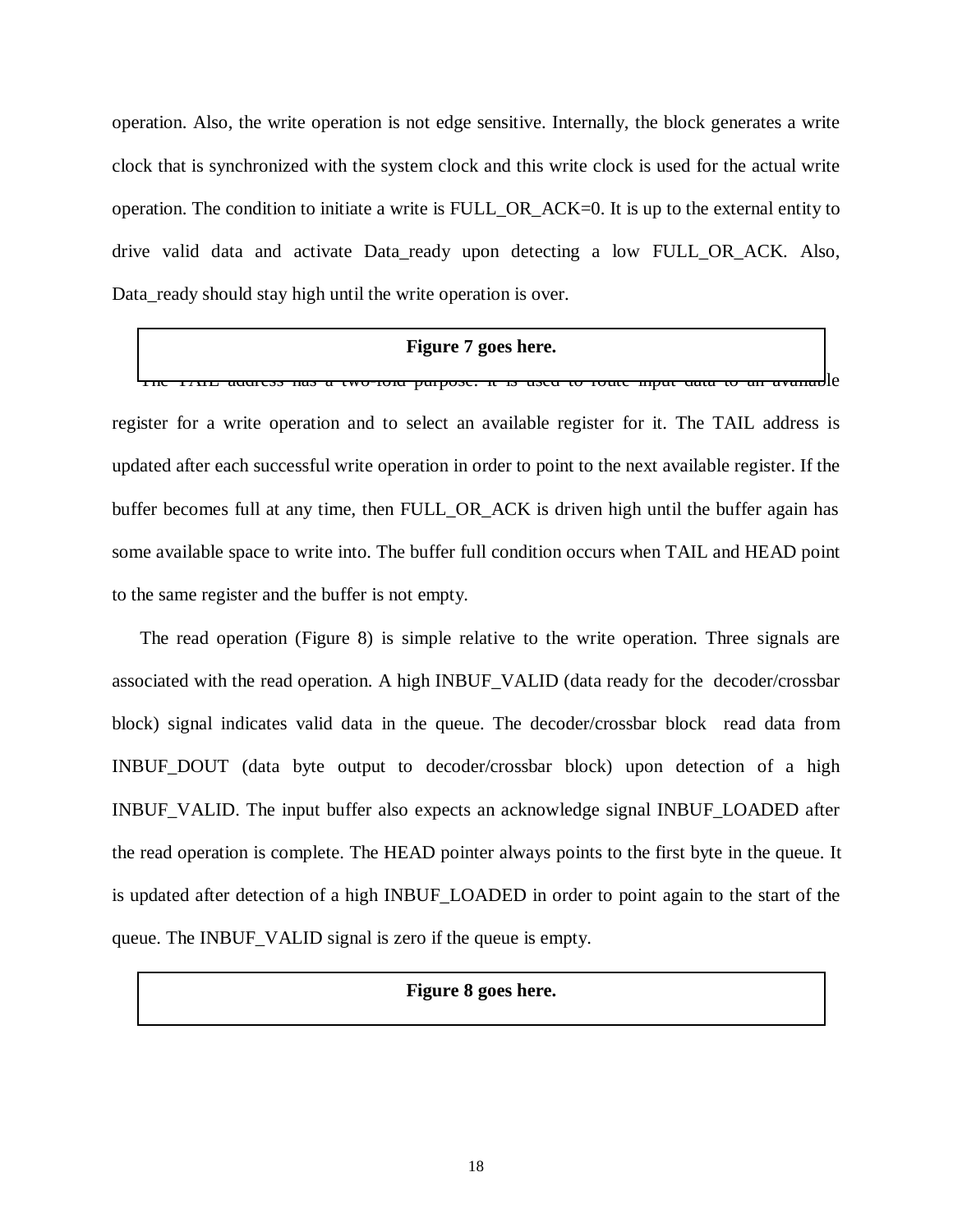#### **B.2. Destination Address Loader**

The destination address loader (Figure 9) is used to extract the destination address from the header of the packet. It also takes care of different data transfer modes in order to synchronize data transfers. This block handles four 8-bit channels at a time. The first two bytes of each packet received contain the destination address in the case of 8-bit data transfers. The first byte of a packet received by a channel contains part of a destination address in the case of 16-bit data transfers. The first byte of channel-0 and channel-1 contains part of a destination address for 32 bit data transfers.

# **Figure 9 goes here.**

The destination address loader of a 32-bit input channel has four 14-bit registers to store temporary destination addresses. Each of these registers is loaded with part or all of the destination address, depending on the data channel width. In the case of 8-bit data transfers, all registers are loaded with the first two bytes of the header data received from each channel. That is, all registers will contain the destination address for the respective channels. In the case of 16/32-bit data transfers, the most-significant byte of even-numbered registers (D0 and D2) is loaded with the first data byte of even-numbered channels (DATA\_0 and DATA\_2). The leastsignificant byte of even-numbered registers (D0 and D2) is loaded with odd channel data (DATA\_1 and DATA\_3). Even-numbered registers contain destination addresses that are valid for the 16-bit data transfer mode. Also, in the case of 16/32-bit data transfers, odd-numbered registers (D1 and D3) are loaded with the first two bytes of odd channel data. Odd-numbered registers contain the destination address that is valid for the 8-bit data transfer mode. The actual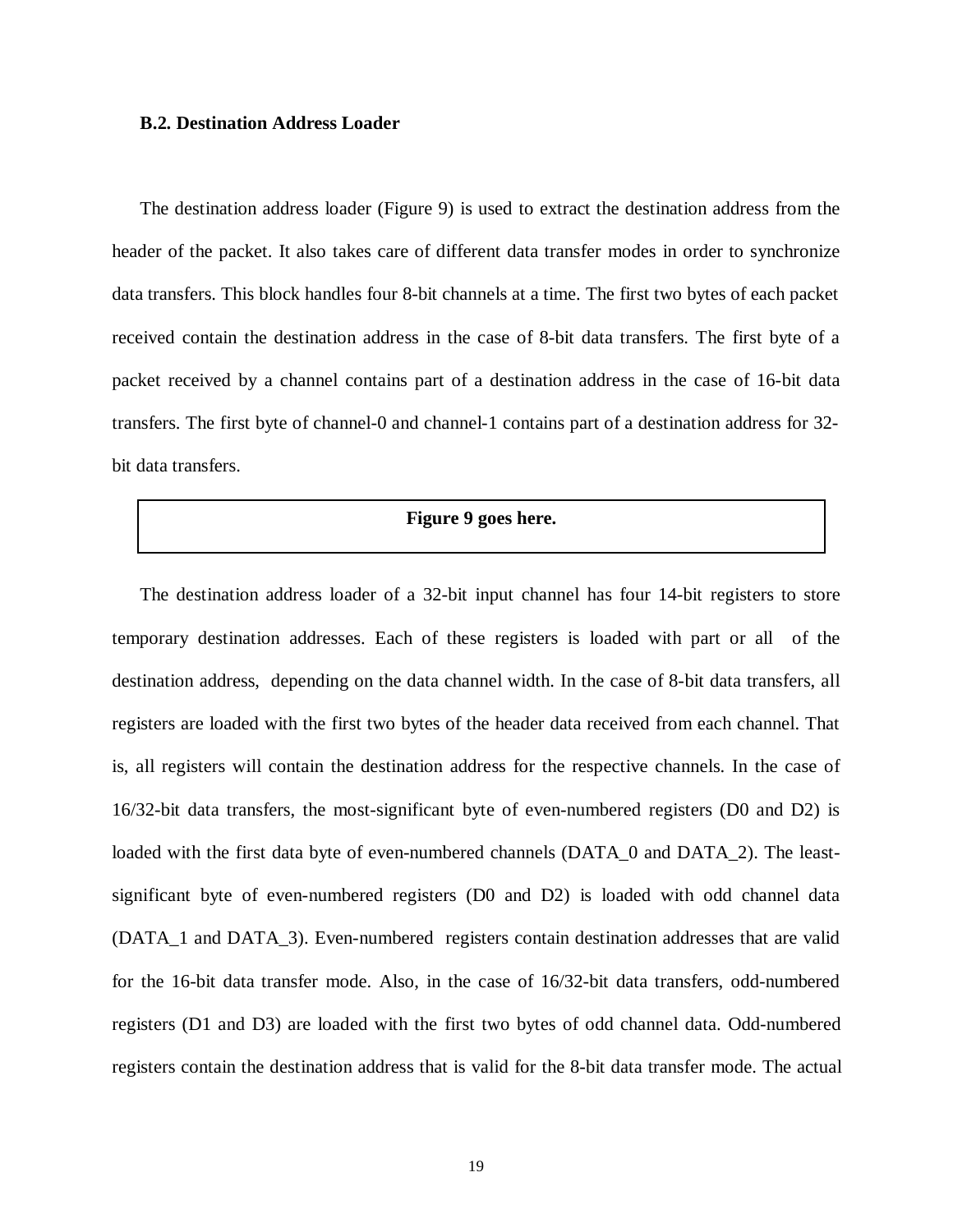destination address is derived using these temporary registers and taking into account the current channel width.

#### **B.3. Address Subtractor**

The address subtractor (Figures 10 and 11) is used to make a routing dicision. It is a 2's complement subtractor. It makes use of the dimension register in order to avoid unnecessary carry propagation delay and decide about non-zero result accumulation for individual coordinates. The inputs to the subtractor are the 14-bit local node address, the 14-bit destination address and the 14-bit dimension register. The outputs of the subtractor are a 14-bit result and 14-bit status information. The subtractor is composed of 14 identical 1-bit "adder" slices and inverters. It converts the local address into the 2's complement form, by inverting it and using a carry-in of 1 (Figure 10 produces the 2' complement of the needed result whereas A in Figure 11 stands for A').

#### **Figure 10 goes here.**

#### **Figure 11 goes here.**

By looking at Tables VI through VIII and the block diagram, it is clear that the result R is the same as that of a conventional adder. The output carry is propagated only if D is 1, otherwise the carry is killed. ACCin reflects a non-zero result in the previous adder slices for the current dimension. If  $D=1$  and  $ACC$ in=1, then  $ACC$  out will be 1 irrespective of the current sum. If  $D=1$ and ACCin=0 then ACCout=Sum. Also, from the block diagram the S bit reflects a non-zero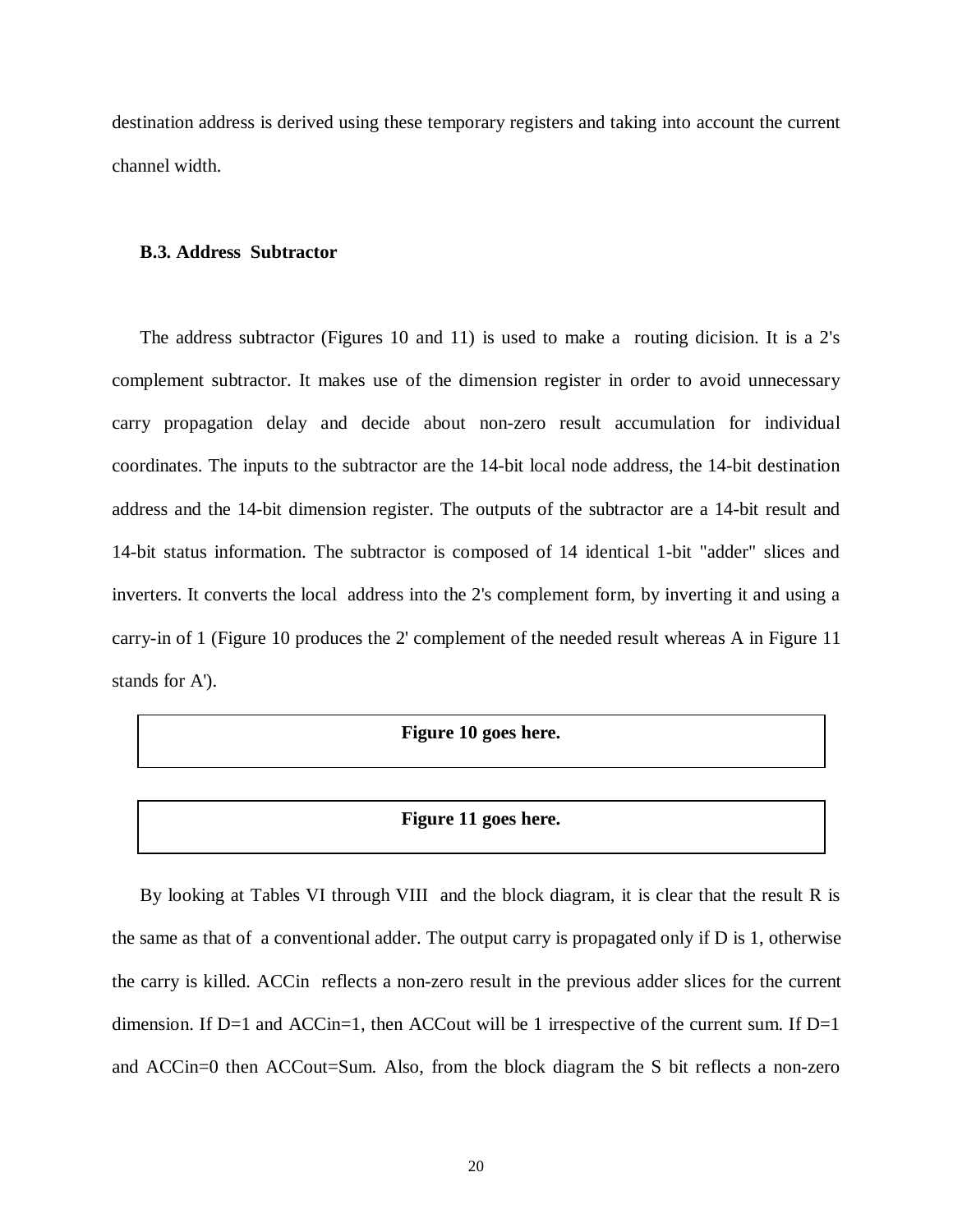result in all previous slices in the current dimension, including the current slice. By looking at just one S bit, we know about a non-zero result in the current dimension.

# **Table VI goes here.**

# **Table VII goes here.**

# **Table VIII goes here.**

The example in Table X for a 2D system illustrates the importance of the S bit. The local node address in the 2-D 128x128 system is  $10100110000011<sub>2</sub> = 83/3$  and the destination address is 01010011011011<sub>2</sub>=41|91. The 2<sup>nd</sup> S bit is zero reflecting the fact that the result up to the 2<sup>nd</sup> bit is zero. Also, look at the  $5<sup>th</sup>$  bit. It is 1, showing that the result up to the  $5<sup>th</sup>$  bit is non-zero. Recall that we are using dimension-order routing, starting with the lowest dimension. Since the result for the lower dimension is positive, the routing dimension is **+ve** according to Table IX (with  $i=6$ ).

#### **Table IX goes here.**

# **Table X goes here.**

The implemented subtractor is a carry-ripple subtractor (i.e., each bit slice introduces delay for carry propagation). But the carry from the previous bit slice is actually ANDed with a bit from the dimension register and is then given to the next bit slice. Therefore, wherever we have a zero bit in the dimension register we are actually dropping the previous carry and generating a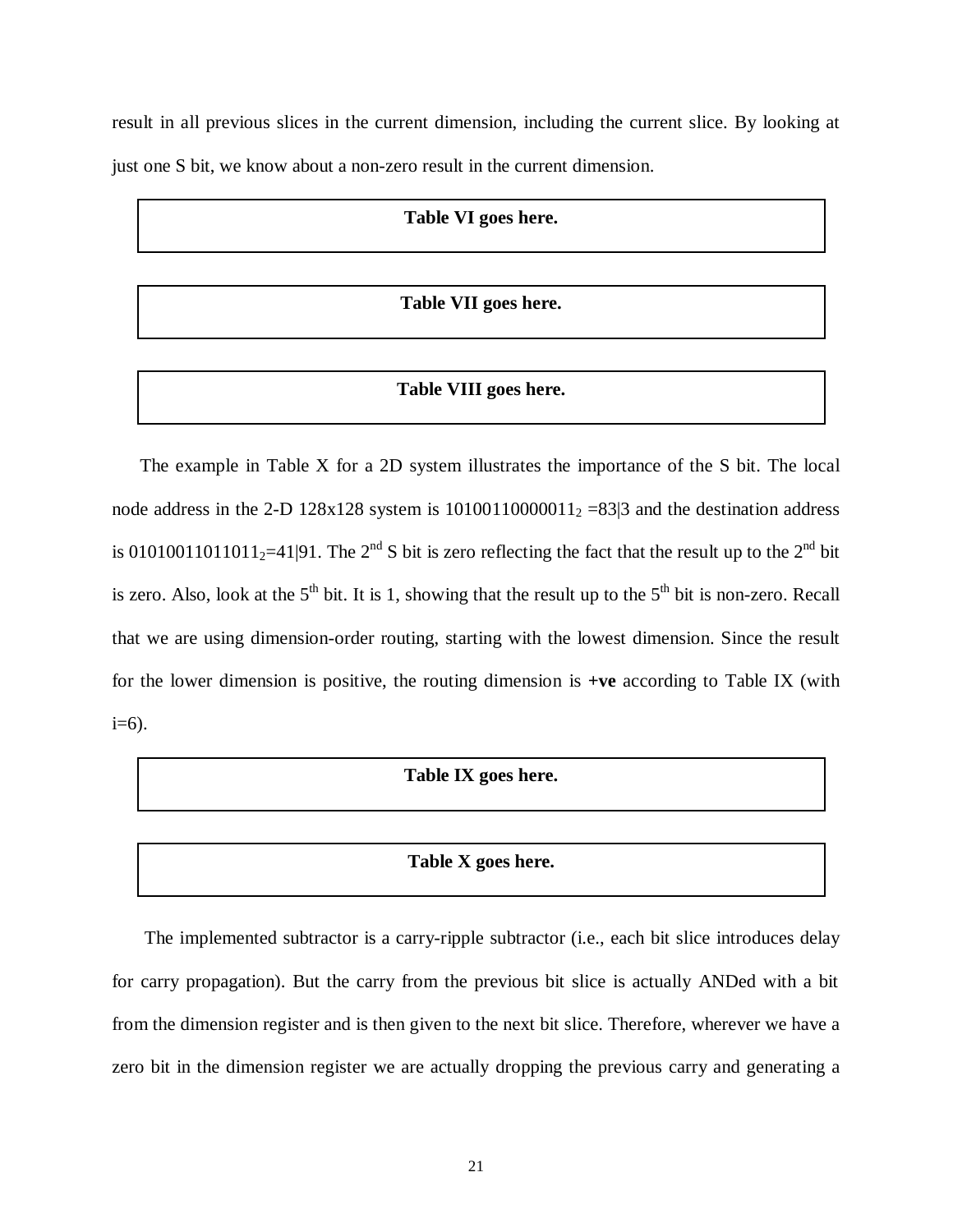carry for the next bit slice equal to 0. Thus, the carry keeps propagating only for a continuous chain of 1's in the destination register. This chain of 1's is broken at the point where the dimension of the interconnection topology changes.

#### **B.4. Dimension Decoder Block**

This block generates the output port number to which a normal message should be routed. Without loss of generality, it can currently handle an interconnection network with up to four dimensions. Its PORT\_TABLE (Figure 12) contains part of the main configuration table for the current topology and data channel width. It is composed of decoders, tri-state buffers and few AND gates.

# **Figure 12 goes here.**

Dimension decoding is done without wasting any clock cycles for shifting. The dimension decoding logic is composed of four prioritized blocks, one for each dimension. The logic can be extended to support more operating dimensions. Each priority block contains two DRS blocks (Figure 13), a 4x16 decoder, two tri-state buffers and four AND gates. The DRS block reads particular bits of the dimension register, result register and status register according to a 14-bit control word supplied to it. Its structure has only tri-state buffers. It will output the i<sup>th</sup> bit of all three registers if the i<sup>th</sup> line of the control word is high. The dimension decoder block is shown in Figure 14.

**Figure 13 goes here.**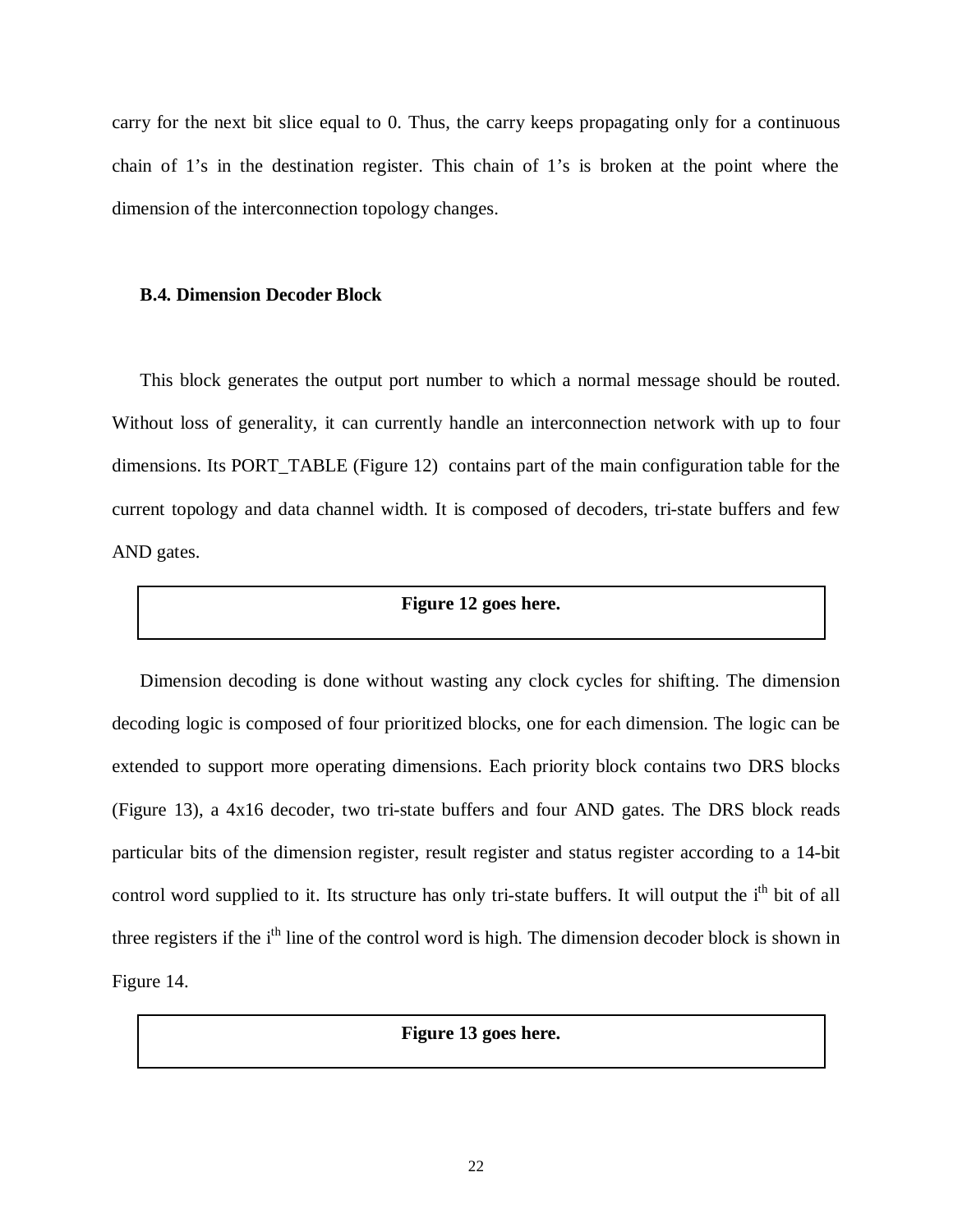# **Figure 14 goes here.**

Each priority block (Figure 15) receives PREVIOUS\_NOT\_SELECT\_IN from the preceding dimension. A high signal means that dimension decoding has finished in the preceding dimension so that nothing will be decoded in the current dimension. If the dimension decoding in the previous block is not done, the block for the current dimension will perform decoding.

# **Figure 15 goes here.**

Each priority block receives its DIM\_CHANGE\_TABLE data and DC\_VALID bit. The former data is the relative coordinate (result of subtraction) in the current dimension. The latter bit is 0 if this data is zero, otherwise it is 1. Each priority block receives data from PORT TABLE. The i<sup>th</sup> dimension receives PORT TABLE DATA for the  $+i$  and  $-i$  output ports. The decoder decodes DIM\_CHANGE\_TABLE data to generate the control word for the DRS block in order to read the required bit of the dimension, result and status registers. If result(i)=0 and status(i)=1, then the tri-state buffer for the  $+i$  PORT\_TABLE\_DATA is activated. If result(i)=1 and status(i)=1, then the tri-state buffer for the  $-i$  PORT\_TABLE\_DATA is activated. If none of the above conditions is satisfied for the current dimension, then a low PREVIOUS NOT SELECT OUT signal is generated so that the next dimension can proceed with the same kind of decoding process. If no dimension can satisfy any of these two conditions, then the tri-state buffer for the local (host) port will be activated at last. The outputs of all tristate buffers are connected to the same bus. Only one tri-state buffer can drive the bus at a time. This bus is enabled by the DEST\_ADDR\_VALID signal (Figure 14) and the dimension decoder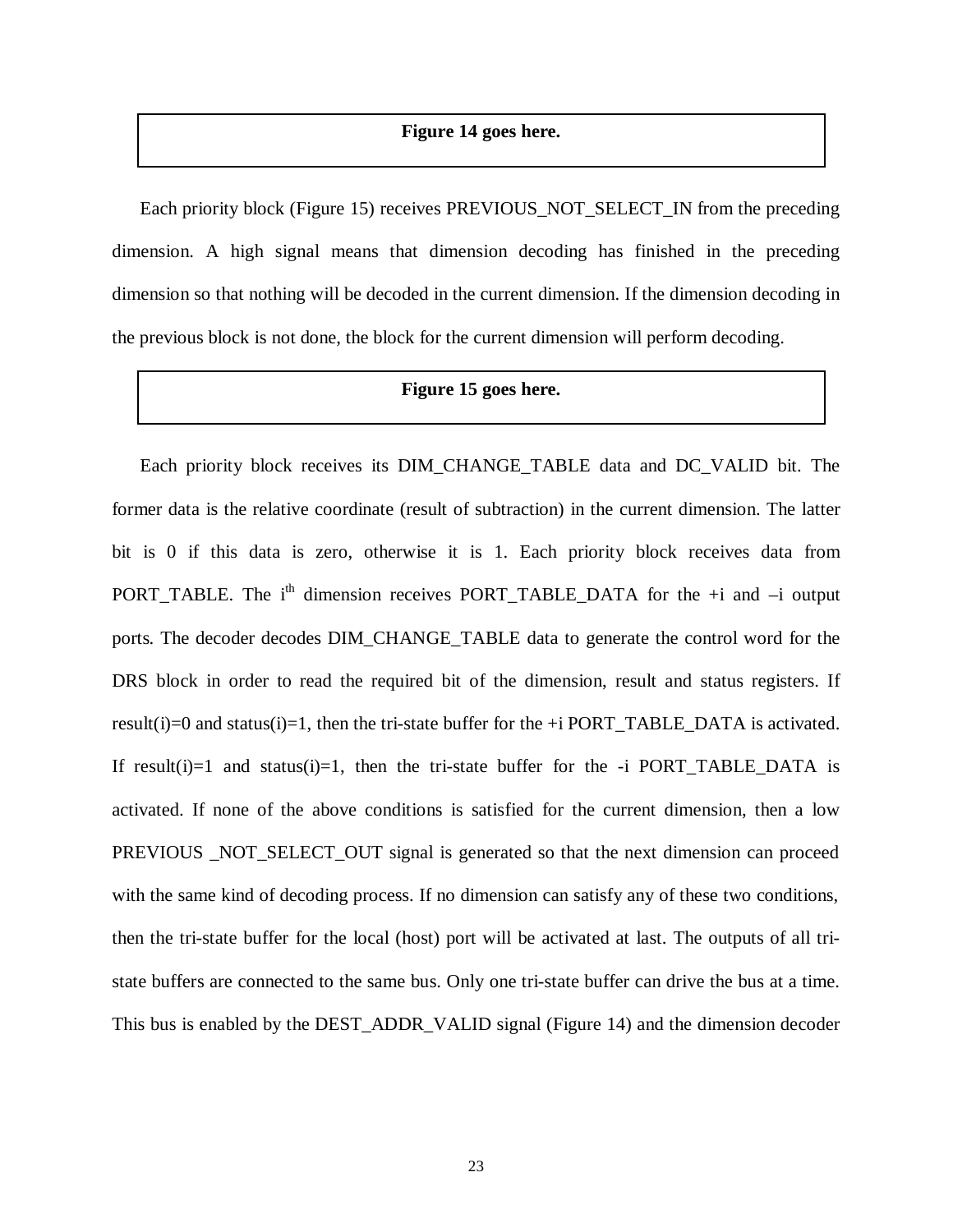generates a valid output port number only when the destination extractor has a valid destination address.

#### **B.5. Priority Generator**

The priority generator generates priority signals for all input ports to prevent collision when two input ports request the same destination port. The priority of each channel is the same as its ID, so that channel 0 is assigned the highest priority and channel 28 is assigned the lowest priority.

#### **B.6. Port Decoder Block**

It is based on a 5x32 decoder and generates control signals for the crossbar switch. It differs from a classical decoder because it latches the control word generated, and applies handshaking with the destination extractor and the crossbar switch. This block has a 32x1 input multiplexer, two registers and few logic gates (Figure 16). The multiplexer generates a valid control word if the "crossbar busy" SWITCH\_ON bit is zero for the required output port (a busy signal from the crossbar indicates ongoing packet routing in the output port requested). When this 32-bit control word, namely CONTROL\_I, is valid, only its i<sup>th</sup> bit, where  $0 \le i \le 31$ , is 1 to indicate the need for a transfer to output port i; all other bits are 0. For the connection to be established with the output port, EFFECTIVE\_PRIORITY should be 1 to avoid any collision (if the priority bit is 1 for the current input port, this input port has higher priority over other input ports in the case of competition for the same output port).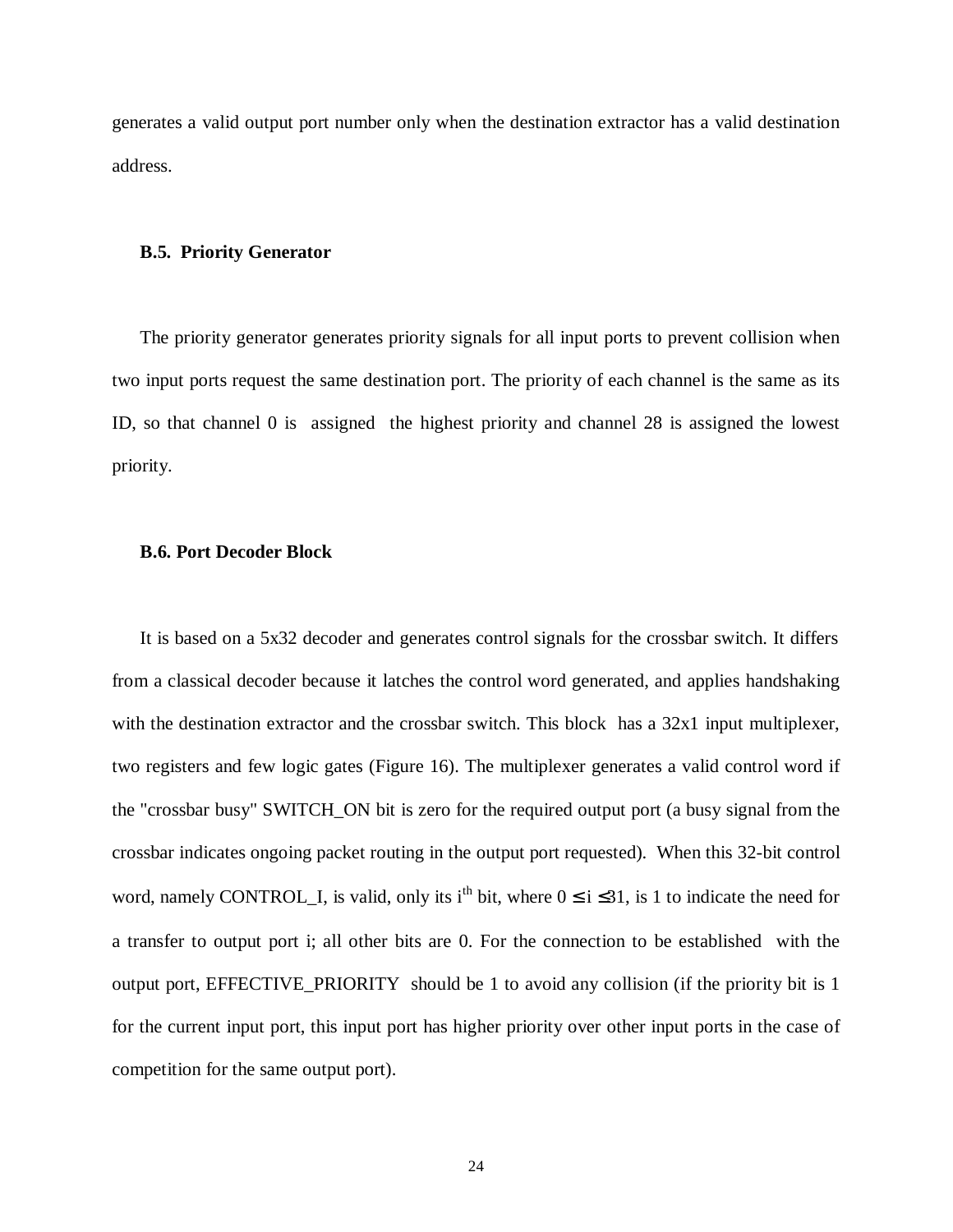# **Figure 16 goes here.**

The SWITCHED ON bit is internally set to 1 initially. It is set to 1 after one clock cycle of a valid internal CONTROL\_I signal. This mechanism ensures that CONTROL\_I is latched only once after it is generated. The signal SWITCHED\_ON will flag the output buffer to start a data transfer from the input buffer. It will be again pulled low after the last byte of the current packet has been transferred from the input buffer to the output buffer.

The acknowledgement signal from the destination extractor is actually the SWITCHED\_ON signal delayed by one clock cycle. Generation of a pulse means that a valid CONTROL signal for the crossbar has been generated. The destination extractor pulls the DEST\_ADDR\_VALID signal low after it detects this pulse. Finally, OUTBUF\_LAST\_BYTE in Figure 16 is 1 if the last byte of the packet was loaded into the output buffer.

#### **C. Crossbar**

The router has one crossbar block (Figure 17). It switches an input channel to the appropriate output channel depending on the control word CONTROL\_I received from the decoder of the input channel. The crossbar is composed of many tri-state buffers. Each tri-state buffer is controlled by a bit from a CONTROL\_I word (from the 5x32 decoder) of an input channel. Input port data can be routed to any output port according to the current CONTROL\_I words. The  $i<sup>th</sup>$  output port is driven by the  $i<sup>th</sup>$  bits of all CONTROL I words. The BUSY signal (shown in Figure 16) is crossbar generated by bitwise ORing all 32 CONTROL\_I words.

# **Figure 17 goes here.**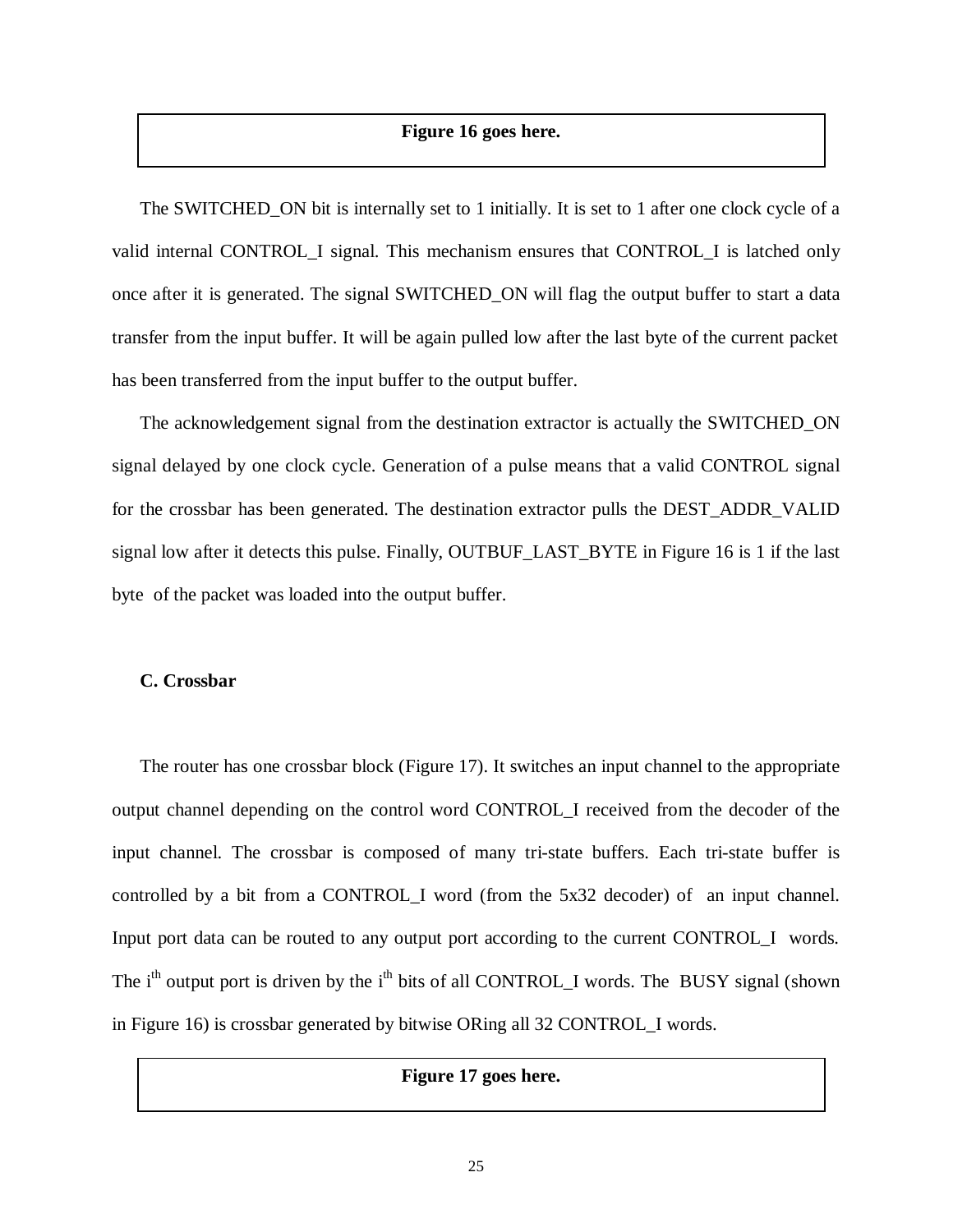#### **D. Output Port**

The structure of an output port (Figure 18) is very similar to that of an input port. This block works in synchronization with other routers for data reads from its circular queue and with the crossbar for data writes into its circular queue. The circular queue of four output registers is implemented with the "tail" and "head" pointers, as for the input ports. If all four queue registers are empty, then "head" and "tail" contain 00.

# **Figure 18 goes here.**

If the input buffer has valid data and there is enough space in the output queue, then a write operation (Figure 19) into the output queue is controlled by (DEST)PORT\_ADDR\_READY. INBUF READ DONE is used to acknowledge the input buffer. The rising edge of INBUF\_READ\_DONE activates the write signal. The falling edge of INBUF\_READ\_DONE is used to update the "tail" pointer of the queue. During each write operation, the output buffer keeps track of empty space in the queue by updating OUTBUF\_EMPTY. A high OUTBUF\_EMPTY indicates empty space in the output queue. During each write operation, it also updates OUTBUF\_VALID to flag the attached router about available data. As soon as the queue has valid data, the output buffer sets POP\_DATA\_OUT (data ready) to high and drives valid data on the DATA\_OUT line (Figure 20). The attached router needs to complete the read operation and then generate an acknowledge signal. The output buffer will use this acknowledge signal to pull POP\_DATA\_OUT to low and update the "head" pointer of the queue. The output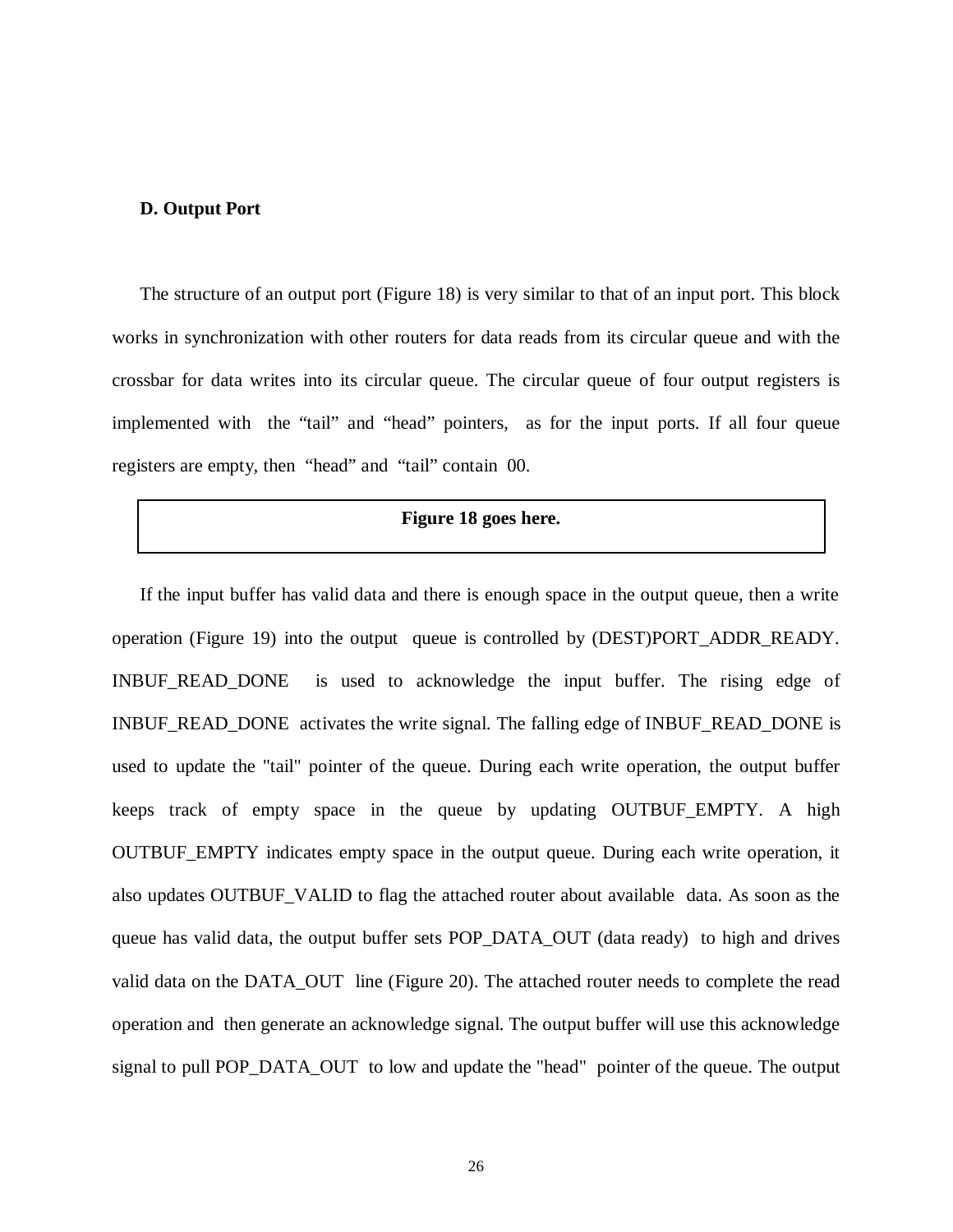buffer will not drive data out until FULL OR ACK is pulled low by the external entity. Therefore, FULL\_OR\_ACK (buffer full/acknowledge input data) serves the dual purpose of readiness and acknowledgement.

**Figure 19 goes here.**

**Figure 20 goes here.**

# **IV. FAULT-TOLERANCE AND SIMULATION RESULTS**

Fault-tolerance in message passing is a critical problem [18]. As mentioned in Section II, messages blocked by faulty links (or their attached routers) are routed by our UPR via alternative paths. More specifically, if the lowest dimension to be traversed (according to dimension-order routing) is blocked, then the next higher dimension that must be traversed is chosen. The least significant bit in the Control field of the normal packet is then set to 1 to initiate a process of informing the host processor about the faulty channel. The ID of the latter channel is easily determined by the host processor based on the current configuration and the destination address. The host processor may then decide to write new data into the configuration table in order to bypass the faulty channel in future data transfers. If two or more dimensions correspond to faulty channels, then their total number is written into the Control field, so that the router can reroute the message by ignoring these dimensions. Relevant results are presented at the end of this section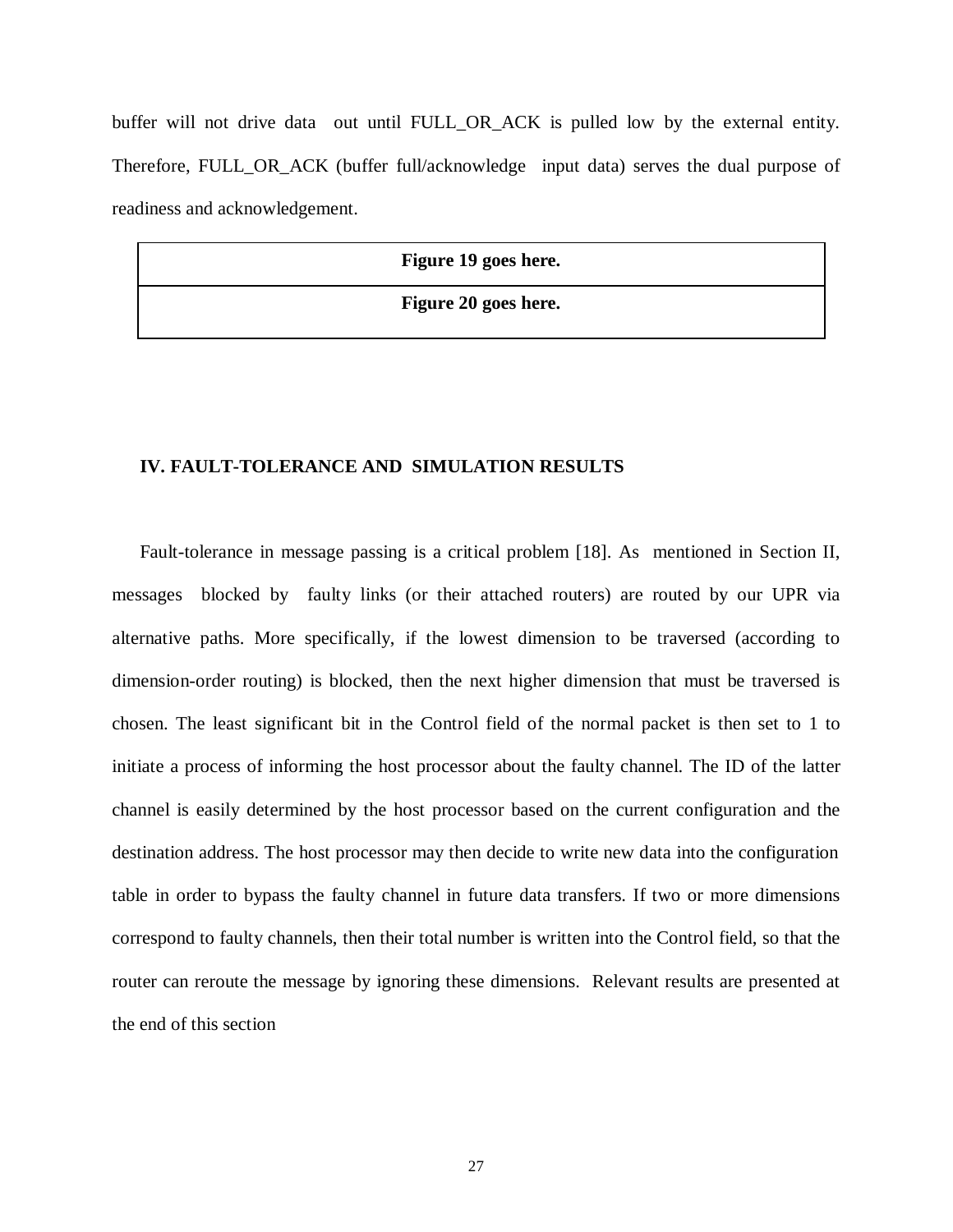We first simulated transfers of data packets for various combinations of binary hypercubes and data channel widths. The n-dimensional binary hypercube contains  $2<sup>n</sup>$  nodes [3, 5]. Two nodes are directly connected if and only if their n-bit addresses differ in a single bit. Each node has n neighbors and the diameter of the network is n. The simulations were performed using VHDL test benches. The simulations were carried out for two basic categories: initialization and normal operation. For the case of initialization, we estimated the time required to initialize the router for various test cases. The time required for router initialization is shown in Figure 21 for various instances of the binary hypercube topology. For fixed channel width, this time increases linearly with the number of dimensions.

# **Figure 21 goes here.**

After thorough examination of the above results, we came up with an equation to estimate the initialization time for any case. The number of clock cycles for initialization is  $15 + (4*d*w +$ 5)\*3, where d is the number of dimensions in the system and w is the channel width in bytes.We assume that only channel 28 it used to load configuration information. 15 clock cycles are required to load information from the configuration table into all ports. The rest of the equation is for time required for the initialization of various configuration registers and the main configuration table. We need 3 clock cycles to load each byte into the router and that is why we multiply by 3. Now we will take a look at the bracket part of the equation. We have to load the 14-bit local node address, the 14-bit dimension register, the 2-bit data channel width register and the 3-bit topology register during initialization. Initialization of these registers needs 5 bytes of data. That is why we have a constant 5 inside the bracket part of the equation. We need two configuration table initialization packets (two bytes long each), one for the "+" port and another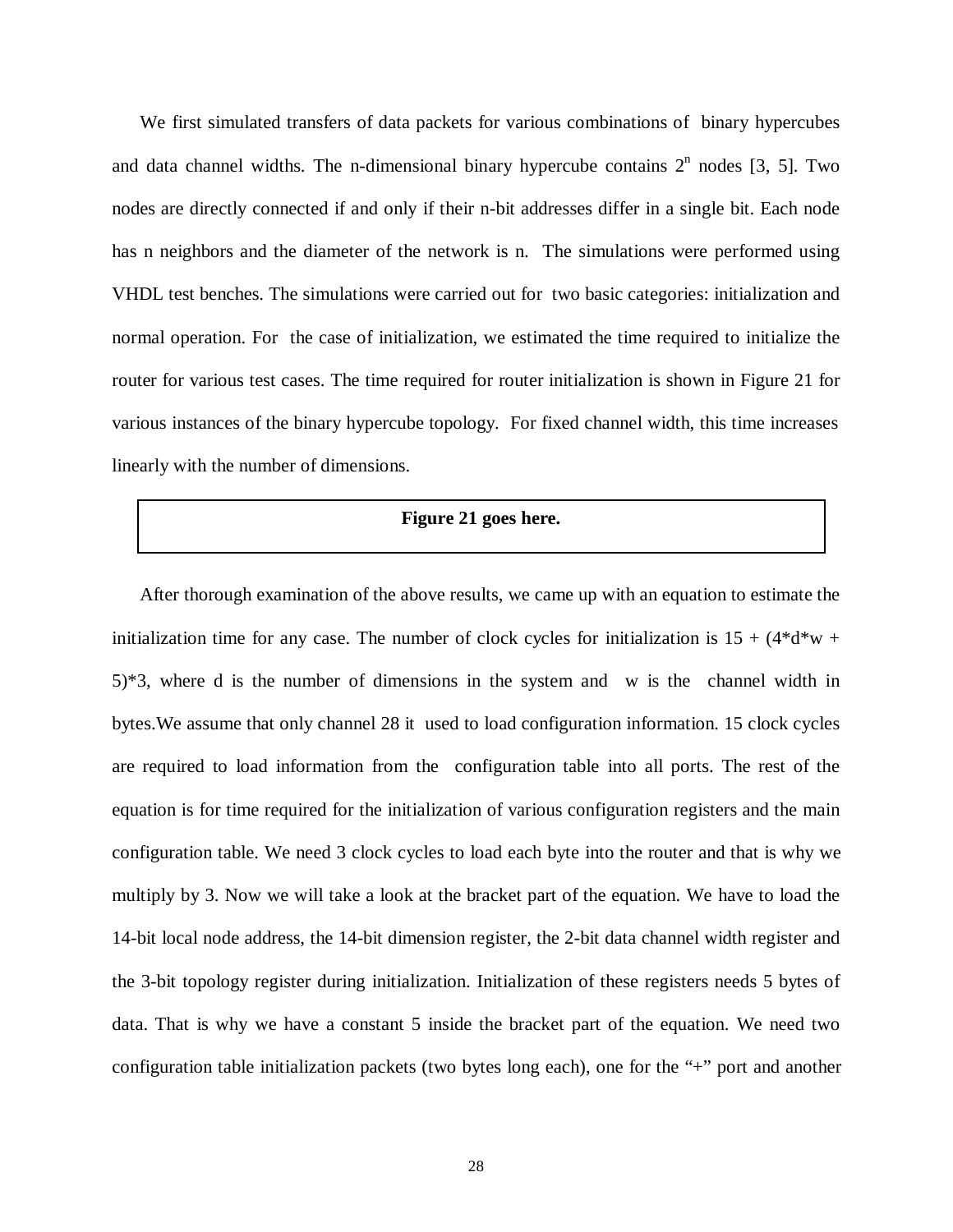for the "–" port, per dimension of each 8-bit data channel. For this reason, we have multiplied by 4 in the bracket part of the equation. The initialization time can be reduced significantly if a 16-bit or 32-bit channel is used to connect the router to the host processor during initialization.

In the simulation of normal packet transfers, we obtained the approximate time for different scenarios. The routing is considered done when all input packets come out of output ports. We calculated the routing time by considering packet collisions in all cases, without any fault on the links. In the following figure, the number of colliding input ports represents the number of input ports that are receiving simultaneously a packet with the same destination port address. Figure 22 shows the actual time consumed for routing. In general, the larger the number of colliding packets, the larger is the delay for routing – as predicted by theoretical analysis.

# **Figure 22 goes here.**

Without collisions, every write into an input buffer takes one cycle, internal data transfer through the crossbar takes one cycle and a write into an output buffer takes one cycle. Without considering any type of routing, each packet (16 bytes long) takes  $16*3 = 48$  clock cycles to pass through the router for 8-bit channels. According to experimental results, it takes a few more cycles for actual data transfer. The router takes just two to four clock cycles per packet to make a routing decision depending on the data channel width. These are very impressive results for a universal, programmable router.

Let us now focus on simulation results for fault-tolerant routing. We carried out simulations for several systems comprising the binary hypercube and the torus interconnection networks. We simulated systems having from two to five dimensions. Therefore, the hypercube systems have 4, 8, 16, 32 and 64 nodes, respectively. For each torus instance, each dimension contains four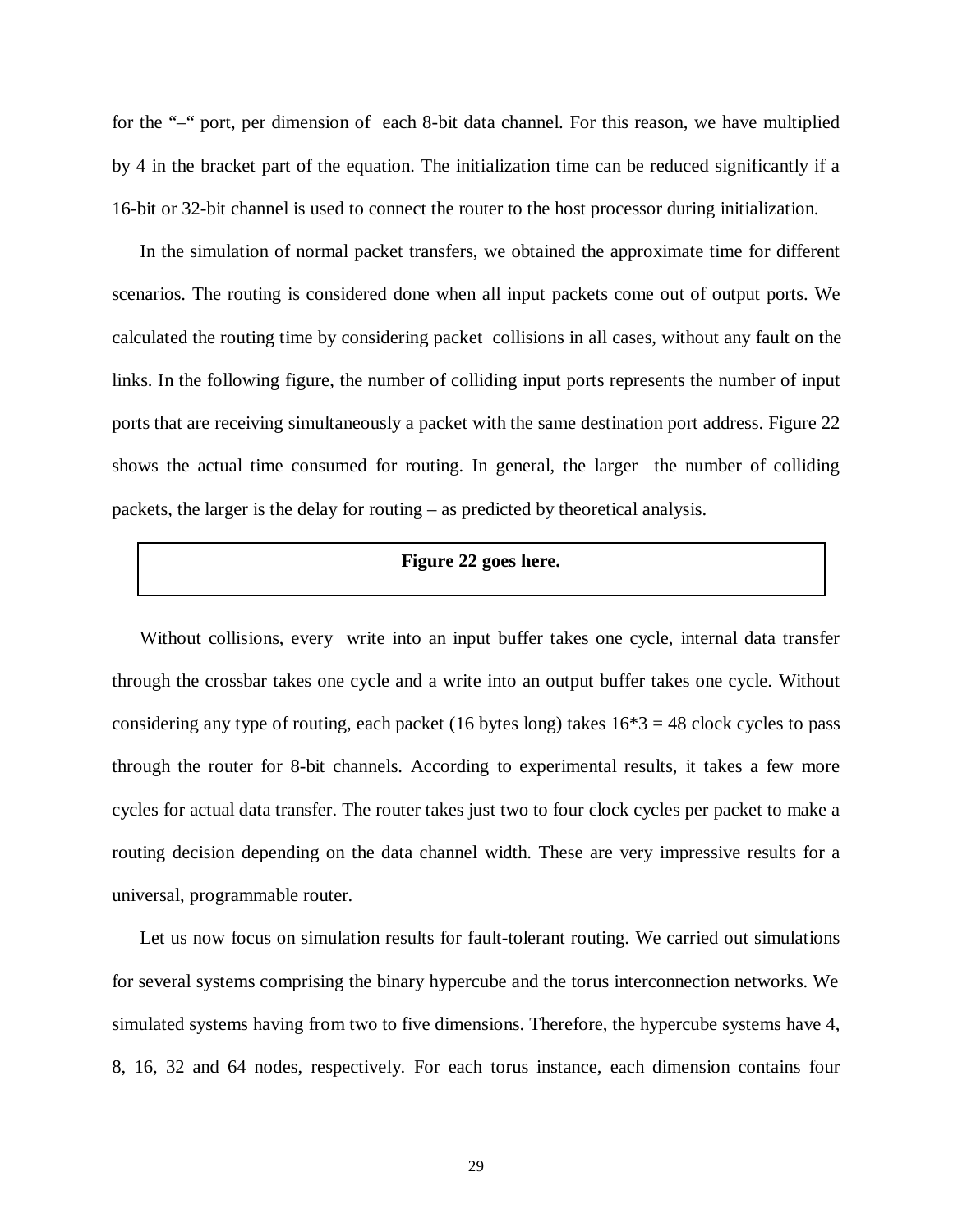nodes. More specifically, we simulated symmetric 2-D, 3-D, 4-D and 5-D tori with 16, 64, 256 and 1024 nodes, respectively. Two bits are used for each coordinate. We chose for the simulations channel width equal to 16 bits. Our router can handle this width since it has 16 bidirectional 16-bit channels and we have assumed up to five dimensions for the simulations.

We used three random number generators with uniform distribution to determine: (a) the nodes that are to transmit packets, (b) the faulty channels and (c) the destinations for one-to-one data transfers. We present here results for cases where 10%, 20% or 40% of the nodes transmit packets. We also assume that 1%, 2%, 5% or 10% of the channels are faulty. Figures 23 through 28 show the slowdown resulting from faulty connections. These results show that our router performs very well even with large numbers of faulty links. Of course, the binary hypercube performs better than the torus with the same number of dimensions because it has fewer nodes.

# **Figure 23 goes here.**

#### **Figure 24 goes here.**

**Figure 25 goes here.**

**Figure 26 goes here.**

**Figure 27 goes here.**

#### **Figure 28 goes here.**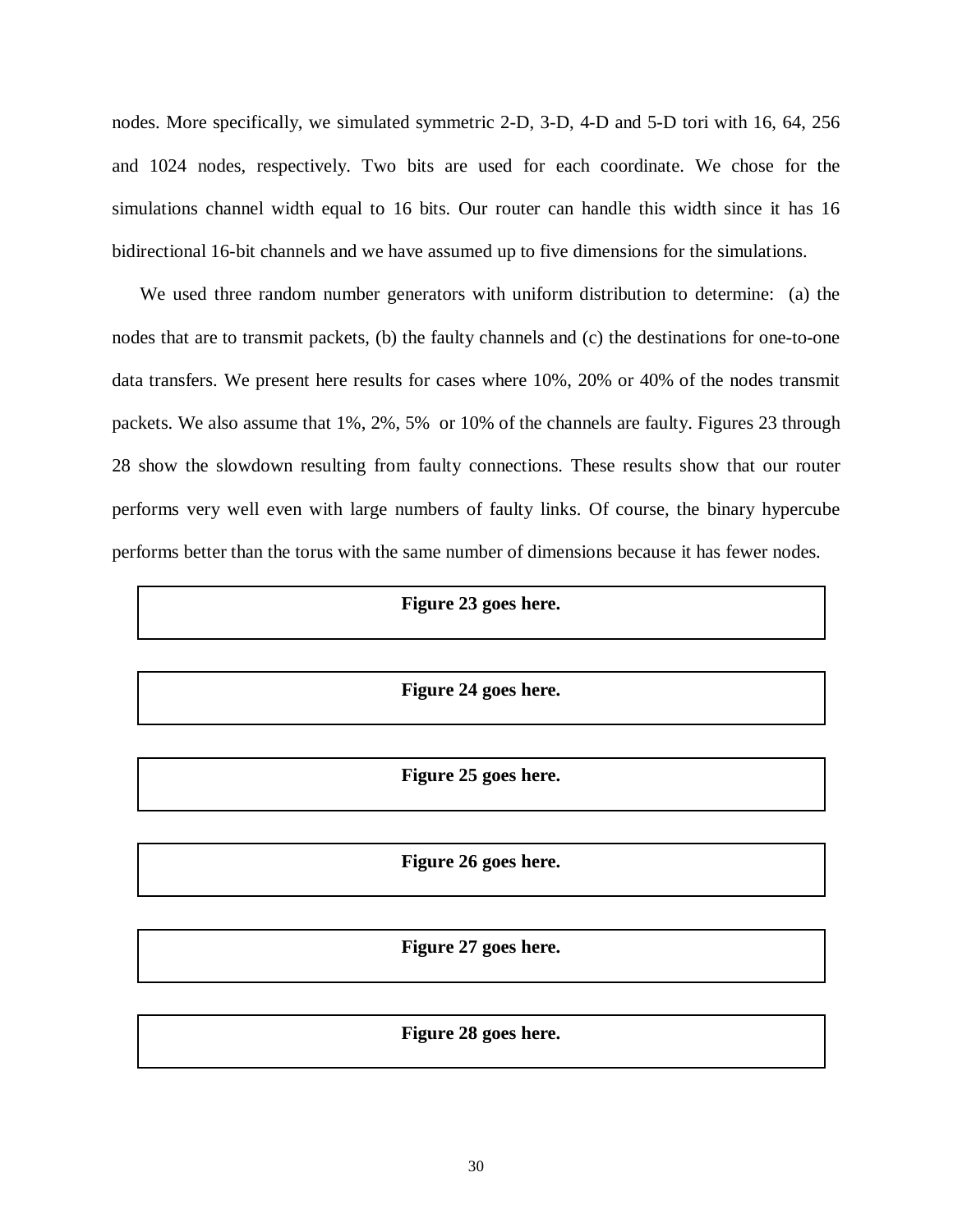# **V. CONCLUSIONS**

We have presented the design and evaluation of a universal (statically and dynamically adaptable) hardware router for message-passing parallel computers. This router introduces outstanding flexibility. It is topology and channel width independent. In addition, the topology and channel width can change at run time, as many times as required by the application algorithm and the appearance of faulty connections. Not only does this router introduce "unlimited" robustness that can reduce dramatically the design and development times for message-passing parallel computers, but its performance also is outstanding.

#### *Acknowledgments*

This research was supported in part jointly by NSF and DARPA under the New Millennium Computing Point Design grant ASC-9634775. The authors would like to thank J. Patel and P. Papathanasiou for debugging the router's VHDL code, running some simulations and editing some files.

#### *References*

[1] C. L. Seitz and W.-K. Su, "A Family of Routing and Communication Chips Based on Mosaic, "*Symp. Integr. Syst.*, Wash., 1993.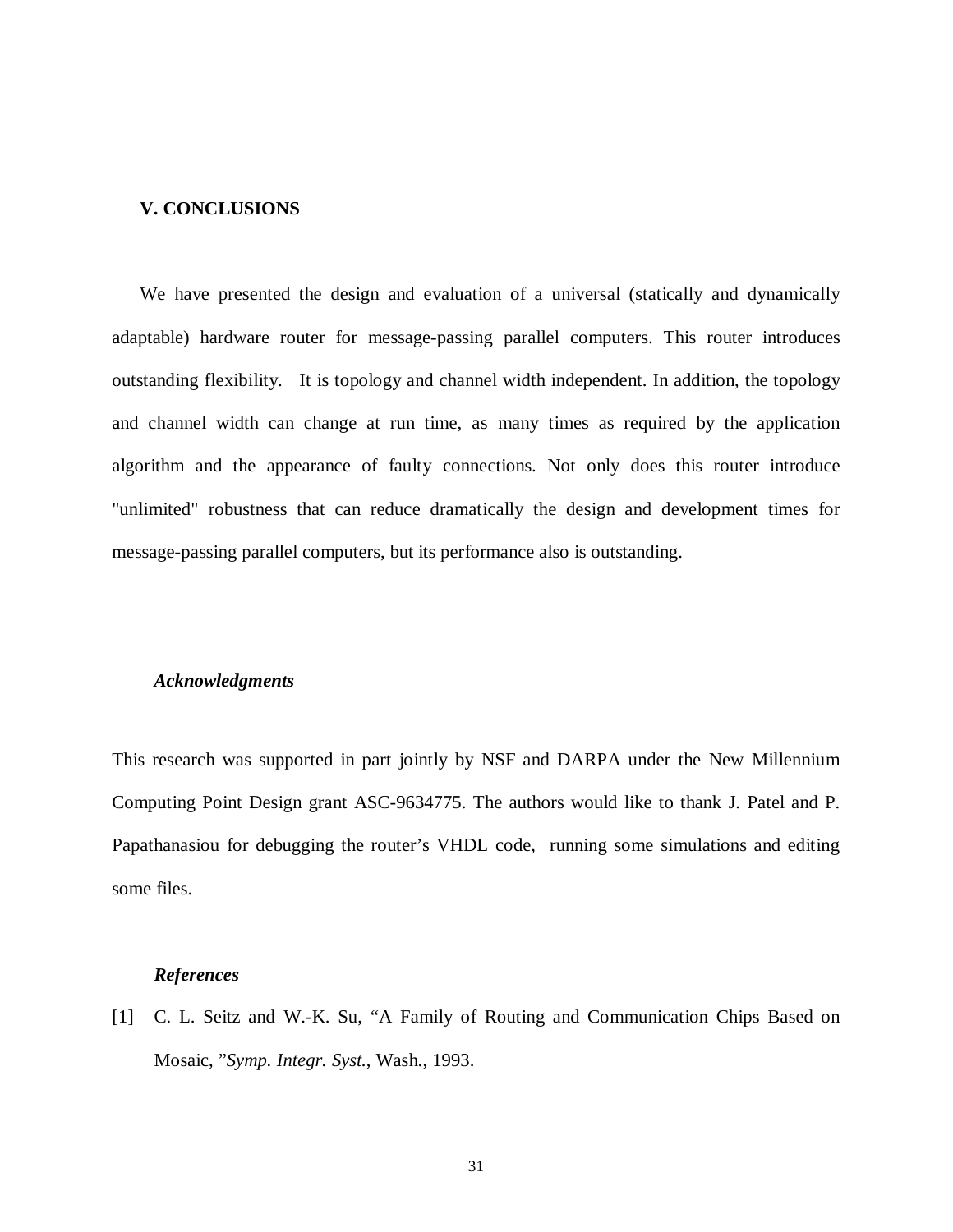- [2] S.G. Ziavras, H. Grebel, and A.T. Chronopoulos, ``A Scalable/Feasible Parallel Computer Implementing Electronic and Optical Interconnections for 156 TeraOPS Minimum Performance,'' PetaFlops *Arch. Worksh*., April 22-25, 1996, 235-266.
- [3] S.G. Ziavras, "RH: A Versatile Family of Reduced Hypercube Interconnection Networks,*'' IEEE* Trans. Paral. Distr. Syst. 5(11), 1994, 1210-1220.
- [4] W.J. Dally and C.L. Seitz, "Deadlock-free message routing in multiprocessor interconnection networks," *IEEE Trans. Comput*. 36 (3), 1987, 547-553.
- [5] K. Hwang, *Advanced Computer Architecture: Parallelism, Scalability,Programmability*, McGraw Hill 1993.
- [6] K. Bolding, S.-C. Cheung, S.-E. Choi, C. Ebeling, S. Hassoun, T.A. Ngo and R. Wille, "The Chaos Router Chip: Design and Implementation of an Adaptive Router, " Proc. VLSI, IFIP, 1993, 311-320.
- [7] T. Golota, Y. Cai, T. Fukaya, K. Linga, S. Ziavras, and D. Misra, "VHDL Modeling of the BLITZEN Massively Parallel Processor (MPP)," MARLUG Spring Conf., May 1996.
- [8] S. Konstantinidou and L. Snyder, ``The Chaos Router,'' *IEEE Trans. Comput*. 43(12), 1994, 1386-1397.
- [9] J. Bhasker, *A VHDL Prime*, Prentice Hall, 1996.
- [10] A.A. Chien, "A Cost and Speed Model for k-ary n-Cube Wormhole Routers*," IEEE Trans. Paral. Distr. Syst*. 9(2), 1998, 150-162.
- [11] A.A. Chien, M.D. Hill, and S.S. Mukherjee, "Design and Challenges for High-Performance Network Interfaces," *IEEE Computer*, Nov. 1998, 42-44.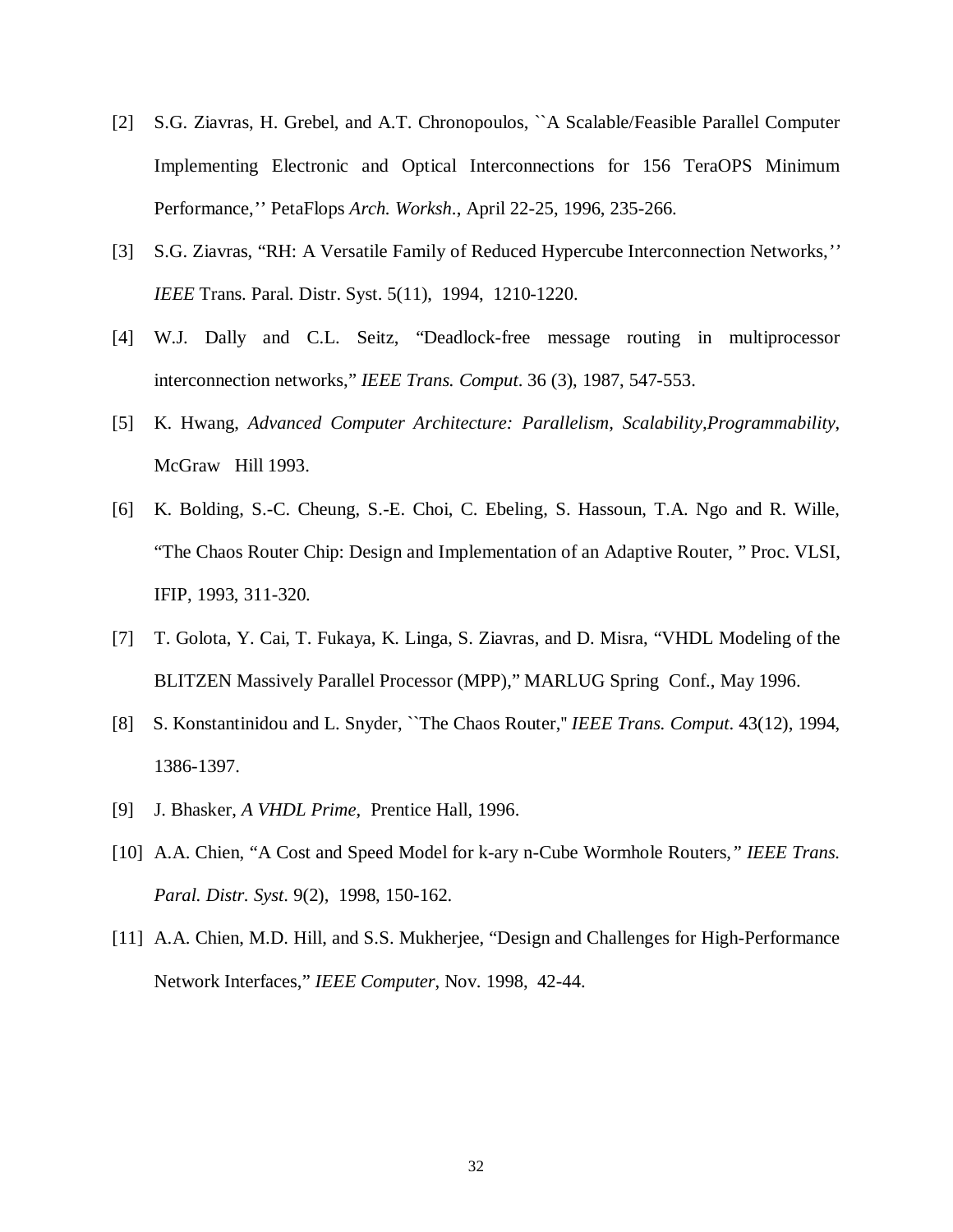- [12] S.W. Daniel, K.G. Shin, and S.K. Yun, "A Router Architecture for Flexible Routing and Switching in Multihop Point-to-Point Networks,'' *IEEE Trans. Paral. Distr. Syst.* 10(1), Jan. 1999, 62-75.
- [13] S.G. Ziavras and S. Krishnamurthy, "Evaluating the Communications Capabilities of the Generalized Hypercube Interconnection Network,'' *Conc.: Pract. Exper*. 11(6), 1999, 281- 300.
- [14] S.G. Ziavras, ``Investigation of Various Mesh Architectures with Broadcast Buses for High Performance Computing,'' *VLSI Design* 9(1), Jan. 1999, 29-54.
- [15] S.G. Ziavras and A. Mukherjee, "Data Broadcasting and Reduction, Prefix Computation, and Sorting on Reduced Hypercube Parallel Computers,'' *Paral. Comput*. 22, June 1996, 595-606.
- [16] A. Bar-Noy and C.-T. Ho, "Broadcasting Multiple Messages in the Multiport Model," *IEEE Trans. Paral. Distr. Syst*. 10(5), May 1999, 500-508.
- [17] M. Birnbaum and H. Sachs, "How VSIA Answers the SOC Dilemma, "*IEEE Computer*, June 1999, 42-50.
- [18] R. V. Bopanna and S. Chalasani, "Fault-Tolerant Communication with Partitioned Dimension-Order Routers, *"IEEE Trans. Paral. Distr. Syst* 10(10), Oct. 1999, 1028-1039.
- [19] J. Rexford , J. Hall and K.G. Shin, "A Router Architecture for Real-Time Communication in Multicomputer Networks," *IEEE Trans. Comput.* 47(10), 1998.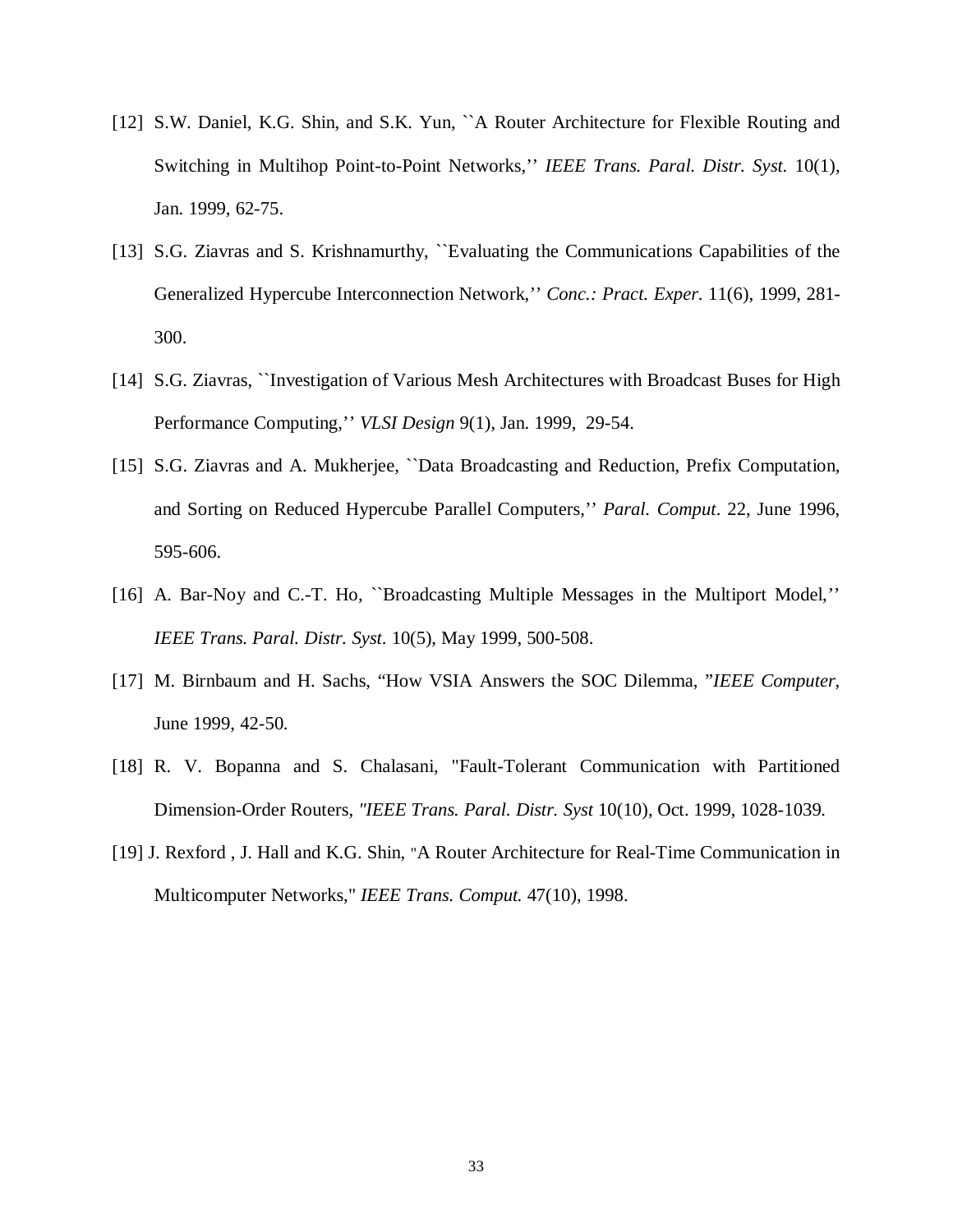Table I. Packet formats.

|             | flit 1  |         | flit $2$        | flit $3$ | flit $4$ |
|-------------|---------|---------|-----------------|----------|----------|
| 14 bits     | 14 bits | 4 bits  | 32 bits         | 32 bits  | 32 bits  |
| Destination | Source  | Control | Address in RAM  | Data     | Data     |
| address     | address |         | for destination |          |          |

Normal packet.

| 2-bit Control | 14 bits            |
|---------------|--------------------|
|               | Local node address |

Node address initialization packet.

| bit $#$ : |               |          |          |               |
|-----------|---------------|----------|----------|---------------|
|           | 2-bit Control |          | 3 bits   |               |
|           |               | Reserved | Topology | Transfer mode |

Topology initialization packet.

| 2-bit Control | 14 bits            |
|---------------|--------------------|
|               | Dimension register |

Dimension register initialization packet.

| 2-bit Control   1 bit | ; bits                      | 5 bits                   |
|-----------------------|-----------------------------|--------------------------|
|                       | Configuration table address | Configuration table data |

Configuration table initialization packet.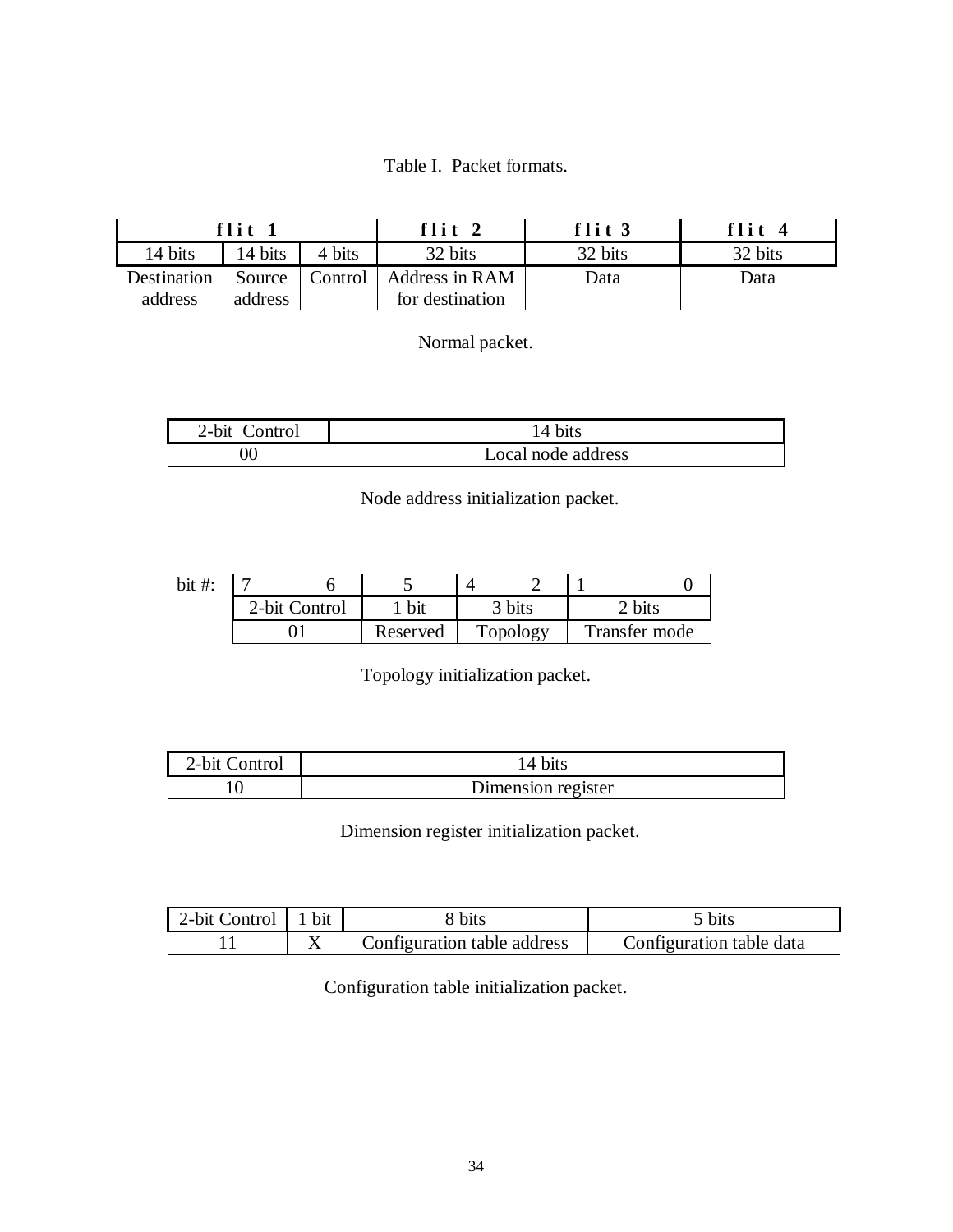| Bit-0 | $Bit-1$ | $Bit-2$ | Topology |
|-------|---------|---------|----------|
|       |         |         | Reserved |
|       |         |         | $1-D$    |
|       |         | 0       | $2-D$    |
|       |         |         | $3-D$    |
|       |         |         | $4-D$    |
|       |         |         | $5-D$    |
|       |         |         | $6-D$    |
|       |         |         | 7-D      |

Table II. Topology table.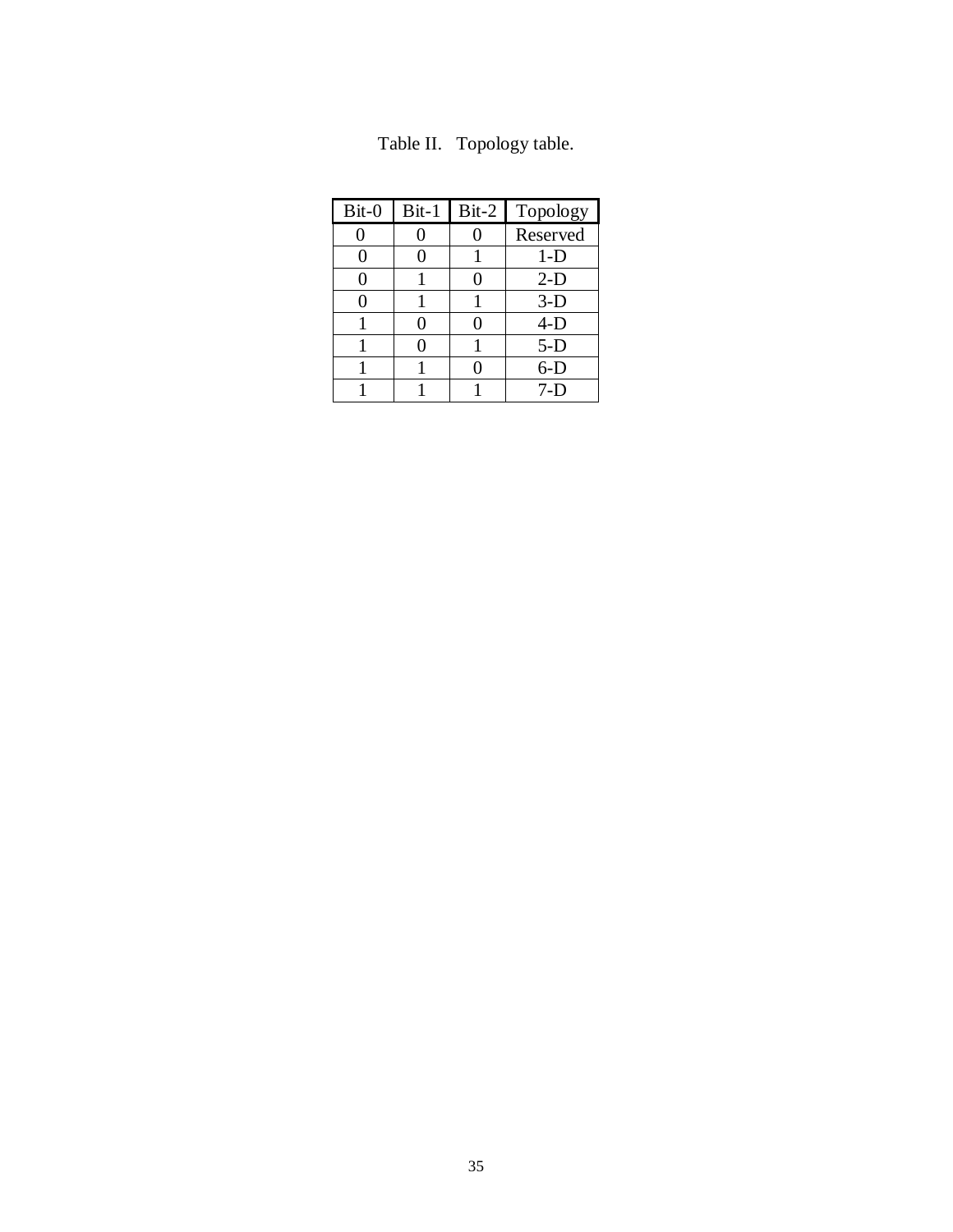| Table III. | Transfer mode table. |  |  |
|------------|----------------------|--|--|
|------------|----------------------|--|--|

| $Bit-0$ | $Bit-1$ | Transfer mode |
|---------|---------|---------------|
|         |         | 8 bits        |
|         |         | 16 bits       |
|         |         | 32 bits       |
|         |         | Reserved      |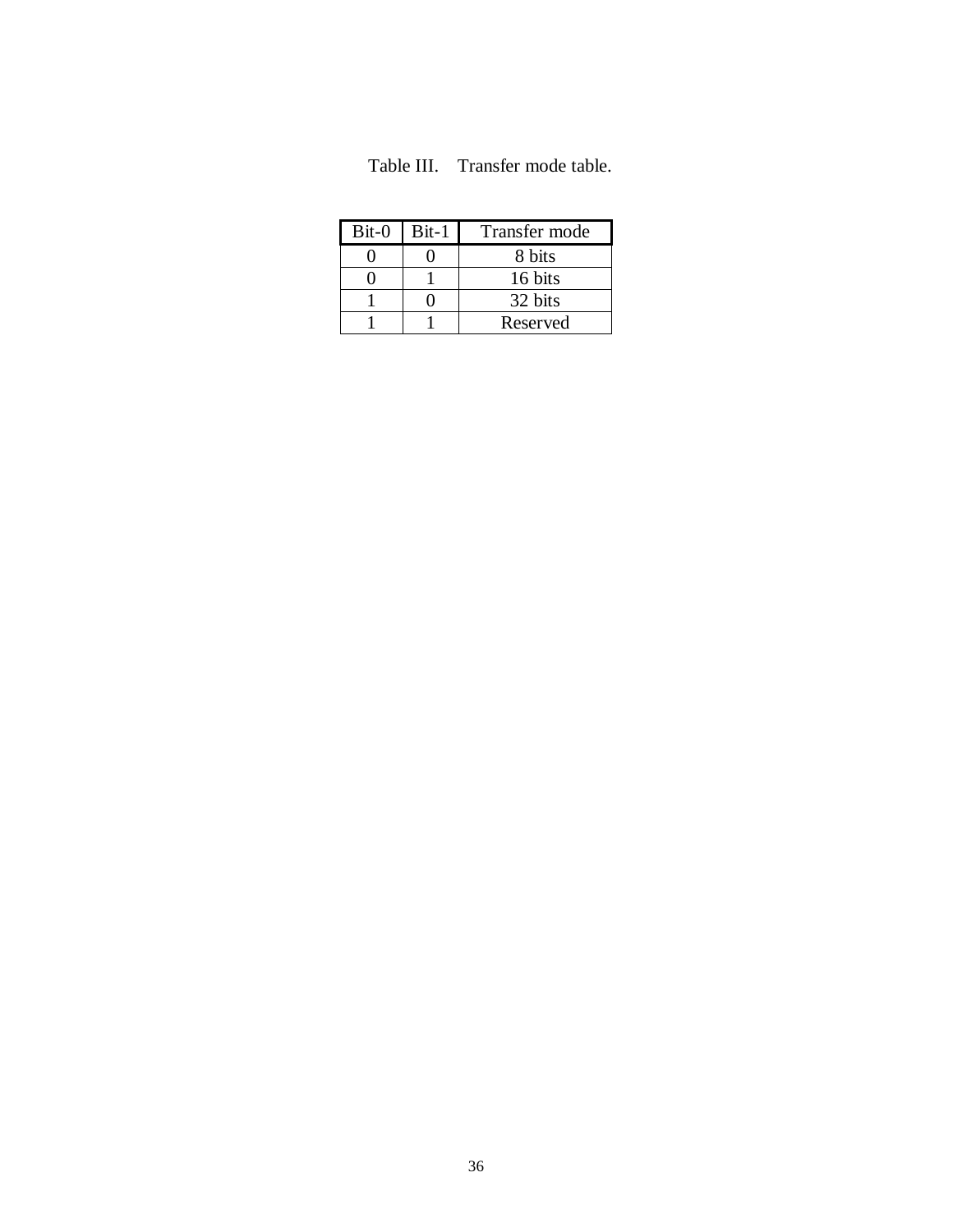|  |  | TABLE IV. Configuration table for the 2-D topology with 8-bit channel width. |
|--|--|------------------------------------------------------------------------------|
|  |  |                                                                              |

| Main address | Dimension | Output port |
|--------------|-----------|-------------|
| 01000000     | $+1$      | 00000       |
| 01000001     | $-1$      | 00001       |
| 01000010     | $+2$      | 00010       |
| 01000011     | $-2$      | 00011       |
| 01000100     |           |             |
|              | Unused    |             |
| 01011100     | CPU port  | 11100       |
| 01011101     |           |             |
| 01011110     |           |             |
| 01011111     |           |             |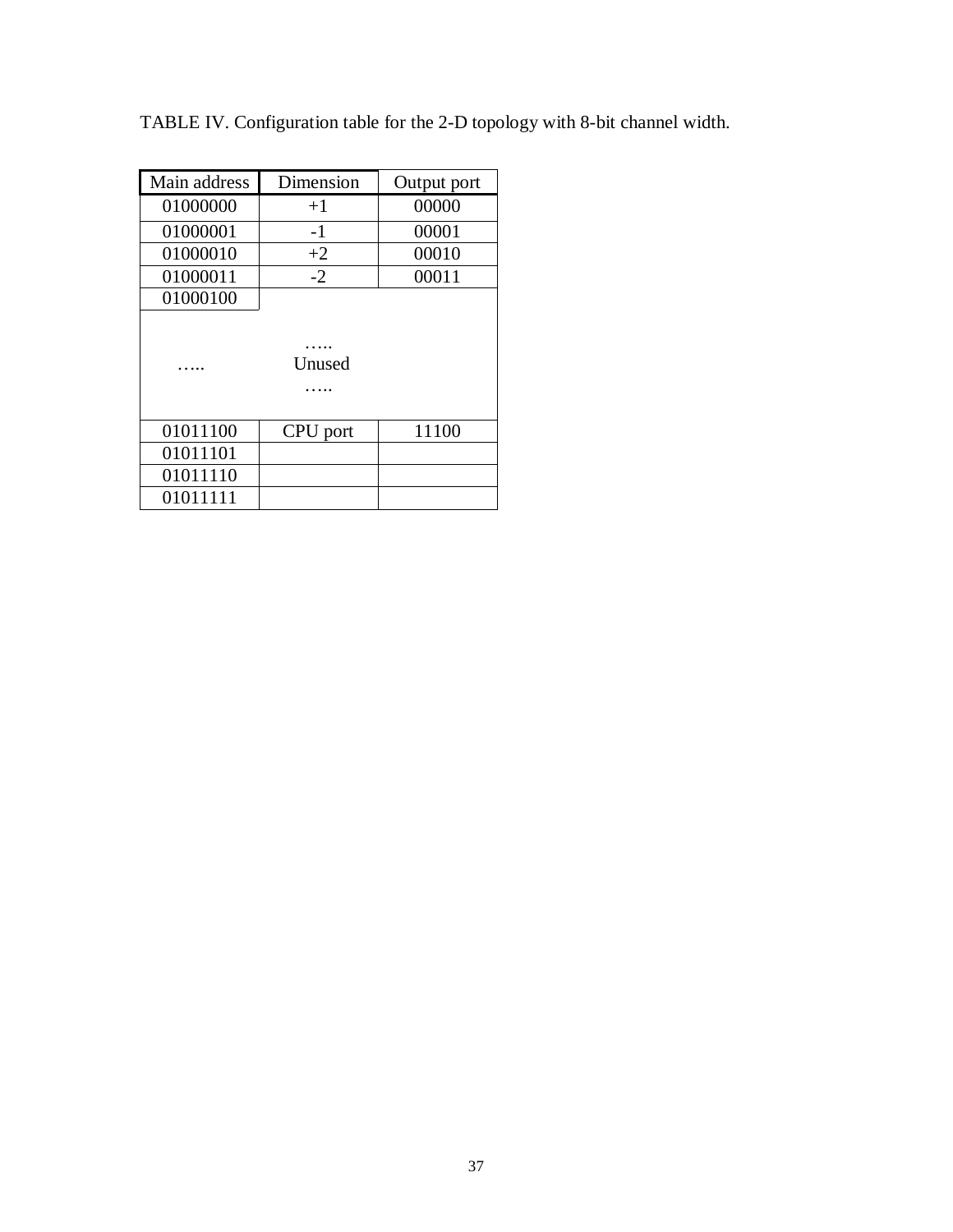| Main address | Dimension | Output port |
|--------------|-----------|-------------|
| 01000000     | $+1$      | 00000       |
| 01000001     | $+1$      | 00001       |
| 01000010     | $-1$      | 00010       |
| 01000011     | $-1$      | 00011       |
| 01000100     | $+2$      | 00100       |
| 01000101     | $+2$      | 00101       |
| 01000110     | $-2$      | 00110       |
| 01000111     | $-2$      | 00111       |
| 01001000     |           |             |
|              | Unused    |             |
| 01011100     | CPU port  | 11100       |
| 01011101     | CPU port  | 11101       |
| 01011110     |           |             |
| 01011111     |           |             |

TABLE V. Configuration table for the 2-D topology with 16-bit channel width.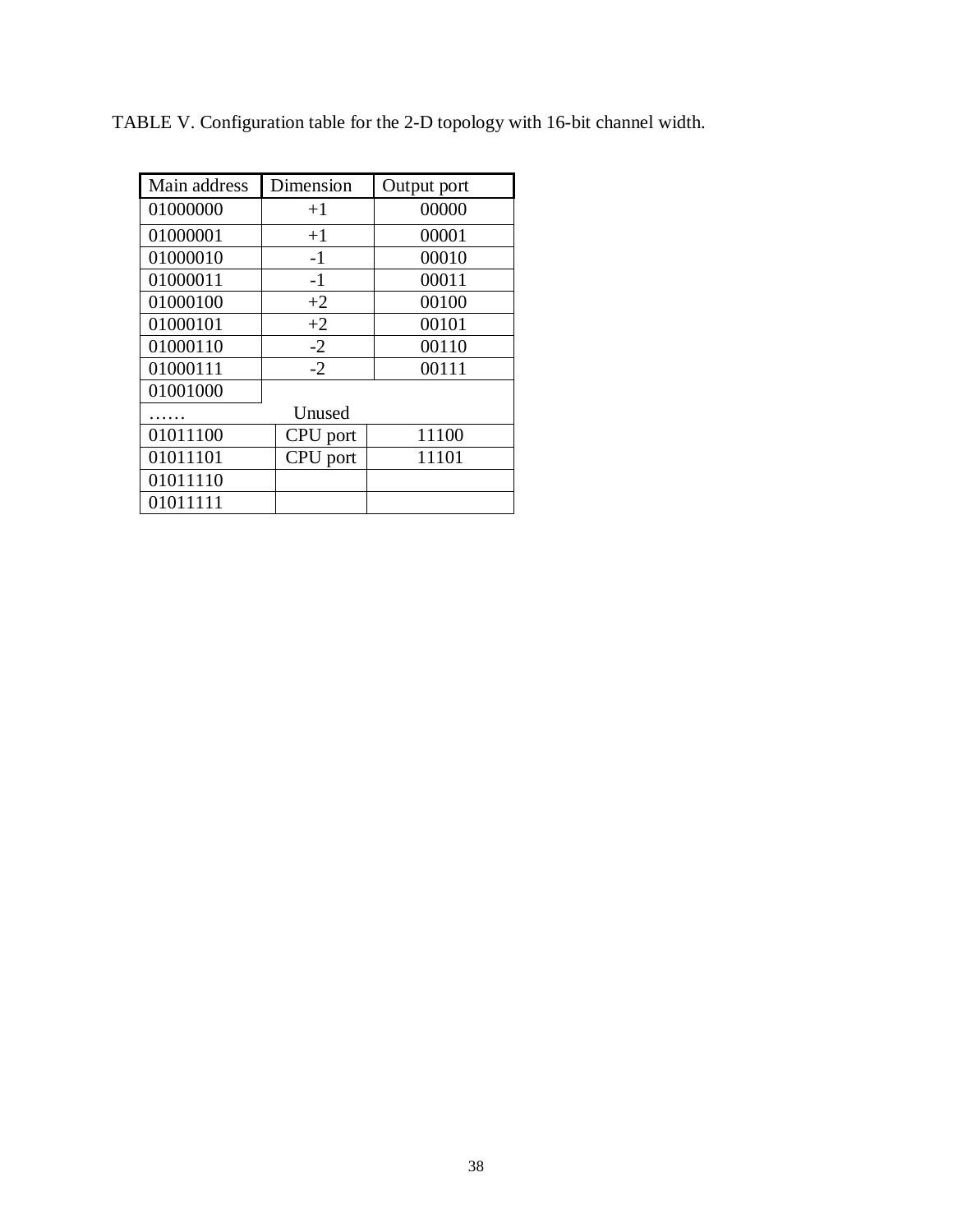| В | Cin | Sum | Cout_i |  |
|---|-----|-----|--------|--|
|   |     |     |        |  |
|   |     |     |        |  |
|   |     |     |        |  |
|   |     |     |        |  |
|   |     |     |        |  |
|   |     |     |        |  |
|   |     |     |        |  |
|   |     |     |        |  |

TABLE VI. Truth table for the conventional 1-bit full adder.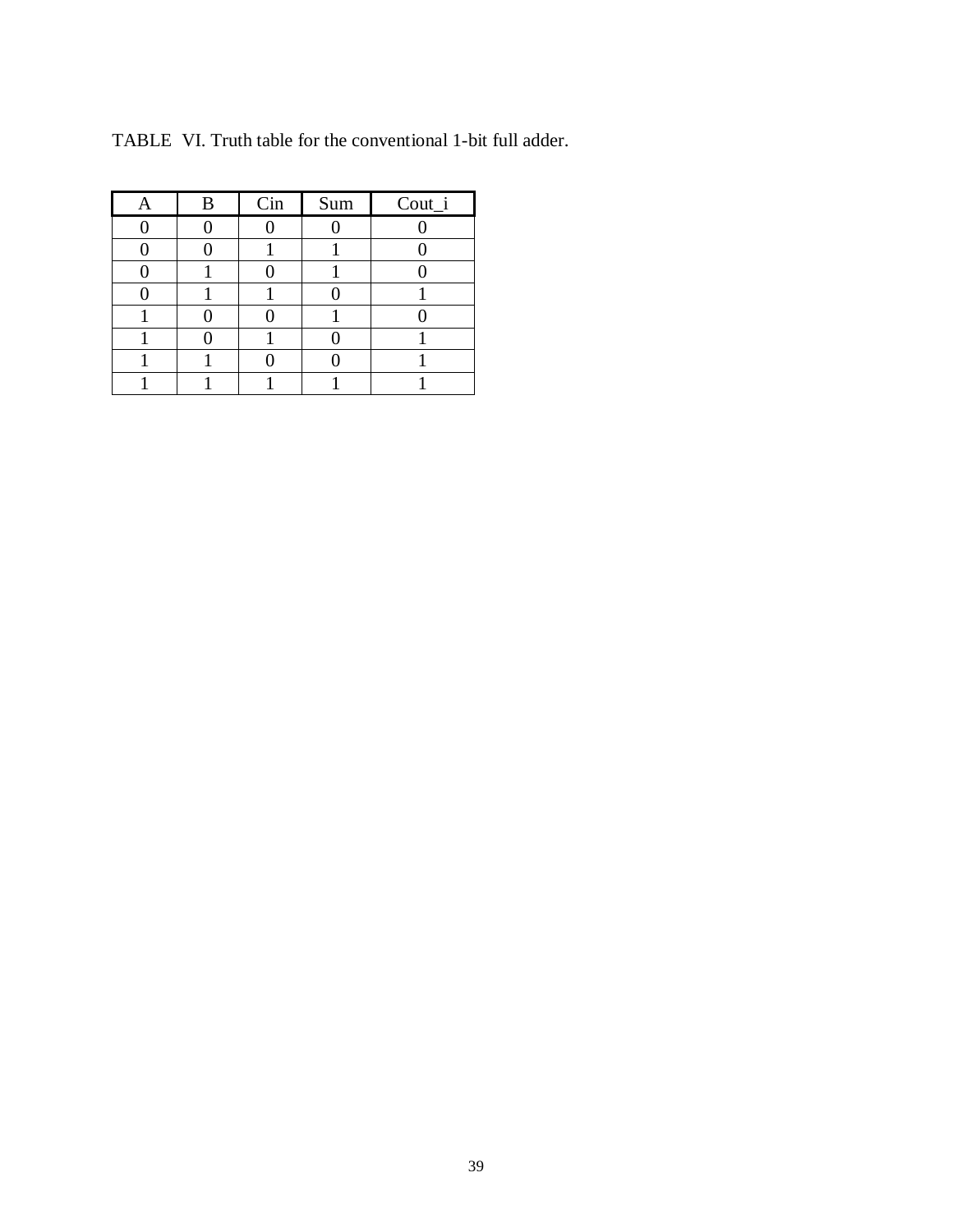TABLE VII. Truth table for the actual adder slice.

| Cout     |
|----------|
|          |
| $Cout_l$ |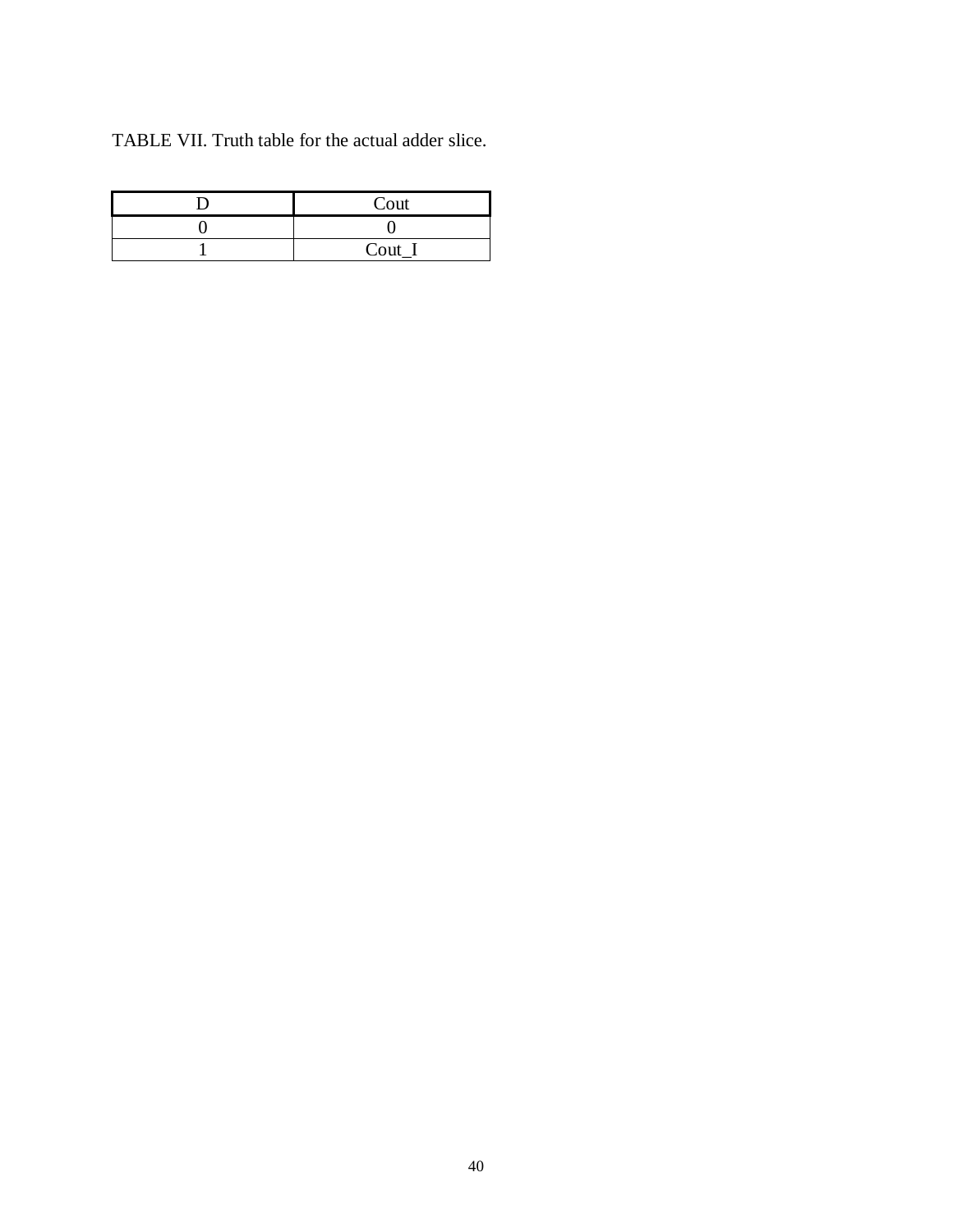TABLE VIII. Truth table for the implemented adder slice (D:dimension-register bit).

| D | $R = Sum \,   \, ACCin$ | S | <b>ACCout</b> |
|---|-------------------------|---|---------------|
|   |                         |   |               |
|   |                         |   |               |
|   |                         |   |               |
|   |                         |   |               |
|   |                         |   |               |
|   |                         |   |               |
|   |                         |   |               |
|   |                         |   |               |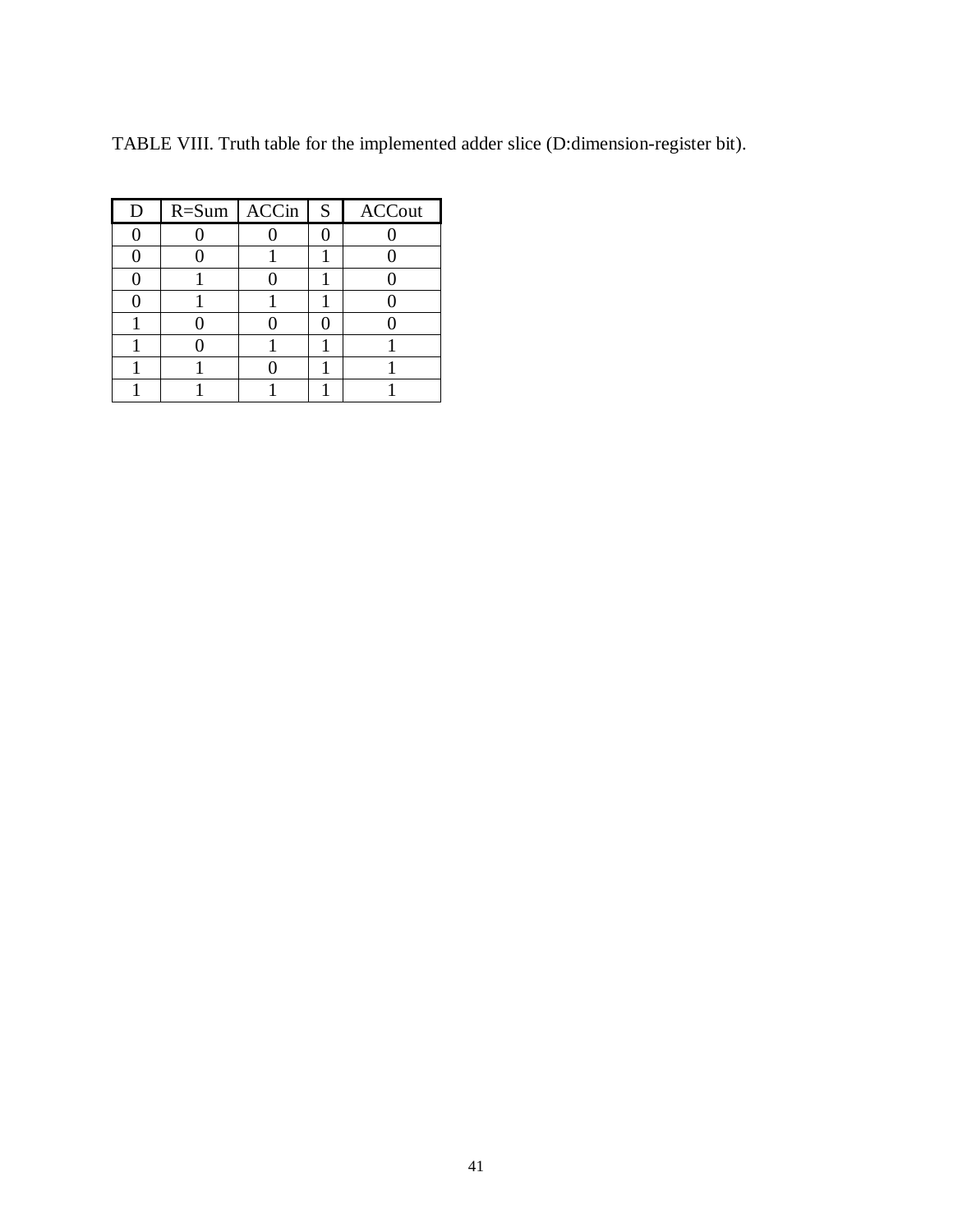TABLE IX. Table for the routing decision at a bit location i, where  $D(i)=0$  and  $i=0,1,2,...$ .

| S(i)     | <b>Routing Dimension</b>             |  |
|----------|--------------------------------------|--|
| $\theta$ | Go to next dimension or zero port,   |  |
|          | if current dimension is the last one |  |
|          | +ve (increase coordinate)            |  |
|          | Not possible                         |  |
|          | -ve (decrease coordinate)            |  |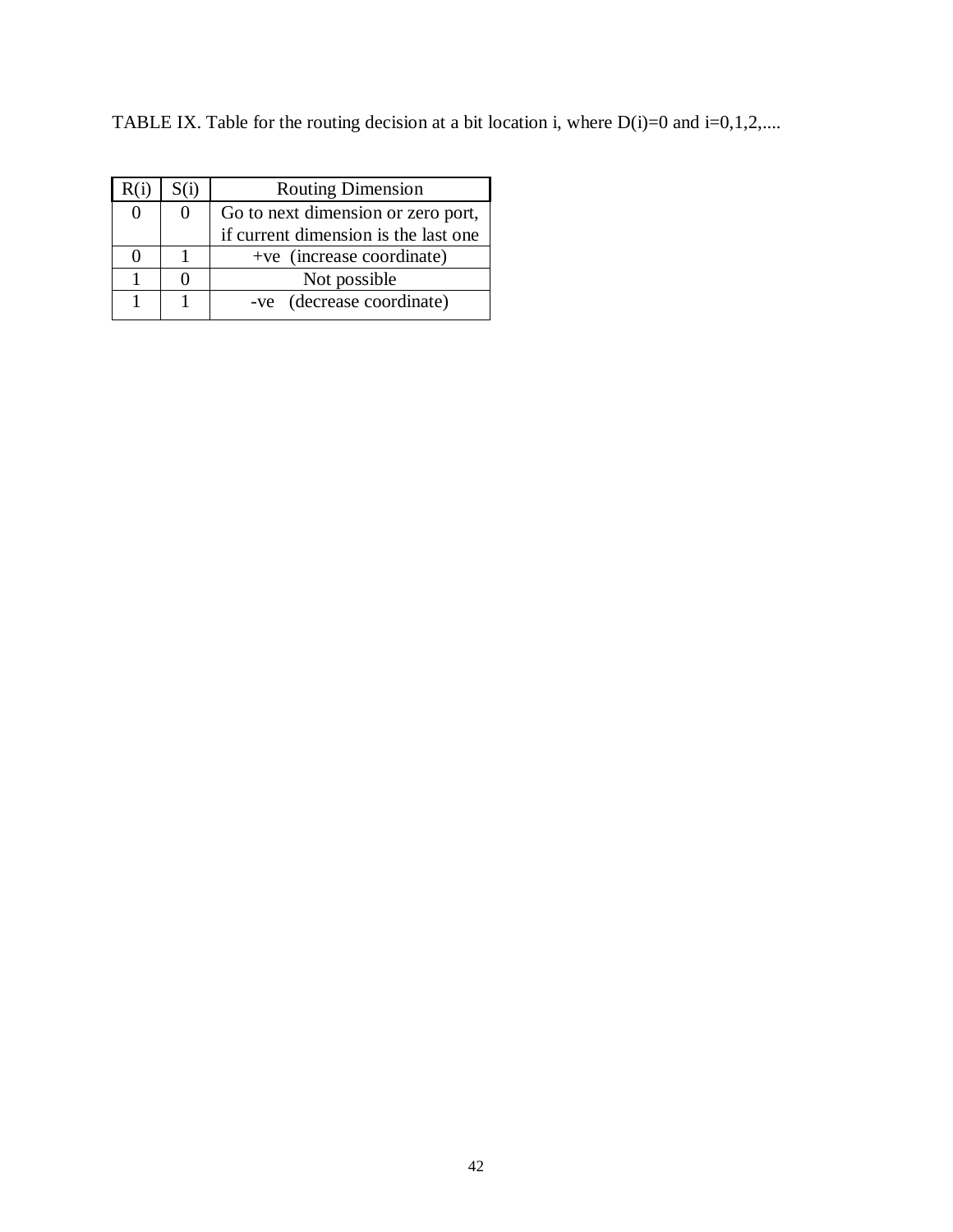# TABLE X. Example of routing.

| D             | 01111110111111               |
|---------------|------------------------------|
| A             | $10100110000011 = 83 3$      |
| $A^{\prime}$  | 01011001111100 (1's complem) |
| B             | $01010011011011 = 4191$      |
| Cin           | 00000000000001               |
| R             | $10101101011000 = -42+88$    |
| <b>Status</b> | 11111101111000               |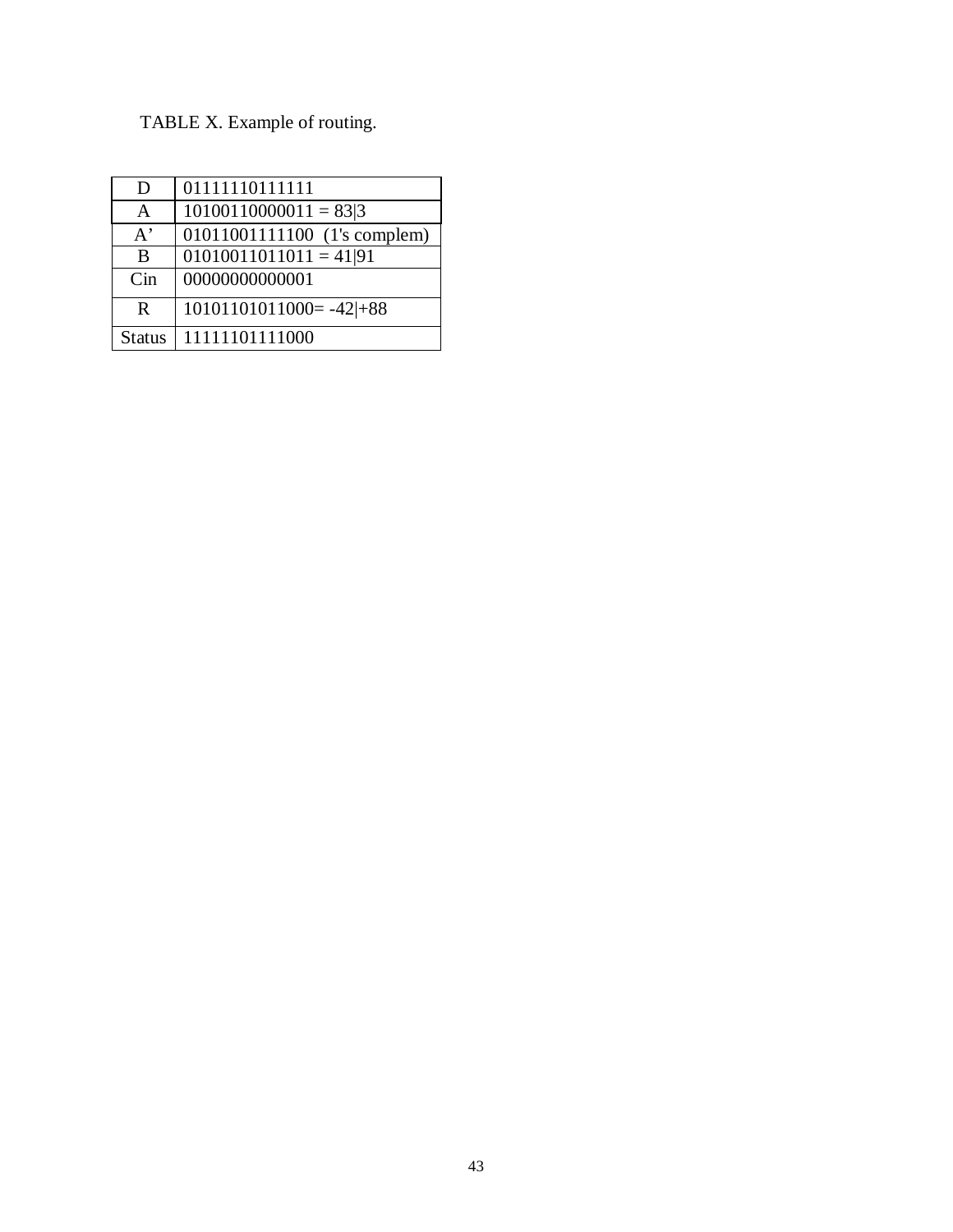

Figure 1. Top-level architecture of the router and its interface with the local PE.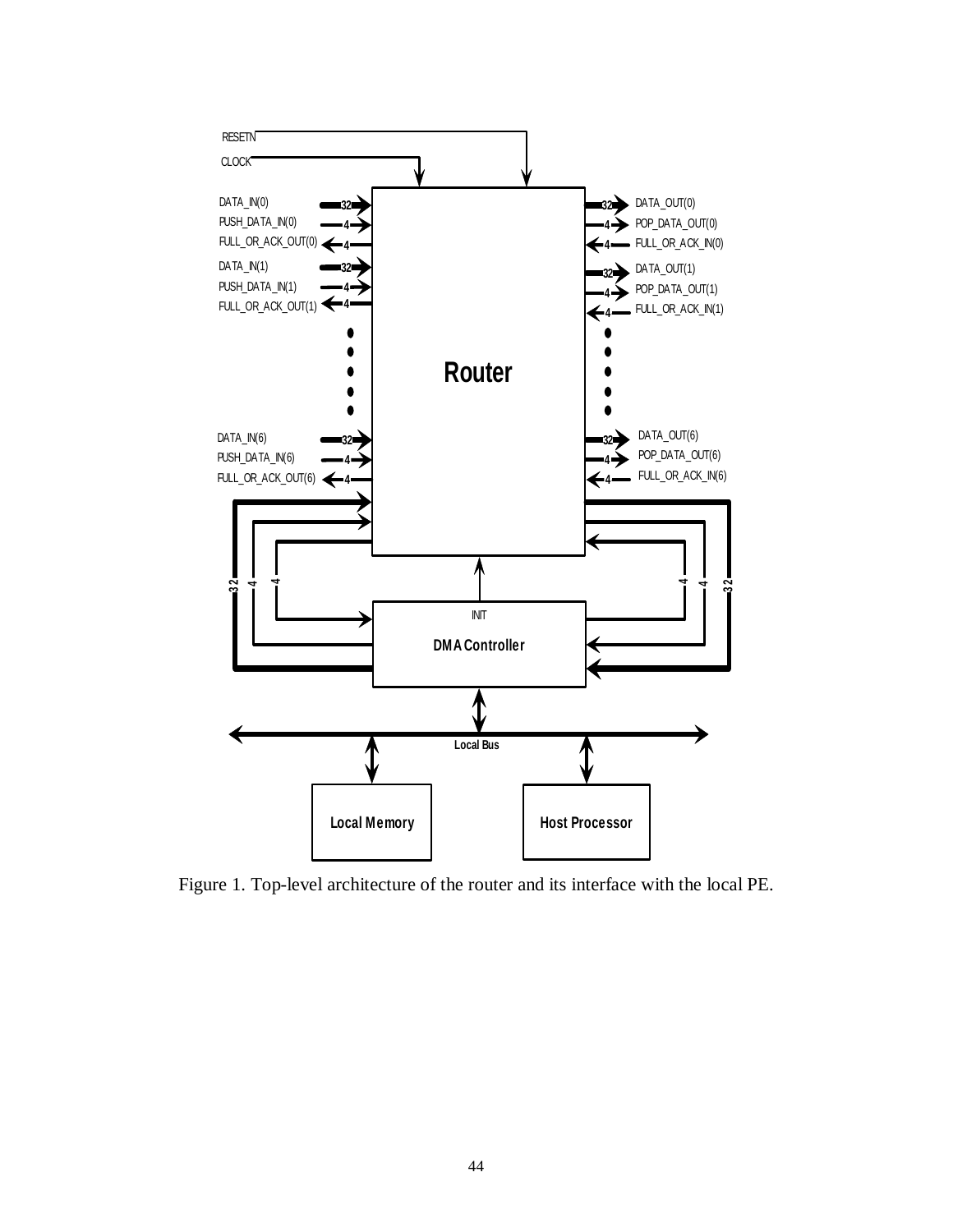

Figure 2. Top-level structure of the router.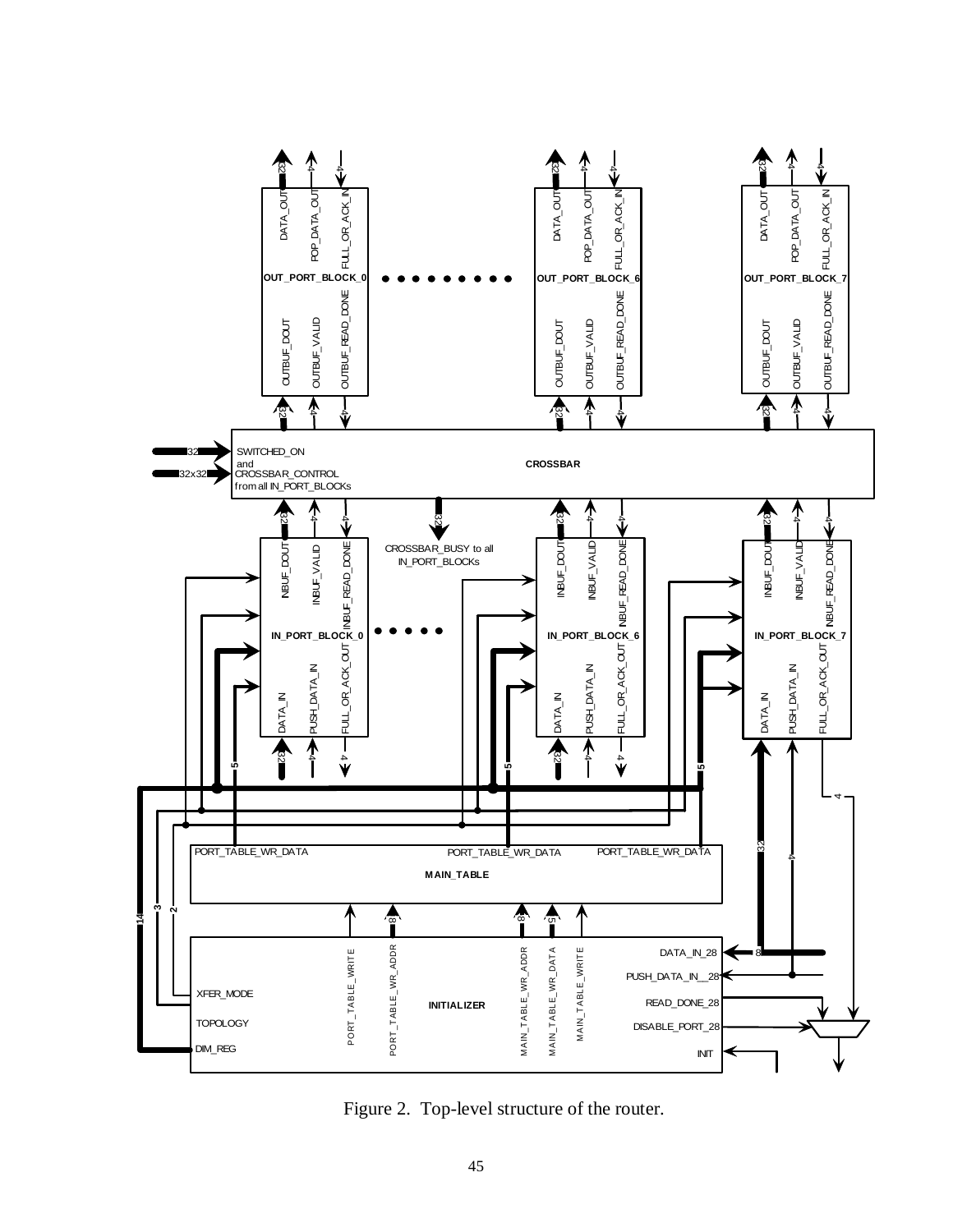

Figure 3. Block diagram of the initializer.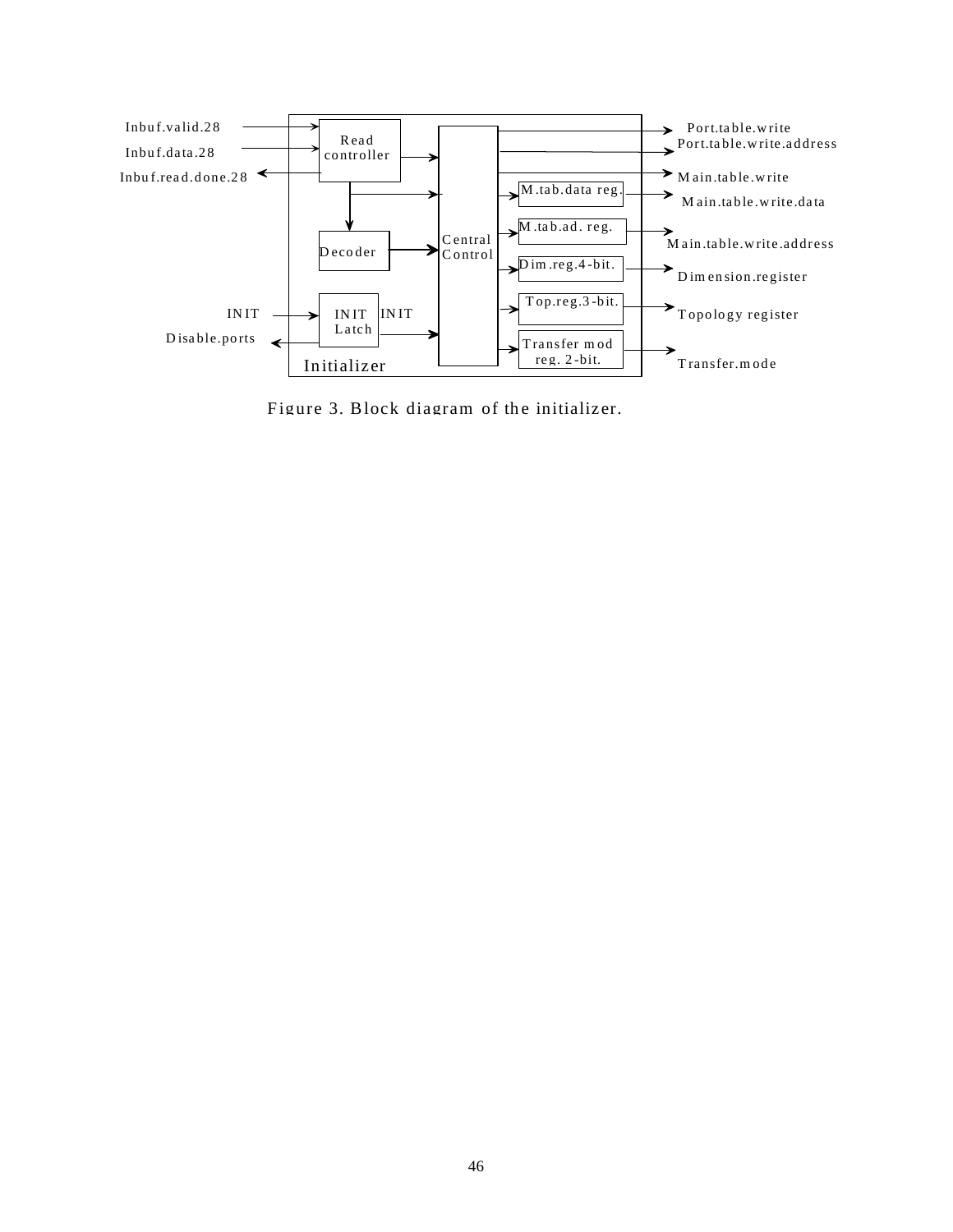IF  $(INIT = 1)$  // Detect Initialization Mode THEN READ  $[8 \text{ or } 16 \text{ bits from port } #28]$  // 8-bit bus transfers  $HEADER = 2$  most significant bits of the packet; IF (HEADER  $= 00$ ) MODE = Node Address Initialization; Local\_node\_address=14-bit Incoming Address; ENDIF IF (HEADER  $= 01$ ) MODE = Topology Initialization; Topology  $[3-bit] = 2,3,4-th bits$ ; Transfer mode  $[2-bit] = 0,1-st bits$ ; ENDIF IF (HEADER  $= 10$ ) MODE = Dimension Register Initialization; Dimension Register = lower 14 bits; ENDIF IF (HEADER  $= 11$ ) MODE = Configuration Table Initialization; Conf\_table\_address[8-bit]=[5-12]-th bits; Conf\_table\_data[5-bit]= $[0-4]$ -th bits; Write\_Main\_Confuguration\_Table; // Total of 256 records IF (Last record reached  $= 1$ ) INIT = 0; Flag end of init = 1; ENDIF ENDIF Initializer Outputs Activated; // Based on command from initialization packets ELSIF  $(INIT = 0)$ IF (Flag\_end\_of\_init = 1)  $\frac{1}{2}$  // Detect the last step of initialization // Initializer uploads the port tables from config. table. Each port has a 32-record // table containing  $+/-$  dest. port addresses according to the current topology DISABLE PORTS = 1; Port Tables Load  $[32$ -records]; // During the upload, DISABLE\_ PORTS signals are high to deactivate the // operation of input (output) buffers and all input (output) ports, including // INBUF\_DATA\_28. This avoids false initialization and undesirable routing. IF (Port Tables Load  $[32$ -records] = FINISHED) DISABLE  $PORTS = 0$ ; // enable all router ports for normal operation ENDIF Flag end of init  $= 0$ ; ELSIF (Flag end of init  $= 0$ ) Initializer does nothing // Router's Usual Transfer Mode ENDIF ENDIF

Figure 4. Pseudocode for router initialization.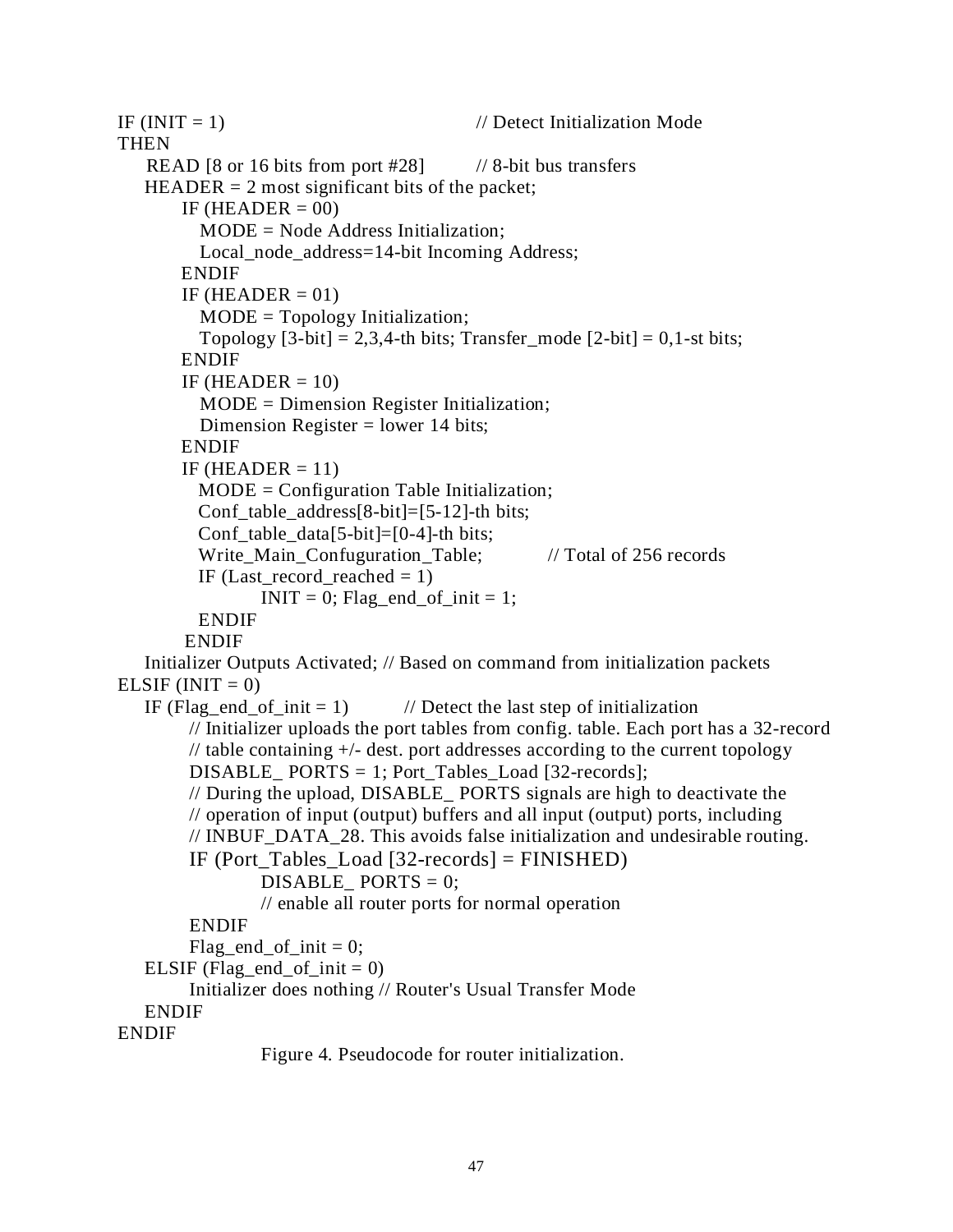



48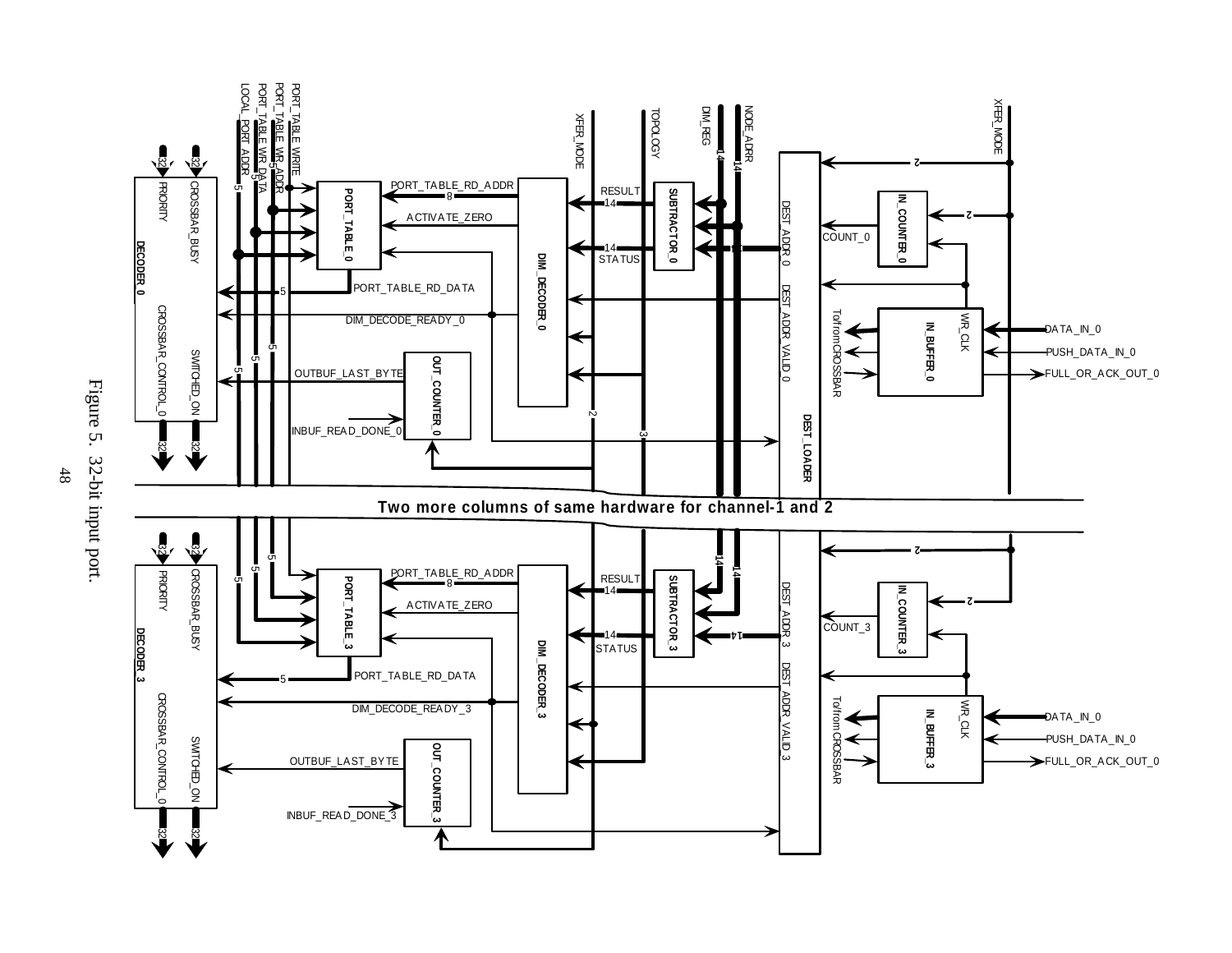

Figure 6. Block diagram of the 8-bit input buffer.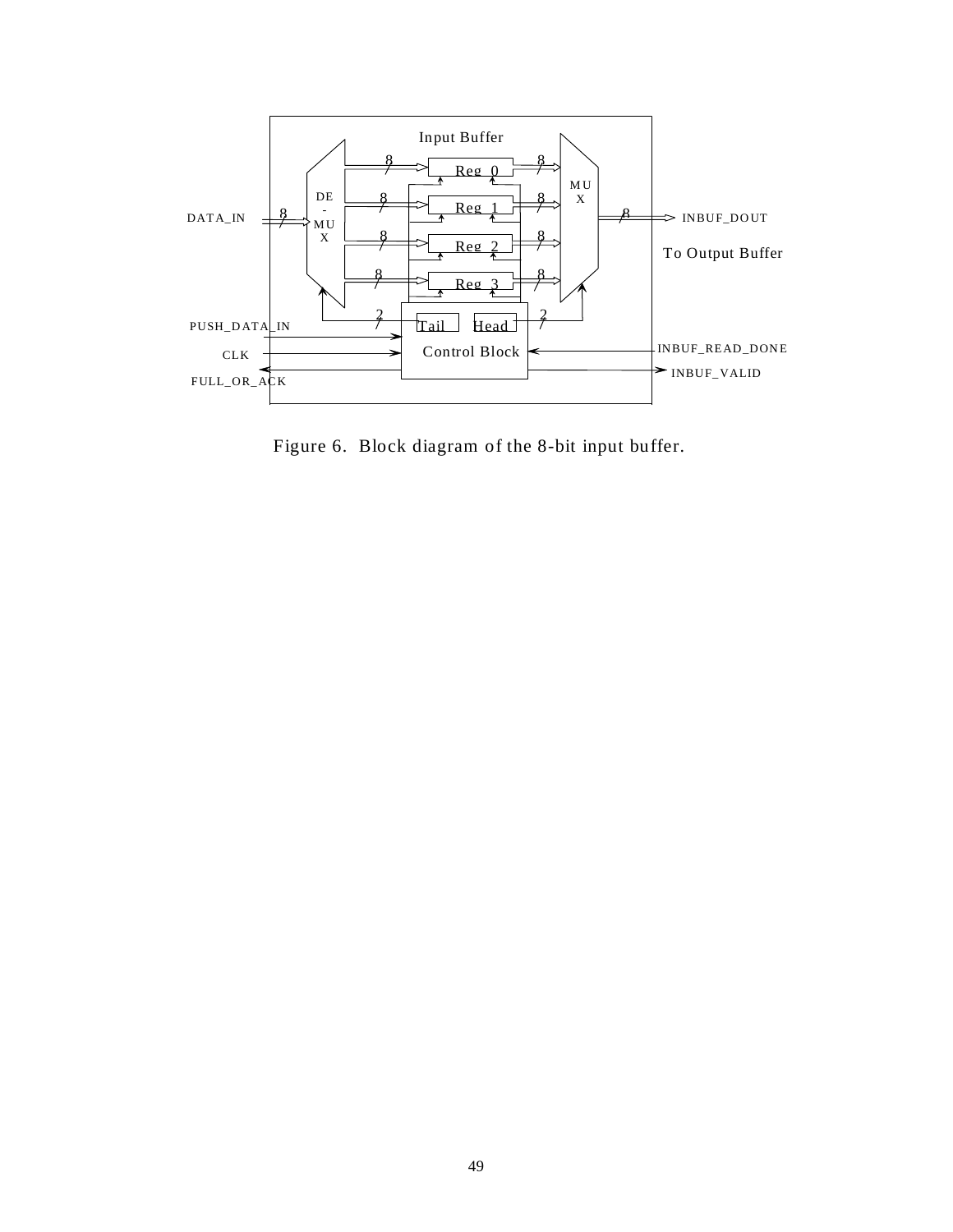

Figure 7. Timing diagram for the write operation (input buffer).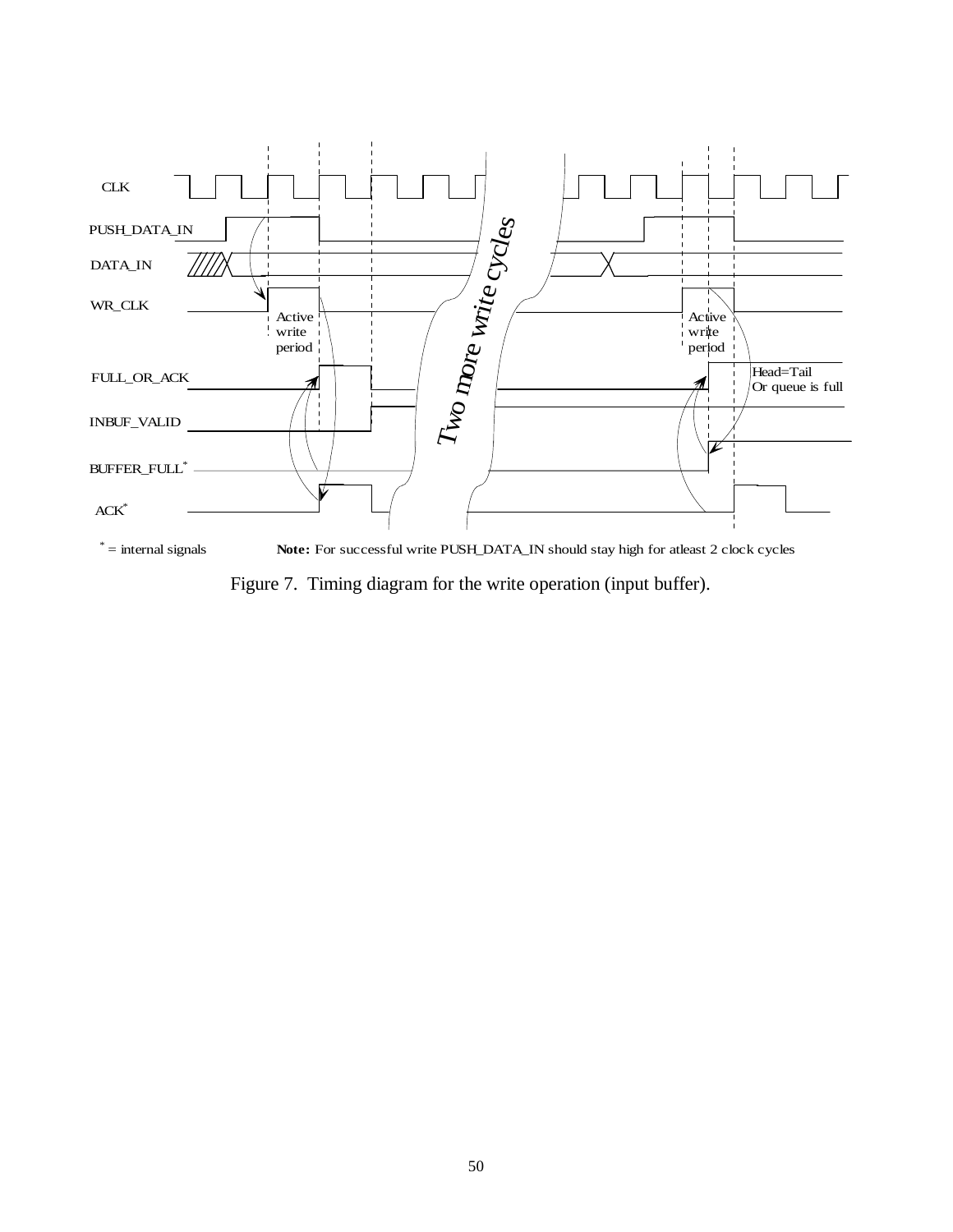

Figure 8. Timing diagram for the read operation (input buffer).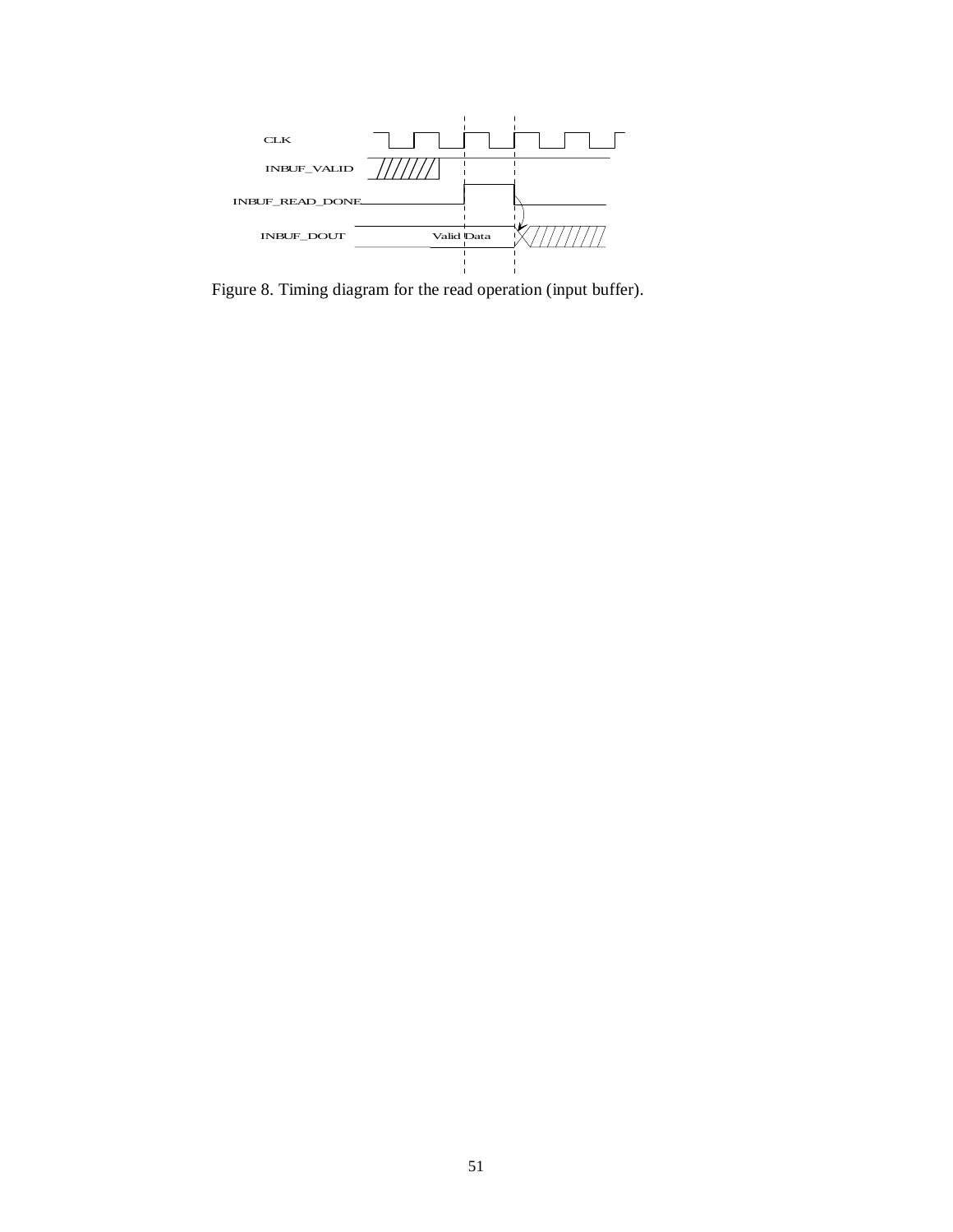

Figure 9. Destination address loader (it extracts the destination address).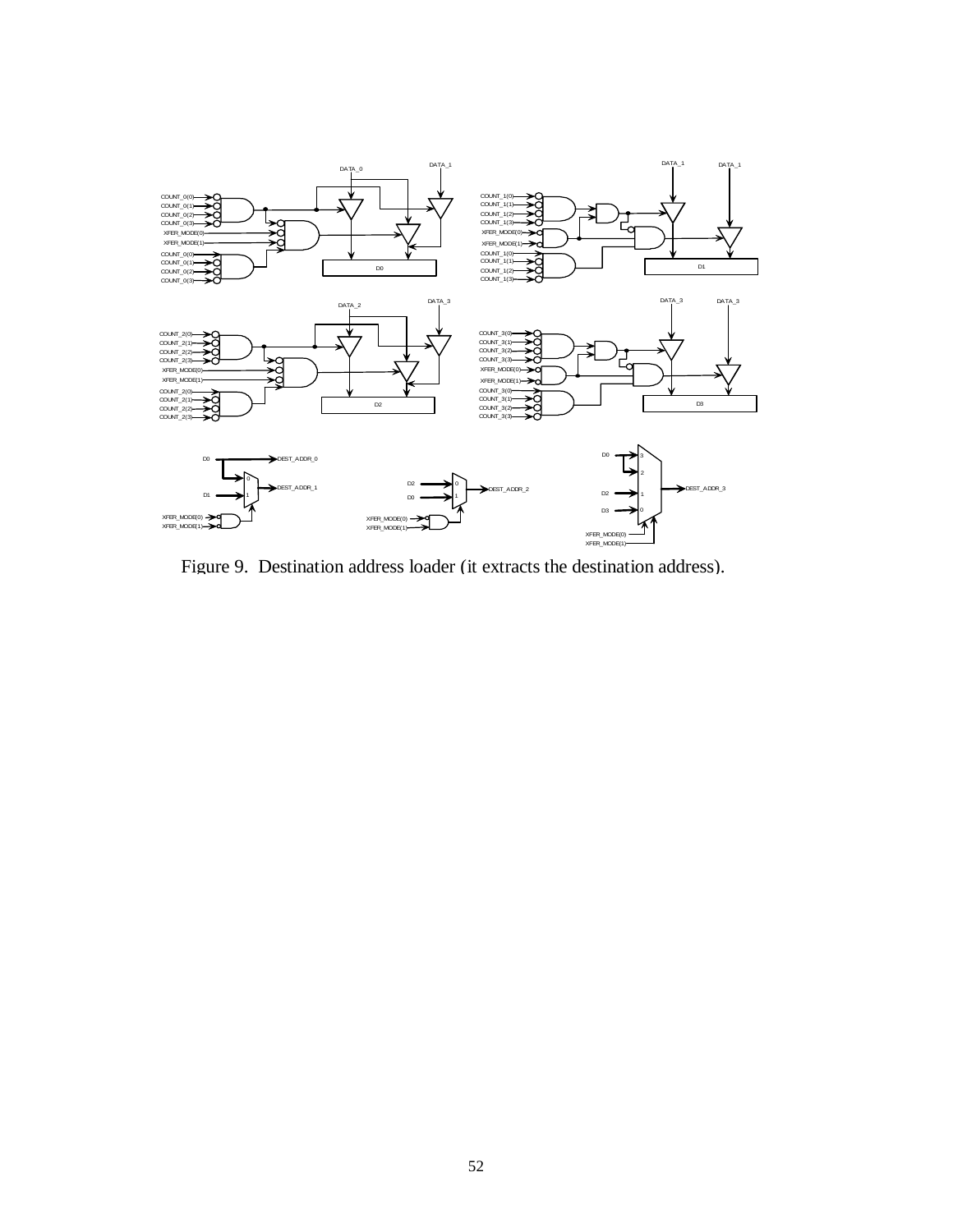

Figure 10. 14-bit subtractor.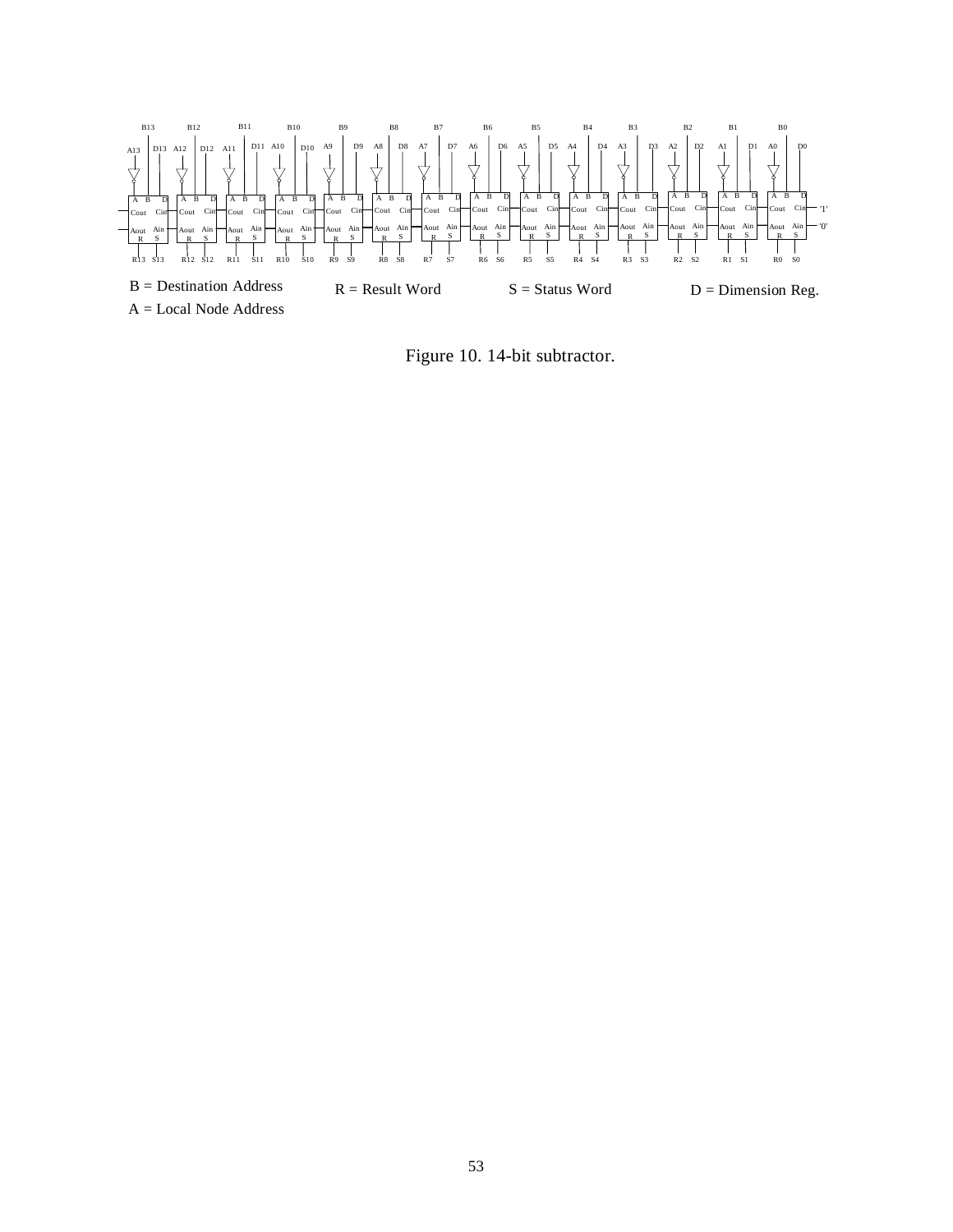

Figure 11. 1-bit subtractor slice.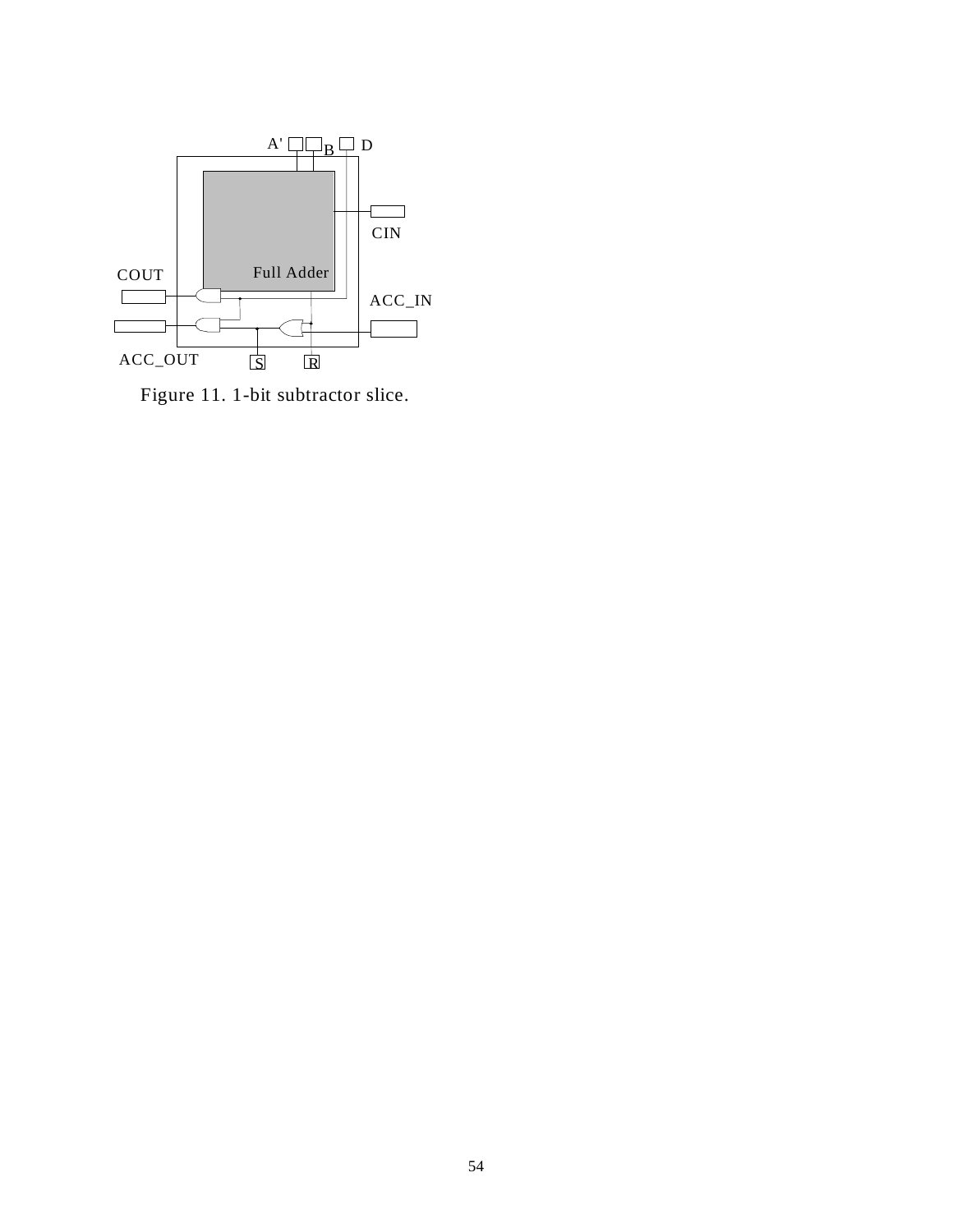

Figure 12. Port table PORT\_TABLE for the current topology.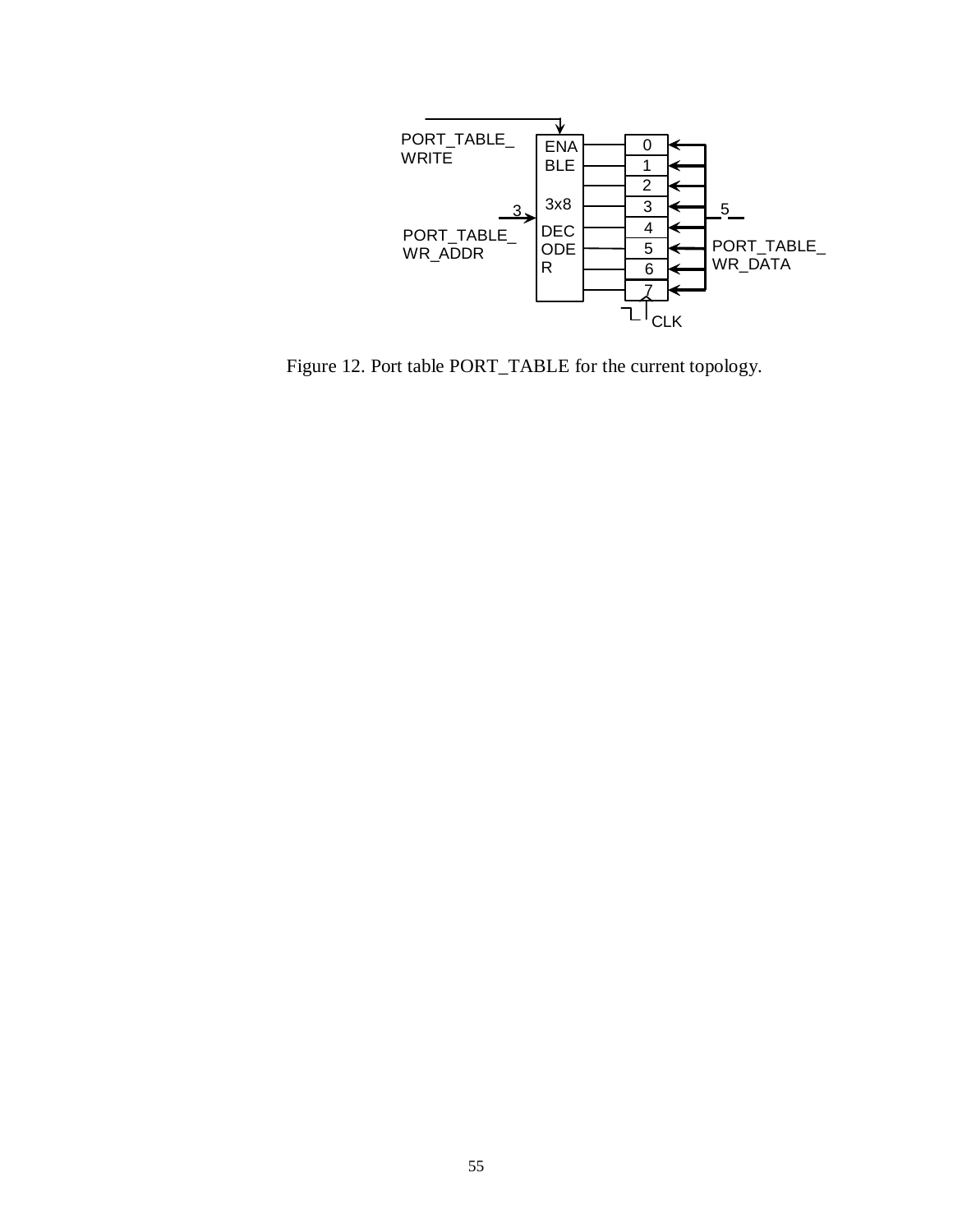

Figure 13. DRS block (reads a bit from each register).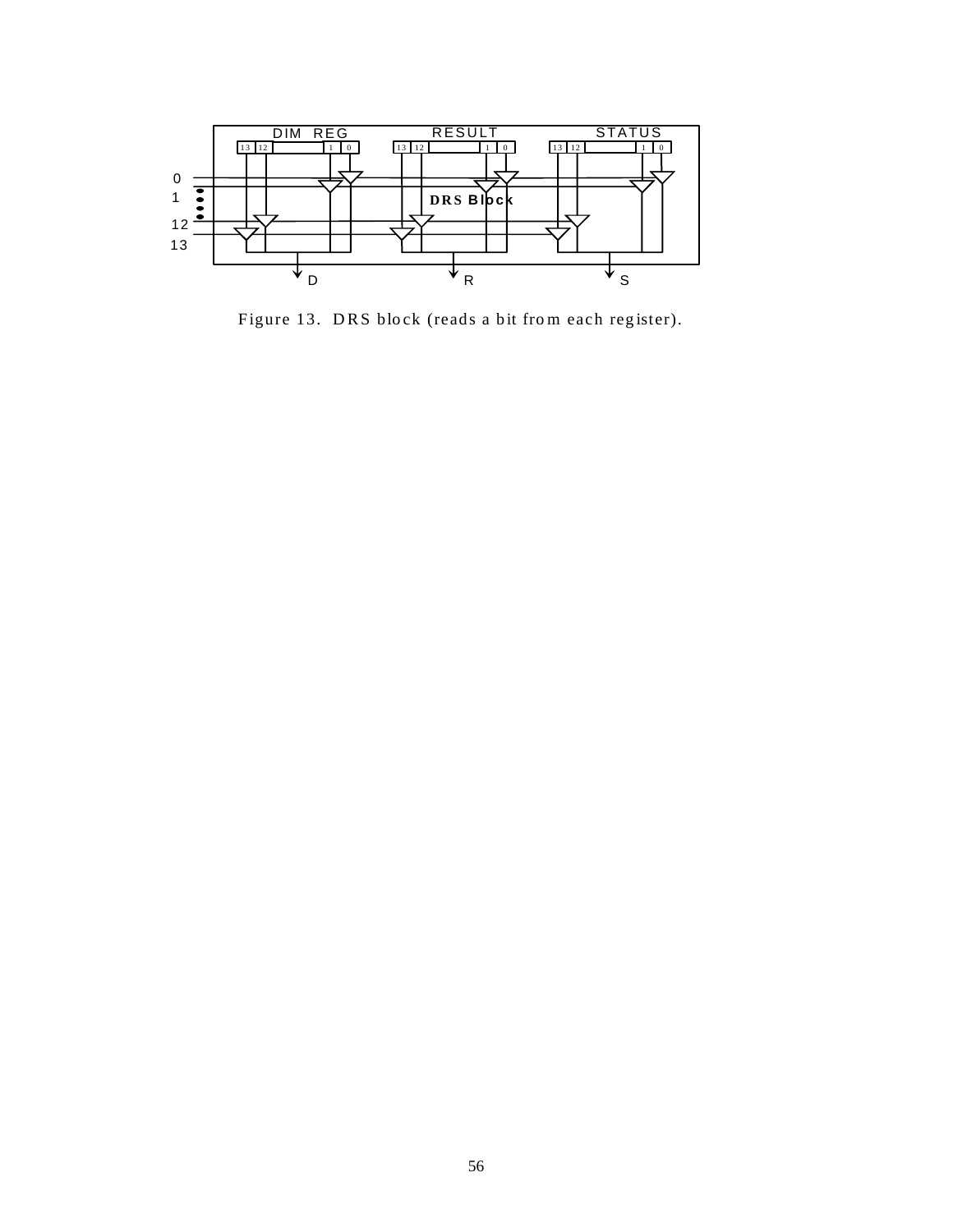

Figure 14. Dimension decoder.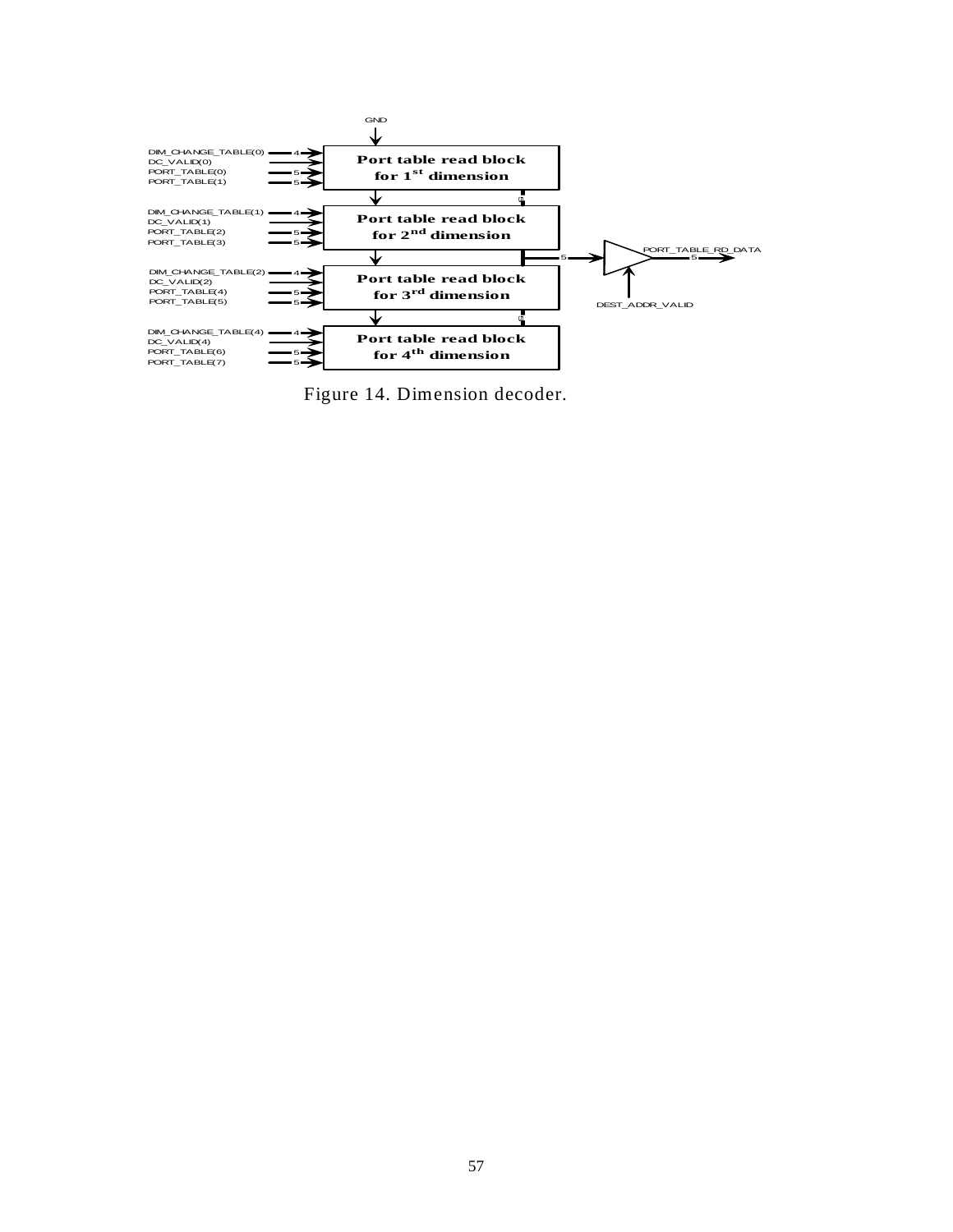![](_page_57_Figure_0.jpeg)

Figure 15. Port table read block for the i<sup>th</sup> dimension.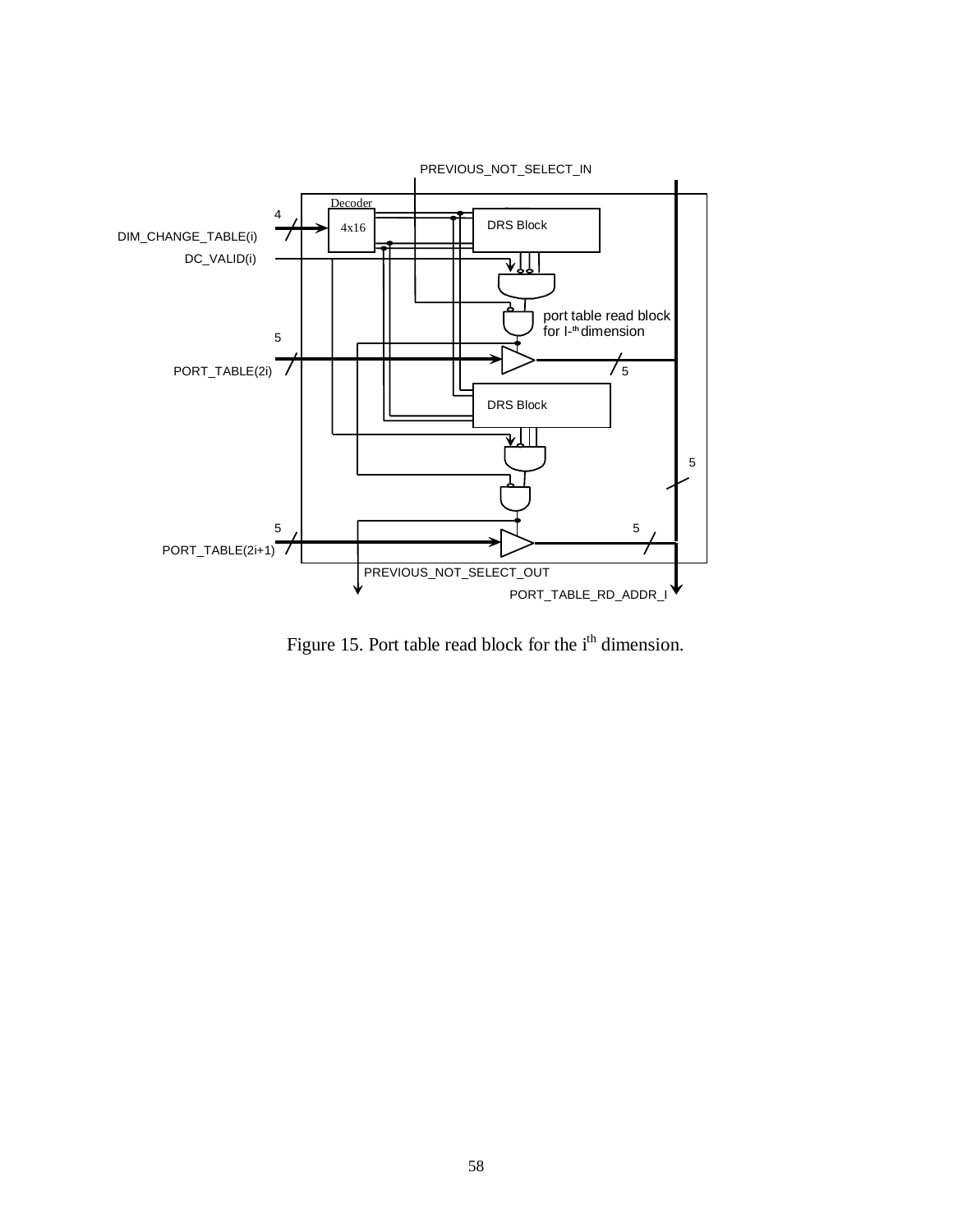![](_page_58_Figure_0.jpeg)

Figure 16. A 5x32 decoder with latching mechanism.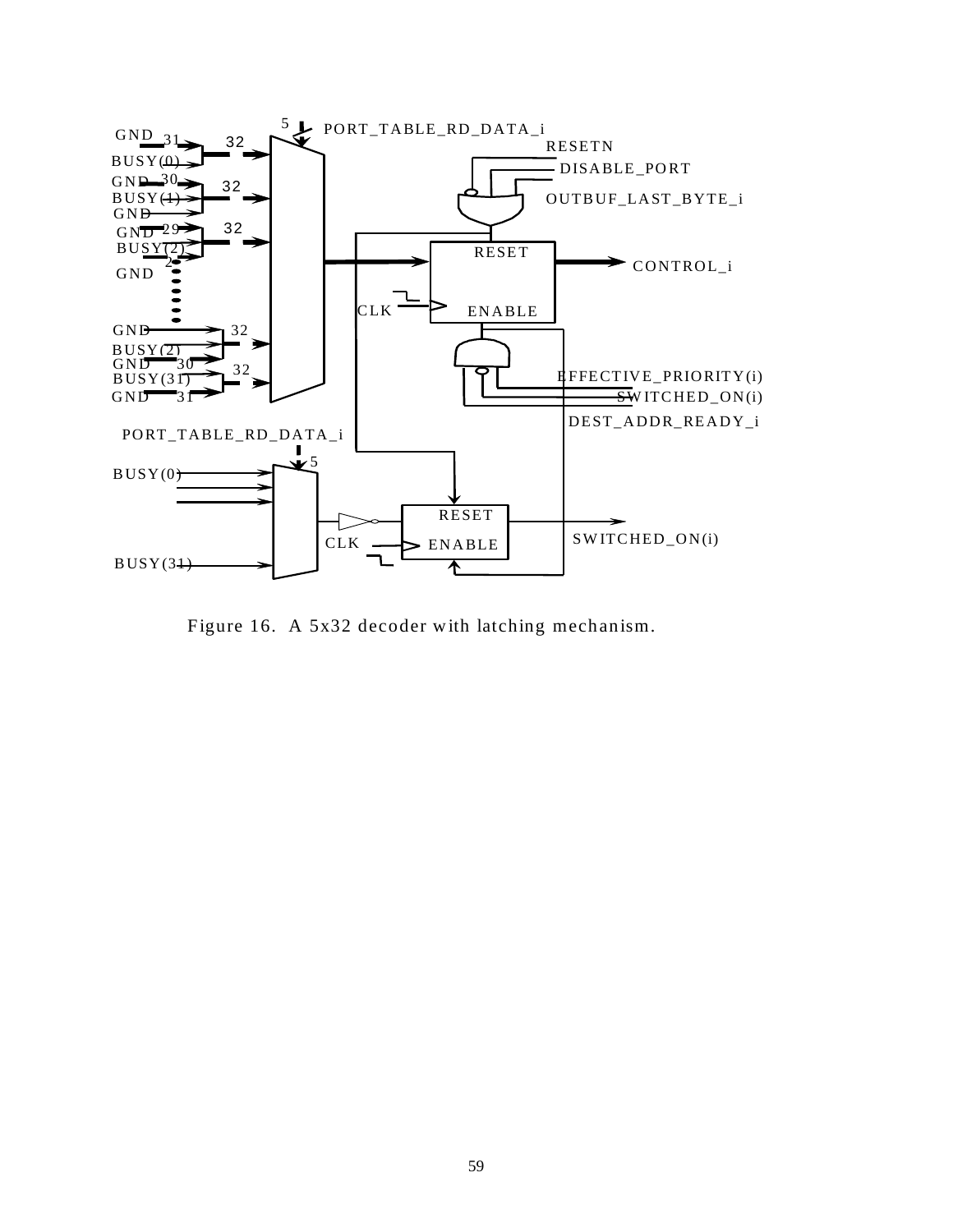![](_page_59_Figure_0.jpeg)

Figure 17. 32x32 crossbar switch.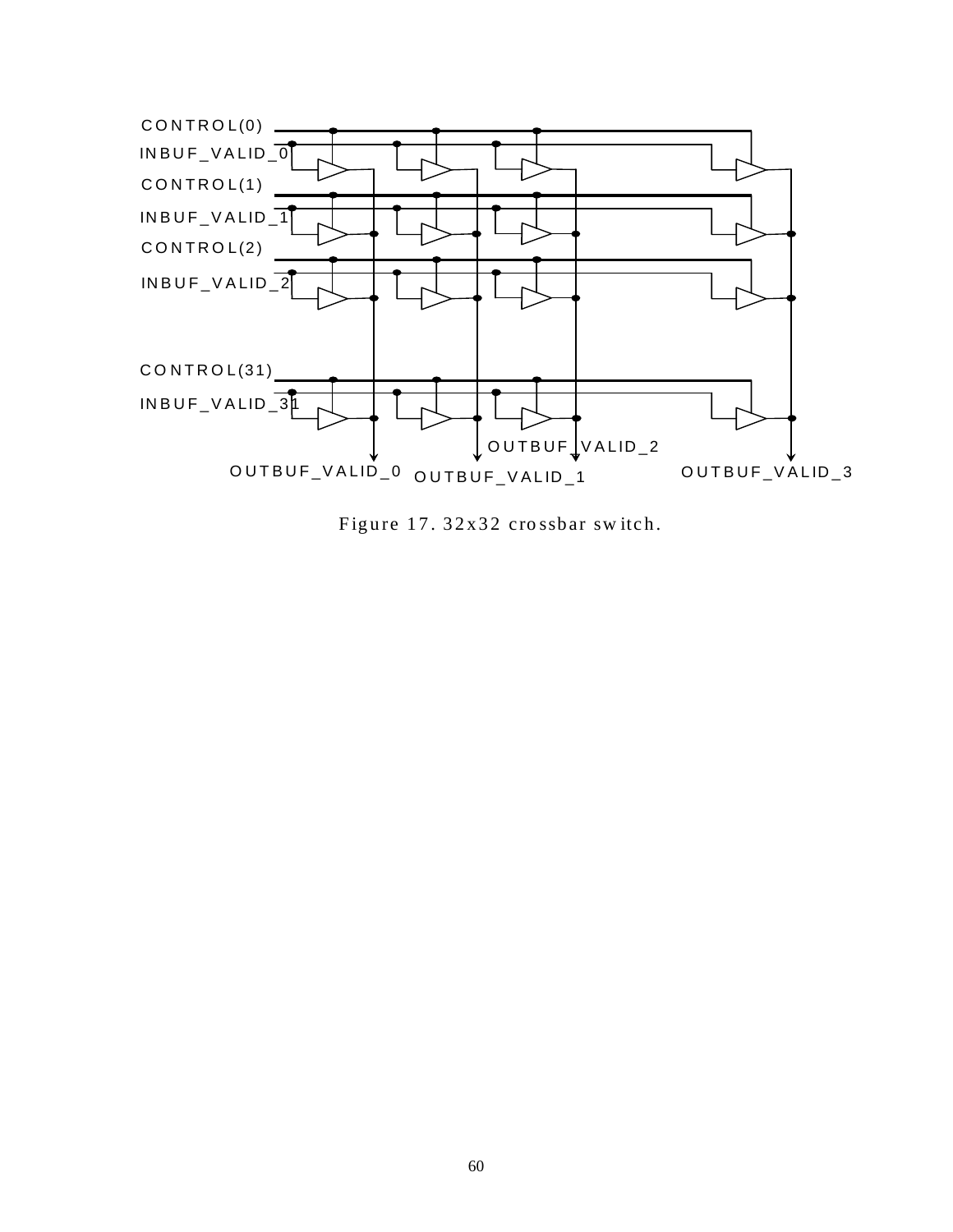![](_page_60_Figure_0.jpeg)

Figure 18. Block diagram of the output buffer.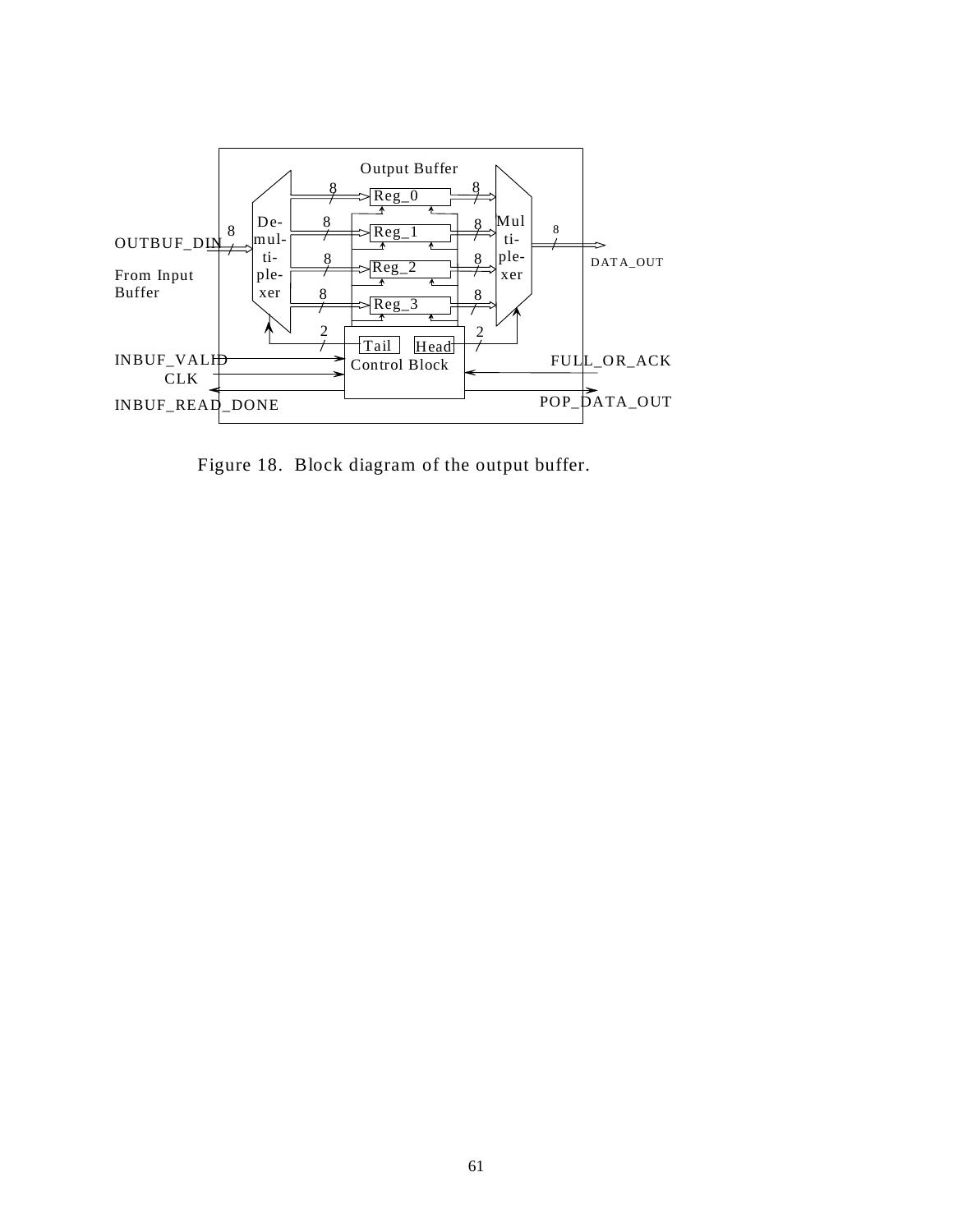![](_page_61_Figure_0.jpeg)

Figure 19. Timing diagram of a write operation into the output queue.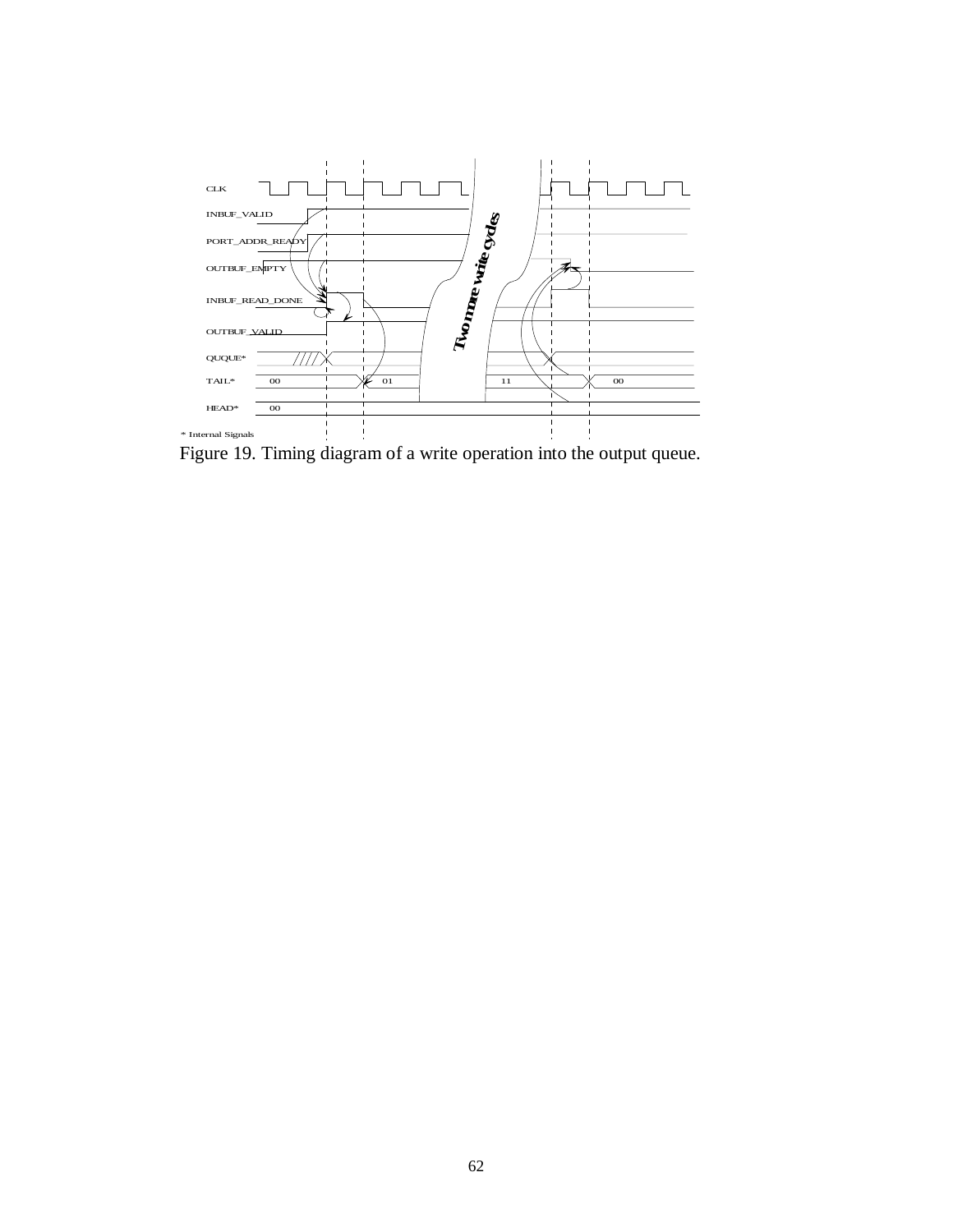![](_page_62_Figure_0.jpeg)

Figure 20. Timing diagram of a read operation from the output queue.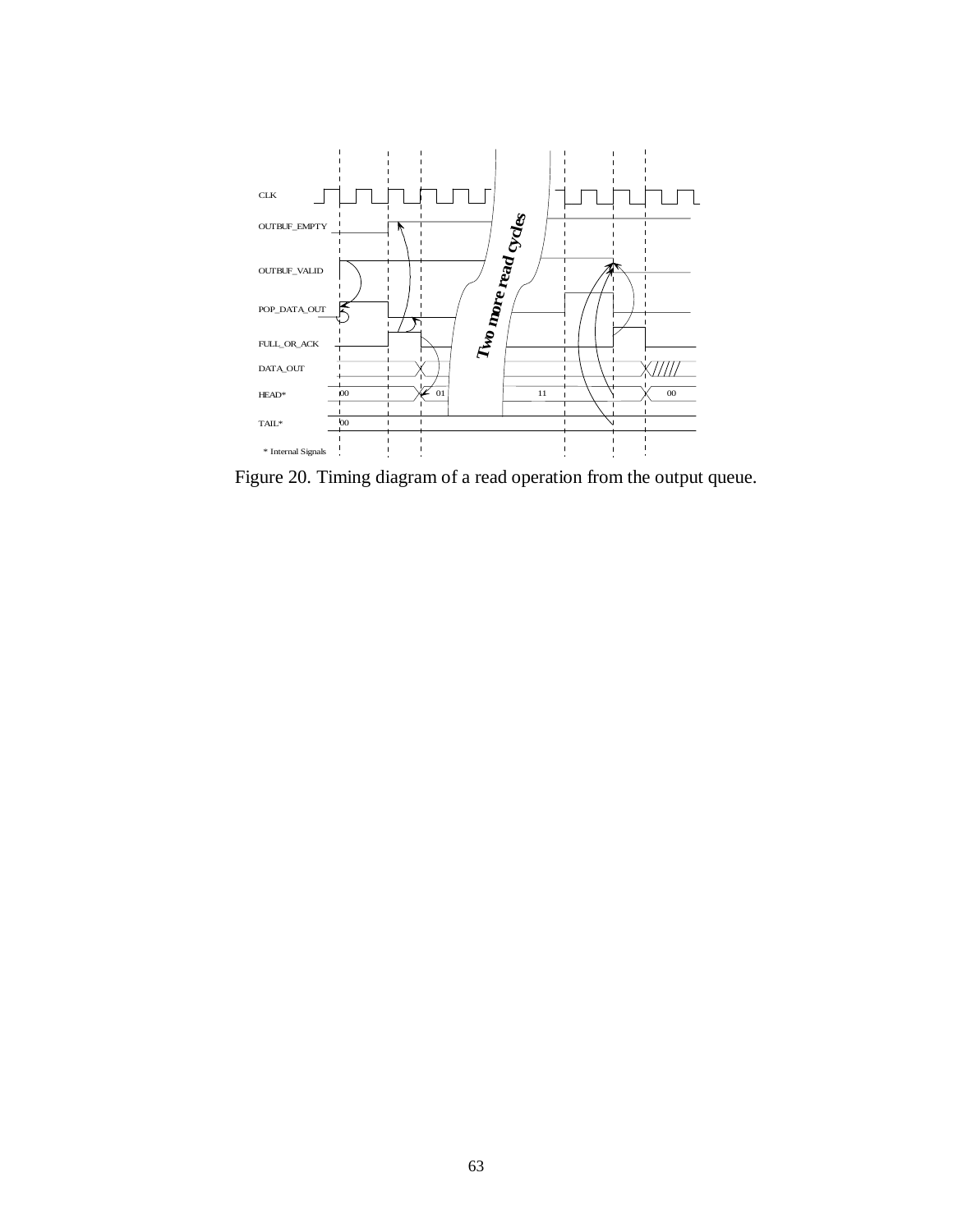![](_page_63_Figure_0.jpeg)

Figure 21. Router initialization time for 2-D, 3-D and 4-D hypercubes.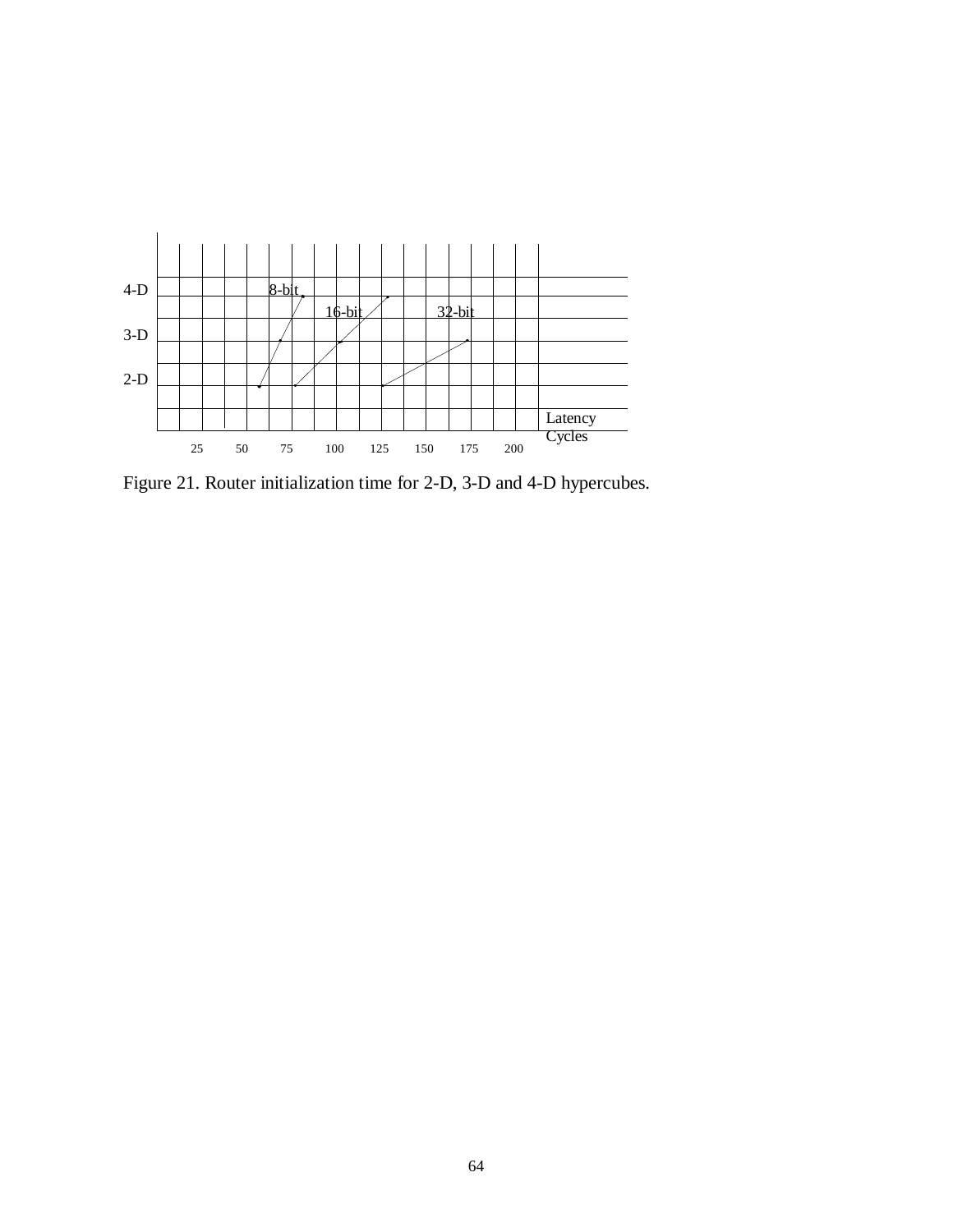![](_page_64_Figure_0.jpeg)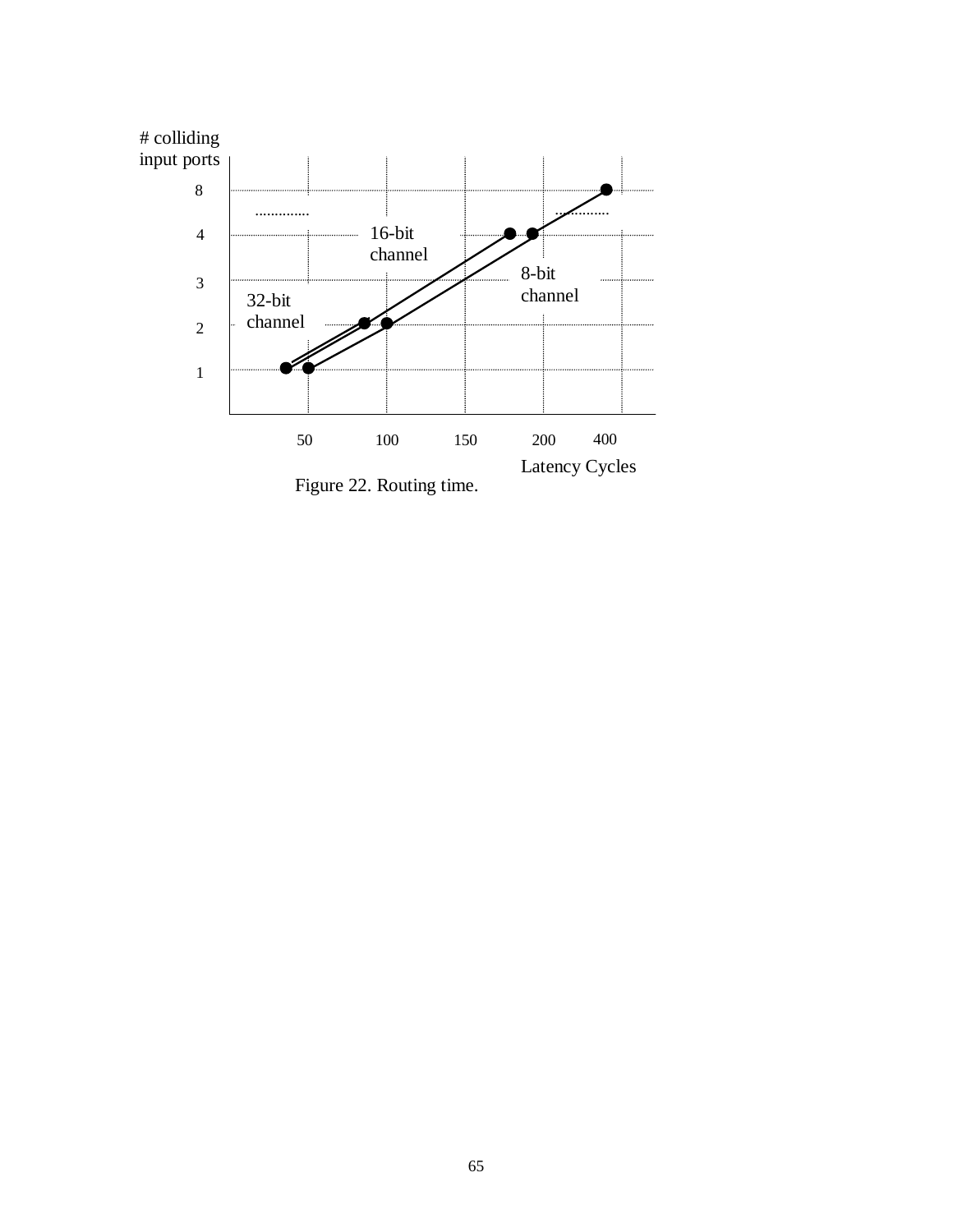![](_page_65_Figure_0.jpeg)

Figure 23. Simulation results for binary hypercubes with 10% senders.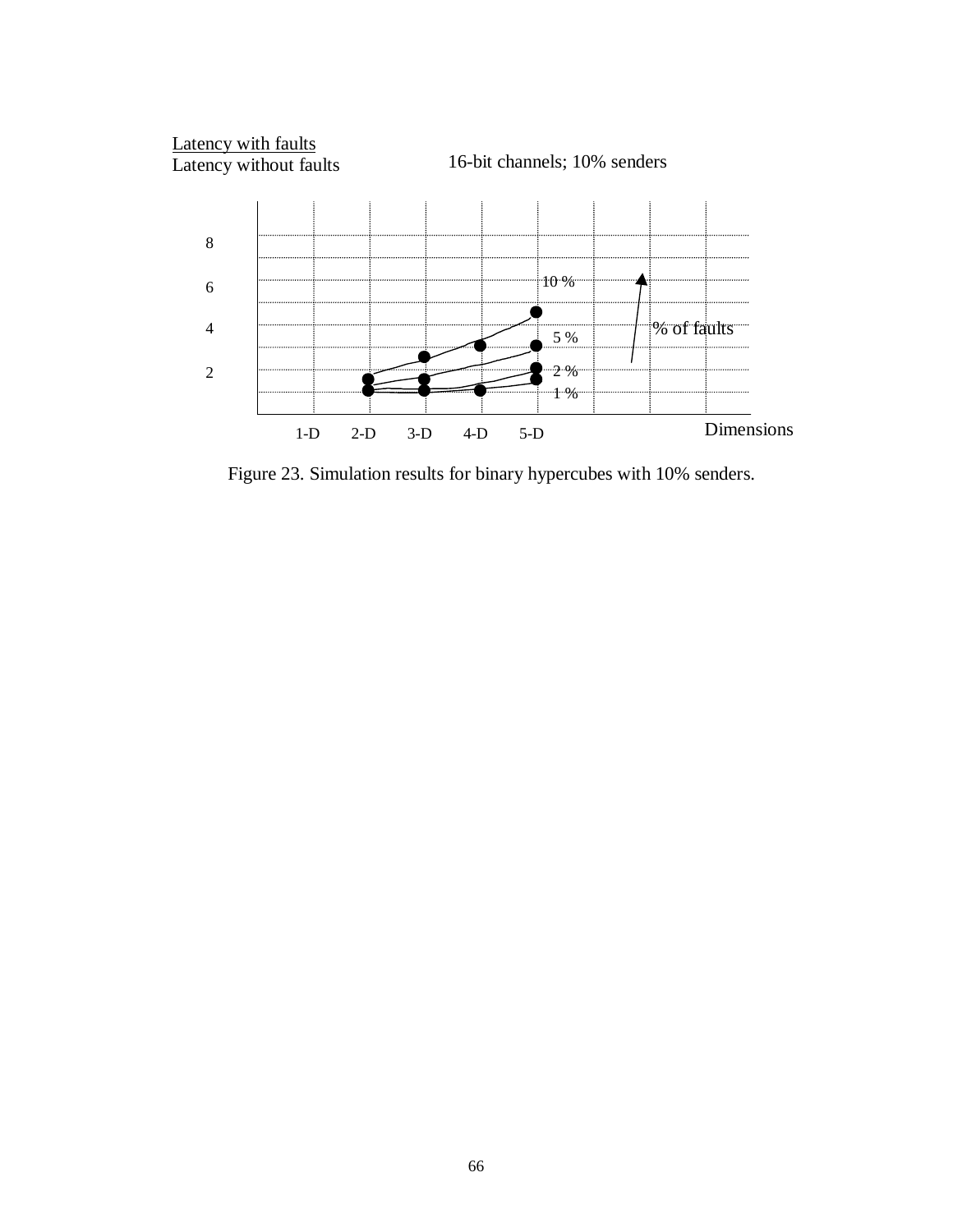![](_page_66_Figure_0.jpeg)

Figure 24. Simulation results for tori with 10% senders.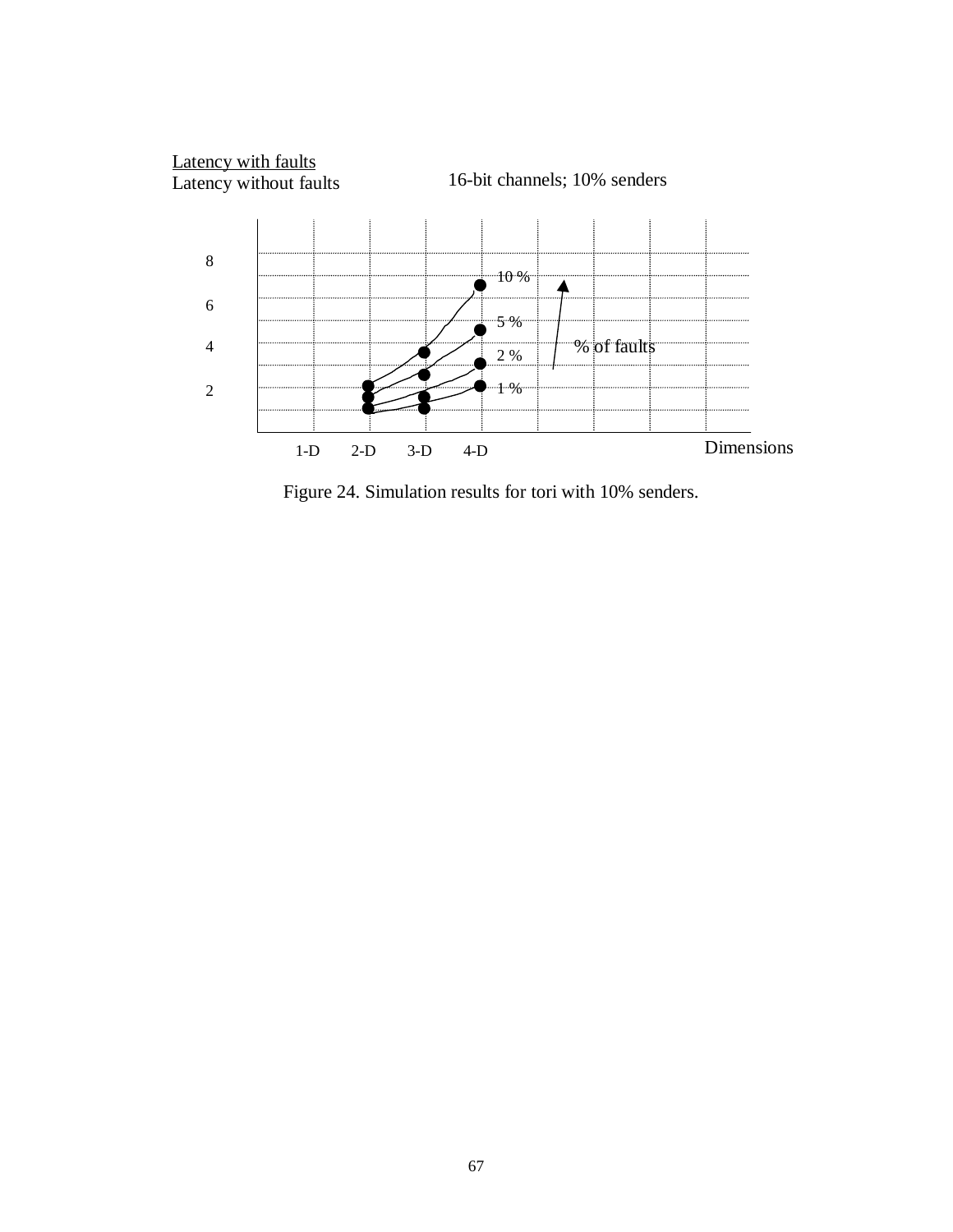![](_page_67_Figure_0.jpeg)

Figure 25. Simulation results for binary hypercubes with 20% senders.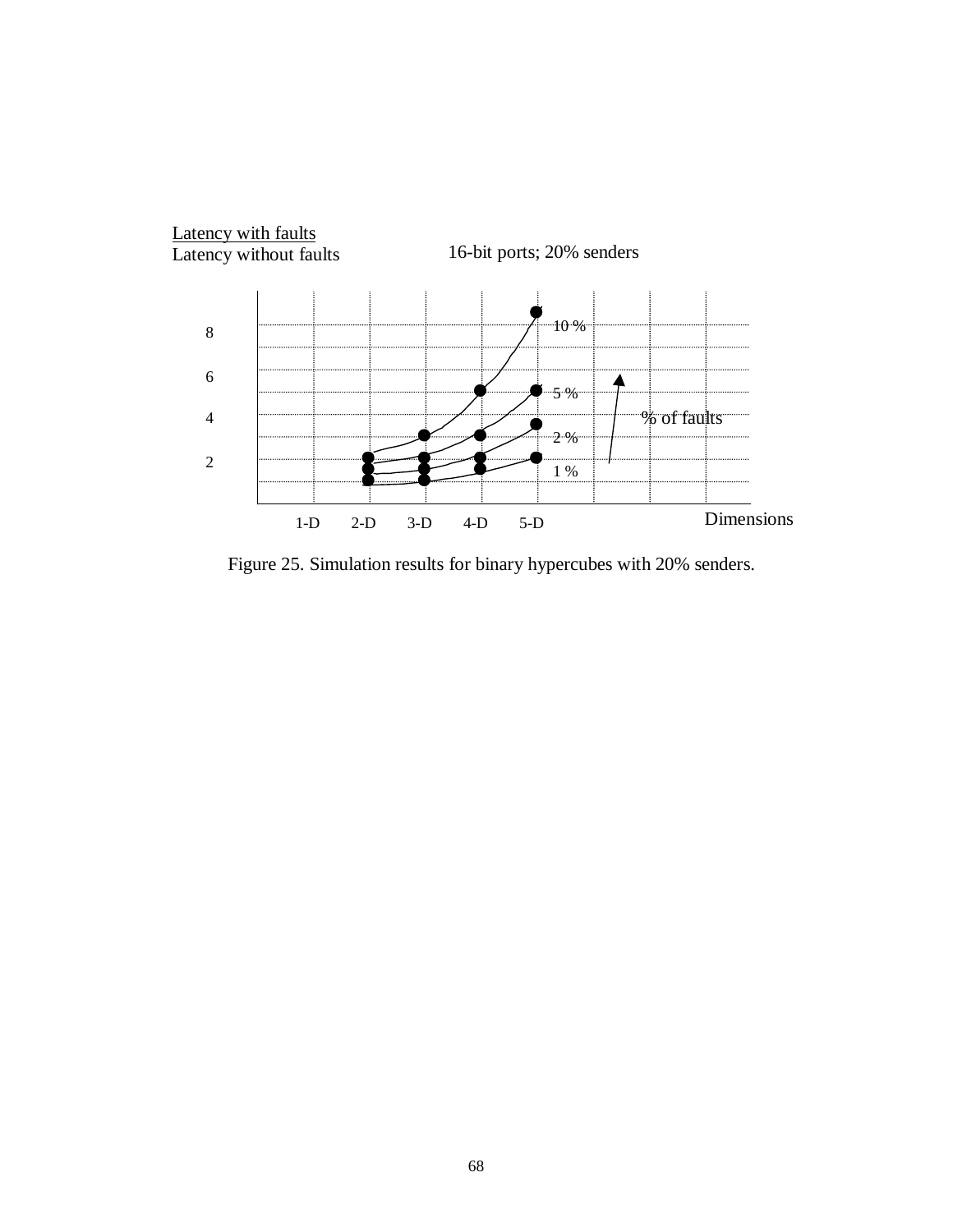![](_page_68_Figure_0.jpeg)

Figure 26. Simulation results for tori with 20% senders.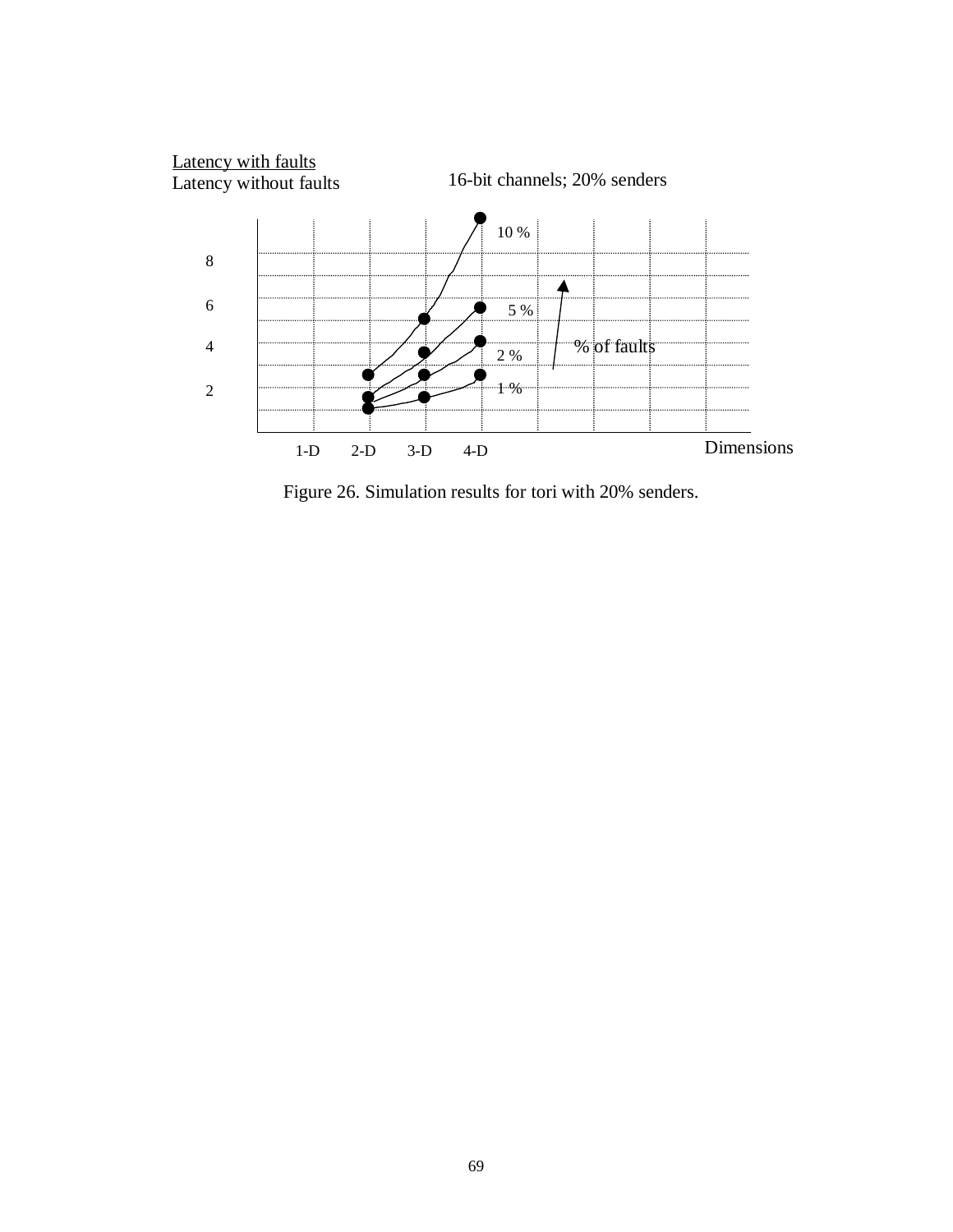![](_page_69_Figure_0.jpeg)

Figure 27. Simulation results for binary hypercubes with 40% senders.